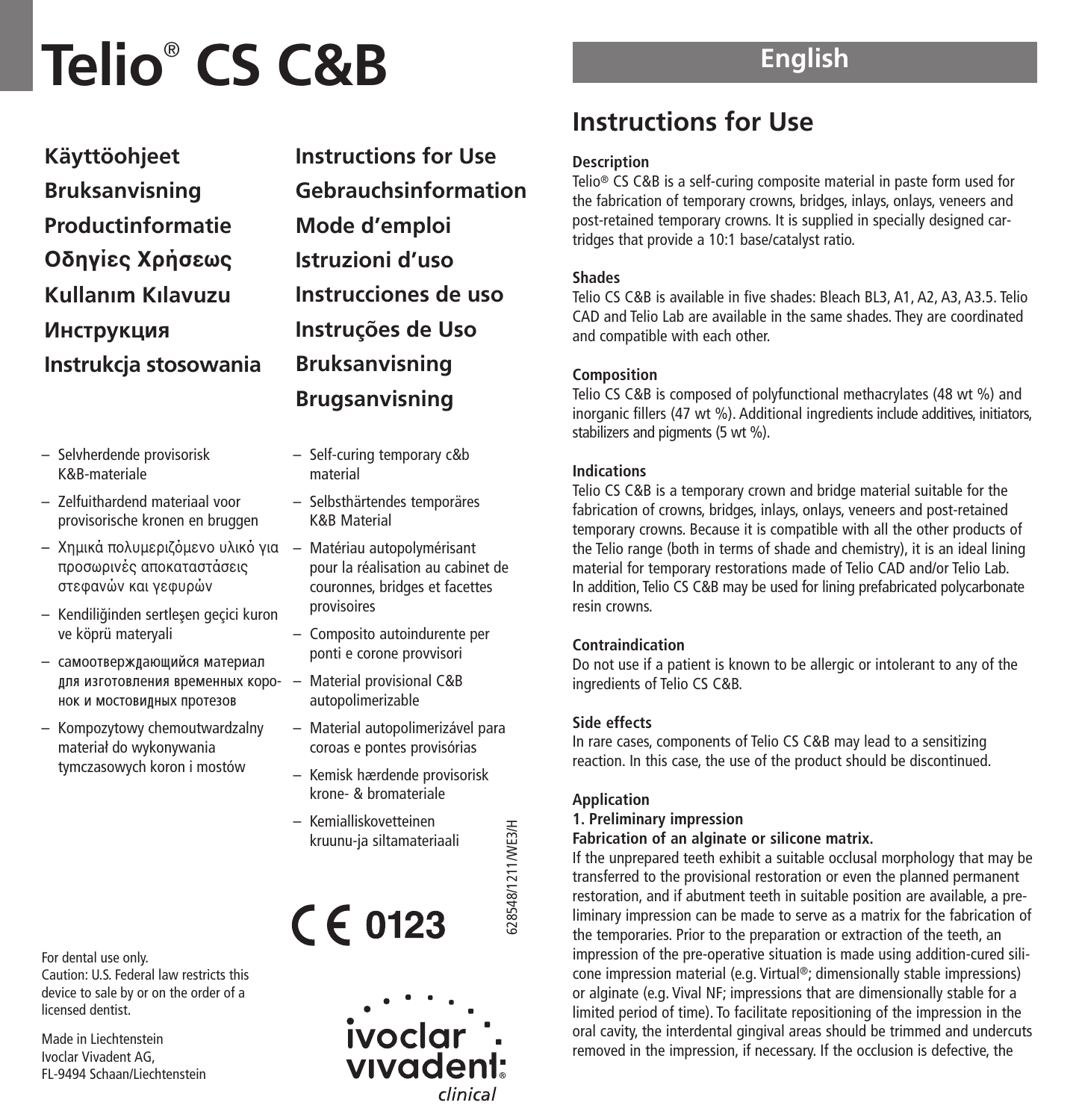fabrication of a wax-up in the laboratory may additionally be required prior to taking the impression.

**Plastic template.** When using a vacuum-formed plastic matrix care should be taken that the plastic material does not bond chemically to Telio CS C&B. Suitable plastic sheets (e.g. polyethylene sheets) should be selected, so that the vacuum-formed matrix can be reused.

If a bond between the plastic and Telio CS C&B is desired, plastic sheets should be chosen that are especially designed for this purpose. The interdental aspect of the matrix can be conditioned with AdheSE® Bond prior to applying the temporary restoration composite for adhesion.

# **2. Cartridge system**



1. Press the black release lever located below the plunger on the back of the dispenser and pull the plunger as far back as possible (Fig. 1).

Fig. 1



2. Lift the cartridge lock and insert the cartridge. Lower the cartridge lock (Fig. 2). Push slide forward until it touches the cartridge.

Fig. 2



3. Remove the sealing cap or used mixing tip by turning it a 1/4 turn counter clockwise and discard it, do not reuse it (Fig. 3).

Fig. 3



- 4. Insert a new mixing tip in a clean motion, so that the "V"-shaped notch on the colored base is aligned with the "V"-shaped notch on the housing of the cartridge. While gripping the colored base, and not the mixing tip, turn the mixing tip base 1/4 turn clockwise (Fig. 4).
- Fig. 4
- 5. The material is mixed and dispensed through the mixing tip by pulling the trigger and can be applied directly into the matrix.

#### **Removal of the cartridge**

Lift the release lever below the plunger on the back of the dispenser and pull the plunger. Lift the cartridge lock on the front side on top of the dispenser and remove the cartridge.

**Leave the used mixing tip on the syringe as a cap until the next application.**

# **3. Application**

Telio CS C&B is automatically mixed when it is dispensed with slight pressure directly into the impression or vacuum-formed matrix.



Prior to each application, extrude and discard a pea-sized amount of material (Fig 5). To prevent voids, apply Telio CS C&B to the occlusal surfaces first, then proceed by filling the gingival areas. Keep the mixing tip immersed in the material to prevent bubbles.

# Fig. 5

If required, Telio CS C&B may also be syringed around the prepared teeth to avoid bubble formation along the preparation margin. The working time of the material is approx. 1 minute at room temperature (23 °C / 73 °F).

# **4. Shaping of temporaries**

# **a) Fabrication in the mouth**

The prepared teeth should be slightly moist. This can be achieved by painting them with water-soluble glycerine gel (e.g. Liquid Strip). Undercut areas of the tooth preparation or adjacent teeth may have to be blocked out with appropriate materials (e.g. with wax). Carefully reposition the impression filled with Telio CS C&B on the prepared teeth. The setting time in the mouth (37 °C / 98 °F) is approximately 1 to 2 minutes. By then, Telio CS C&B has attained a hard-elastic consistency and can be removed from the mouth together with the impression.

# **b) Fabrication on the model**

Lubricate the preparation areas on the model with separator (e.g. Vaseline). Carefully reposition the impression filled with Telio CS C&B on the model. After approx. 3 minutes (at 23 °C / 73 °F), Telio CS C&B attains a hard-elastic, partially-set consistency and can be removed from the model together with the impression.

# **5. Post-curing and finishing**

After removing the temporary restoration from the impression (or from the tooth preparation), remove excess material using rotary instruments once the material is cured completely (after 4 to 5 minutes). Suitable finishing instruments are fissured carbide burs. Remove the oxygen-inhibited layer with e.g. alcohol or by polishing the surface of the restoration. Polish using e.g. silicon carbide rubber polishers (e.g Astropol ®).

#### **6. Cementation of the temporary**

In order to reduce the sensitivity of the prepared dentin surfaces during the temporization phase, Telio CS Desensitizer may be applied prior to cementing the temporary restoration. Brush Telio CS Desensitizer into the dentin surfaces for 10 seconds using a suitable instrument (brush, application aid). Cautiously disperse excess to a thin layer with a stream of air. Subsequently seat the temporary restoration, preferably using a non-eugenol temporary cement (e.g. Telio CS Link)

# **7. Relining, repairs, addition of material**

If Telio CS C&B temporaries are relined, repaired or adjusted, the following procedure is recommended:

Telio CS C&B temporaries can be repaired with freshly mixed Telio CS C&B material after having conditioned them with AdheSE Bond / Heliobond.

- 1. Grind the areas of the Telio CS C&B temporary which need to be relined, repaired or adjusted with a coarse diamond.
- 2. Apply AdheSE Bond / Heliobond.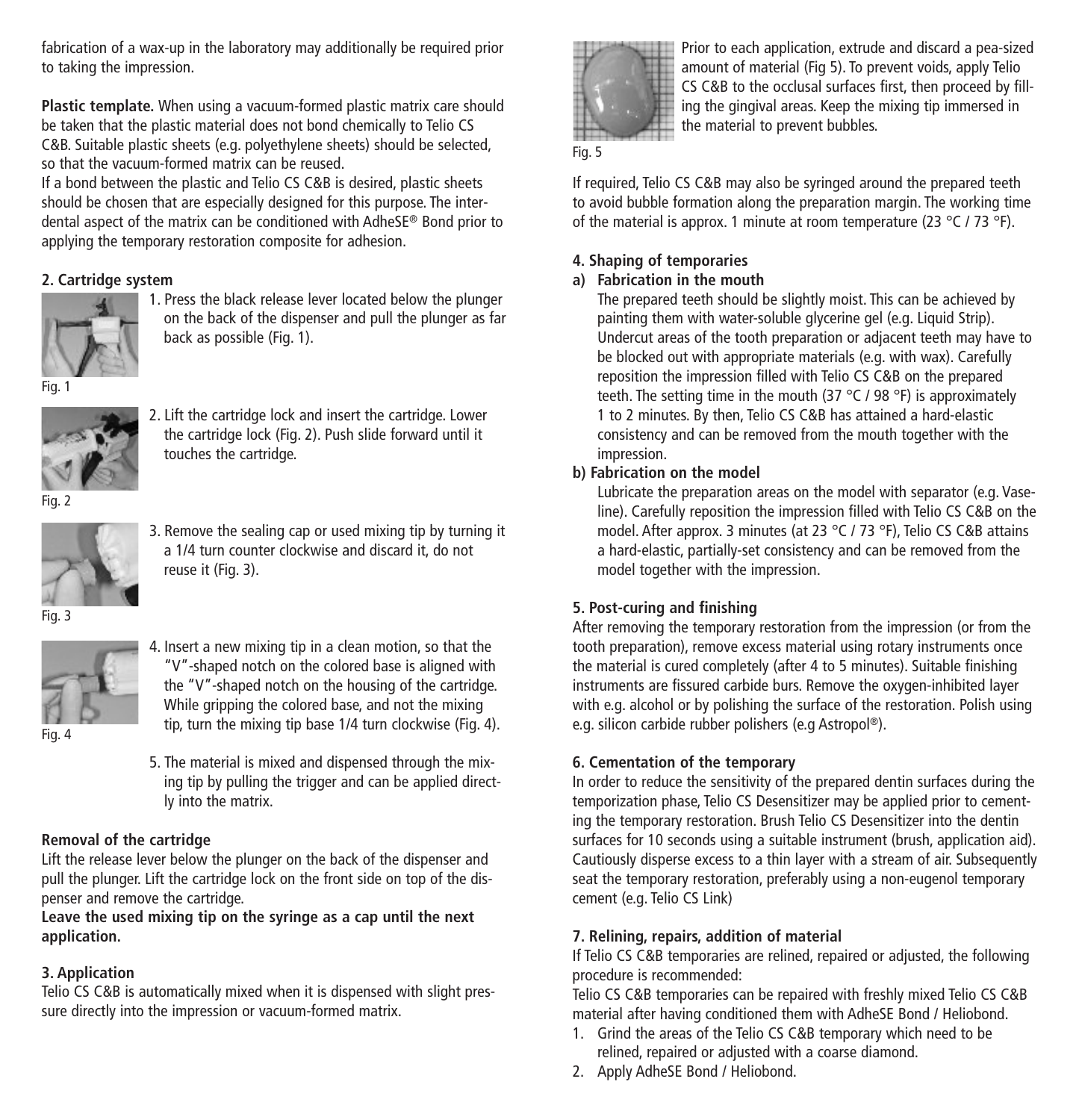3. Disperse AdheSE Bond / Heliobond with a very weak stream of air. Avoid pooling! Care should be taken not to blow away the bonding agent. All the prepared surfaces must be adequately coated with AdheSE Bond.

**Note:** AdheSE Bond / Heliobond does not contain a solvent that needs to be evaporated!

- 4. Polymerize AdheSE Bond / Heliobond for 10 s using a LED or halogen curing light with a light intensity of more than 500 mW/cm2 (eg bluephase in the LOW mode). If other curing lights are used (eg plasma arc or laser curing units), the recommendations of the respective manufacturer must be followed to obtain fully polymerized results. The curing time depends on the intensity and the wavelength range of the light emitted by the different curing units. Curing times of less than 5 s are not recommended.
- 5. Apply Telio CS C&B
- 6. If necessary, finish the relined, repaired and adjusted areas of the Telio CS C&B temporary with eg cross-cut tungsten carbide burs and subsequently polish them with silicon carbide rubber polishers (eg OptraPol ®).

Alternatively, Telio CS C&B temporaries can be repaired or adjusted directly with a light-curing Ivoclar Vivadent composite (eg Telio Add-On Flow, Tetric EvoFlow®). In this case, the respective Instructions for Use or Telio Chairside Instructions of Use must be observed.

If Telio CS C&B, Telio CAD and/or Telio Lab restorations are repaired, relined or adjusted at a later date, the respective Telio Chairside / Telio Labside Instructions for Use must be observed.

#### **Working time**

Approx. 1 minute at room temperature (23°C / 73°F).

#### **Setting time**

Approx. 1 to 2 minutes at 37 °C / 98 °F, approx. 3 minutes at room temperature (23 °C / 73 °F).

#### **Special notes**

- Uncured material can be removed using alcohol or similar solvents.
- Alternatively to extruding and discarding a pea-sized amount of material prior to each application, extrude just as much base and catalyst until even strands of both pastes are produced before attaching the mixing tip.

## **Precautions**

- Post-retained temporary crowns are only indicated for a short period. Exposed to higher loads and during longer periods of clinical function they may cause vertical root fractures. Furthermore, they do not provide protection against reinfection of the root canal system.
- Prevent any contact of uncured Telio CS C&B with the skin/mucous membrane and eyes.
- Uncured Telio CS C&B may cause slight irritation and may lead to a sensitization against methacrylates.
- Commercially available medical gloves do not provide protection against the sensitizing effect of methacrylates.

# **Storage and shelf life**

- Shelf life: see expiration date on label
- Storage temperature 2–28 °C / 36–82 °F
- Only use Telio CS C&B at room temperature (cooled material is more viscous and exhibits a slower setting behaviour).
- Store cartridge in a horizontal position or in the dispenser, do not store in an upright position.

**Keep out of the reach of children! For use in dentistry only!**

**Date information prepared:** 12/2011, Rev. 3

#### **Manufacturer**

Ivoclar Vivadent AG, FL-9494 Schaan/Liechtenstein

The product has been developed solely for use in dentistry. Processing should be carried out strictly according to the Instructions for Use. Liability cannot be accepted for damages resulting from failure to observe the Instructions or the stipulated area of application. The user is responsible for testing the products for their suitability and use for any purpose not explicitly stated in the Instructions. Descriptions and data constitute no warranty of attributes.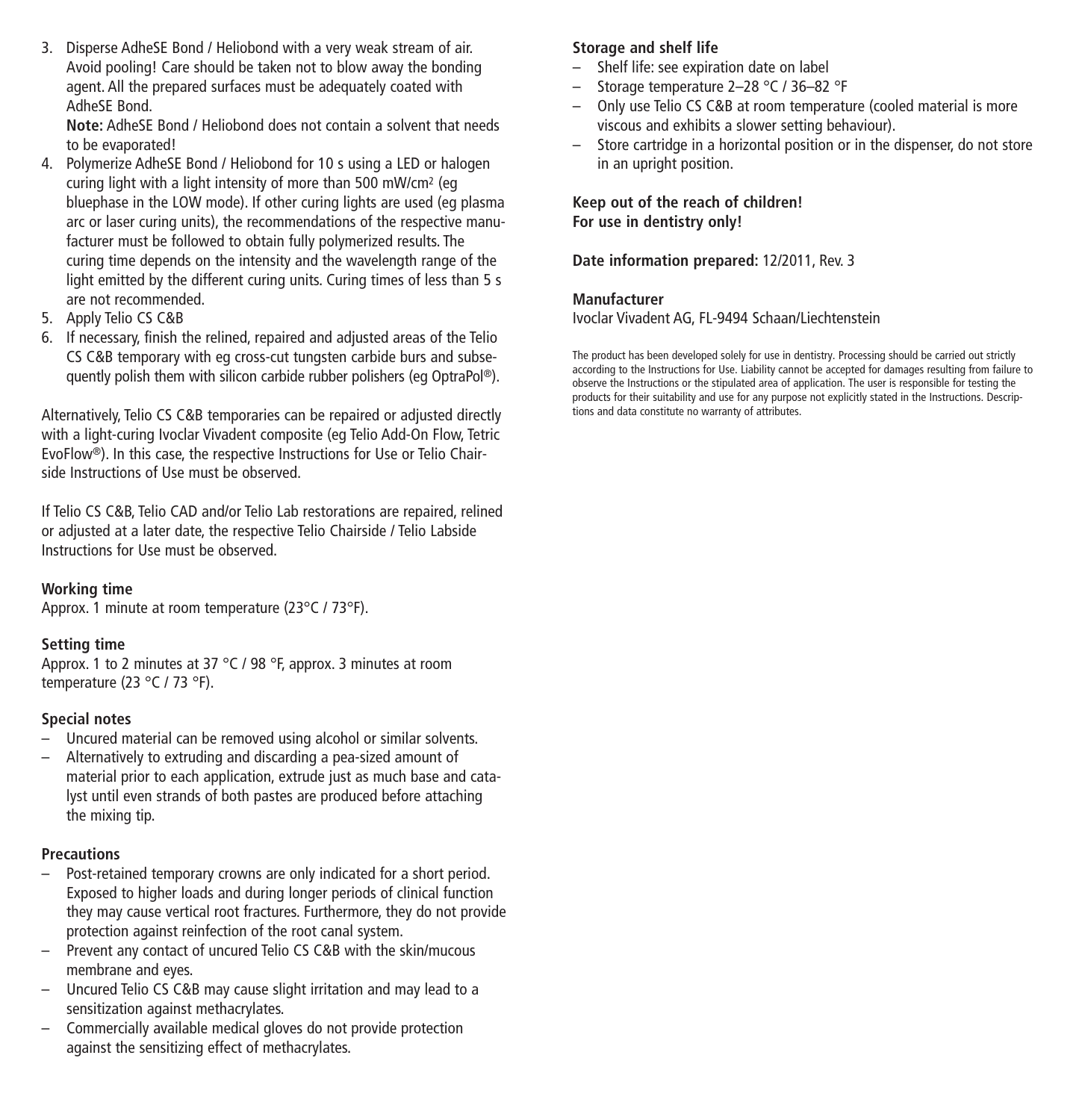# **Deutsch**

# **Gebrauchsinformation**

# **Beschreibung**

Telio® CS C&B ist ein autopolymerisierendes, pastöses Compositematerial in einer 10:1-Kartusche zur Herstellung von temporären Kronen, Brücken, Inlays, Onlays, Stiftprovisorien und Veneers.

#### **Farben**

Telio CS C&B ist in fünf Farben erhältlich: Bleach BL3, A1, A2, A3, A3.5. Die identischen Farben sind bei Telio CAD und Telio Lab erhältlich. Sie sind aufeinander abgestimmt und zueinander kompatibel.

#### **Zusammensetzung**

Telio CS C&B besteht aus polyfunktionellen Methacrylaten (48 Gew.%) und anorganischem Füller (47 Gew.%). Zusätzlich enthalten sind Hilfsmittel, Initiatoren, Stabilisatoren und Pigmente (5 Gew.%).

#### **Indikationen**

Telio CS C&B dient als temporäres Kronen- und Brückenmaterial zur Herstellung von Kronen, Brücken Inlays, Onlays, Stiftprovisorien und Veneers. Es ist kompatibel (farblich und chemisch) zu allen weiteren Telio Produkten und deswegen das ideale Unterfütterungsmaterial für temporäre Restaurationen, hergestellt aus Telio CAD und/oder Telio Lab. Ausserdem eignet es sich zum Unterfüttern von vorgefertigten Polycarbonatkronen.

#### **Kontraindikation**

Bei erwiesenen Allergien oder Unverträglichkeiten gegen Bestandteile von Telio CS C&B ist auf dessen Anwendung zu verzichten.

#### **Nebenwirkungen**

Bestandteile von Telio CS C&B können in seltenen Fällen zu einer Sensibilisierung führen. In diesen Fällen ist auf die weitere Verwendung zu verzichten.

#### **Anwendung**

## **1. Erstellen von Formteilen zur Anfertigung des Provisoriums Silikon- oder Alginatvorabdruck.**

Sofern die Okklusion der zu versorgenden Zähne in das Provisorium bzw. den geplanten festsitzenden Zahnersatz übernommen werden kann, lässt sich bei entsprechender Pfeilerverteilung ein Vorabdruck erstellen, der als Formteil zur Anfertigung der provisorischen Versorgung dient. Vor der Stumpfpräparation bzw. einer vorgesehenen Extraktion erfolgt eine Situationsabformung mittels additionsvernetzender Silikonabformmasse (z.B. Virtual ®; lagerstabile Abformung) oder Alginat (z.B. Vival NF; bedingt lagerstabile Abformung). Diese Abformung muss so präpariert werden, dass eine Reponierung am Patienten problemlos möglich ist. Hierzu sind bei Bedarf Interdentalsepten und untersichgehende Bereiche zu reduzieren. Bei insuffizienter Okklusion ist ggf. ein vorausgehendes laborseitiges Wax-up notwendig.

**Tiefziehfolien.** Bei Verwendung einer Tiefziehfolie ist zu berücksichtigen, dass sich diese nicht mit Telio CS C&B verbindet. Um eine Wiederverwendung als Formteil zu ermöglichen, sollten geeignete Folien (z.B. Polyethylenfolien) ausgewählt werden.

Sollte ein Verbund zu einer Tiefziehfolie erwünscht sein, so sollte eine für diesen Einsatz konzipierte Folie verwendet werden, die mit AdheSE® Bond an der Innenseite konditioniert wurde.

# **2. Vorbereiten der Doppelkartusche**



1. Den schwarzen Entriegelungshebel auf der Rückseite des Dispensers nach oben drücken, in Position halten und die Schubstange bis zum Anschlag zurückschieben (Abb. 1).



2. Fixierklappe öffnen, Kartusche einsetzen. Die Fixierklappe wieder schliessen (Abb. 2). Die Schubstange danach ganz zur Kartusche schieben.



3. Verschlussklappe oder gebrauchte Mischkanüle durch 1/4 Drehung entgegen dem Uhrzeigersinn entfernen und wegwerfen, nicht wieder verwenden (Abb. 3).



4. Neue Mischdüse einsetzen. Dabei die Düse ganz nach unten schieben, bis die Einkerbungen auf Mischdüse und Kartusche aufeinander treffen. Die farbige Basis der Mischdüse (nicht die Mischdüse!) fassen und die Düse mit 1/4 Drehung im Uhrzeigersinn fixieren (Abb. 4).



5. Das Material wird durch Betätigen des Hebels am Dispenser in der Kanüle gemischt und kann direkt appliziert werden.

# **Herausnehmen einer Kartusche**

Drücken Sie den Entriegelungshebel an der Rückseite des Dispensers nach oben und ziehen Sie die Schubstange ganz nach vorne. Klappen Sie die Fixierklappe an der Vorderseite hoch und nehmen Sie die Kartusche heraus. **Die gebrauchte Mischkanüle bis zum nächsten Gebrauch als Verschluss auf der Spritze lassen!**

#### **3. Applikation**

Das Applizieren des angemischten Telio CS C&B erfolgt unter leichtem Druck aus der Mischkanüle direkt in den Abdruck bzw. die Tiefziehfolie.



Vor jeder Applikation sollte eine ca. erbsengrosse Menge ausgedrückt und verworfen werden (Abb. 5). Um Blasen zu vermeiden, das Material zunächst auf die okklusalen Flächen aufbringen und zu den gingivalen Bereichen hin auffüllen. Dabei die Kanüle immer im Material eingetaucht lassen, um eine blasenfreie Befüllung des Kronenlumens zu erreichen.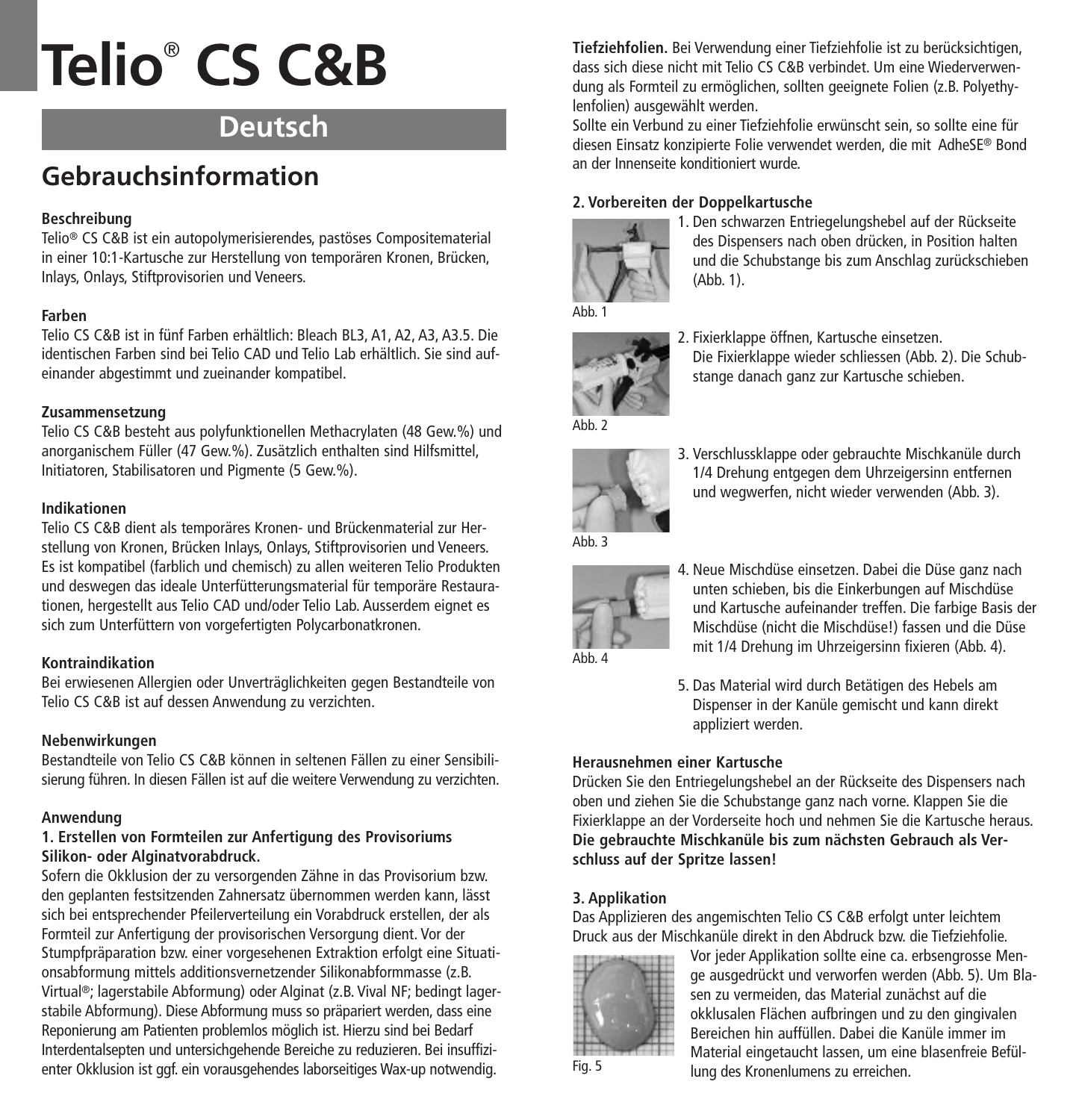Die präparierten Zähne können bei Bedarf zur blasenfreien Abbildung des Präparationsrandes umspritzt werden. Die Verarbeitungszeit beträgt bei Raumtemperatur (23°C) ca. 1 Minute.

# **4. Formung des Provisoriums**

## **a) Herstellung im Mund**

Die vorbereiteten Zähne bzw. Stümpfe sollten leicht befeuchtet sein, beispielsweise mit wasserlöslichem Glyzeringel (z.B. Liquid Strip aufpinseln). Untersichgehende Bereiche an den Stümpfen bzw. Nachbarzähnen sind auszublocken (z.B. mit knetbarem Stangenwachs). Den mit Telio CS C&B befüllten Abdruck auf den präparierten Zahnbereich reponieren. Die Abbindezeit bei 37°C beträgt ca. 1 bis 2 Minuten. Danach ist Telio CS C&B in einem hart-elastisch angehärteten Zustand und kann zusammen mit dem Abdruck aus dem Mund entnommen werden.

## **b) Herstellung auf einem Modell**

Den betreffenden Bereich des Modells beispielsweise mit Vaseline isolieren. Den mit Telio CS C&B befüllten Abdruck auf die präparierten Zahnbereiche des Modells reponieren. Telio CS C&B kann in hartelastisch angehärtetem Zustand zusammen mit dem Situationsabdruck nach ca. 3 Minuten (23 °C) vom Modell entfernt werden.

## **5. Härtung und Bearbeitung**

Nach Entfernen des Kunststoffprovisoriums aus der Situationsabformung oder ggf. vom Stumpf werden Überschüsse nach vollständiger Aushärtung (nach ca. 4 bis 5 Minuten) mit rotierenden Instrumenten entfernt. Zum Bearbeiten sind kreuzverzahnte Hartmetallfräser geeignet. Die Inhibierungsschicht sollte beispielsweise mit Alkohol oder durch das Polieren entfernt werden. Die Politur kann mit Siliziumkarbid-Gummipolierern erfolgen (z.B. Astropol ®).

#### **6. Befestigung des Provisoriums**

Vor der Befestigung des Provisoriums kann bei Bedarf, zur Reduzierung von Überempfindlichkeiten, während der temporären Phase Telio CS Desensitizer aufgetragen werden. Telio CS Desensitizer 10 Sekunden mit einem geeignetem Instrument (Pinsel, Applikationsbrush) in das Dentin einmassieren. Vorsichtig Überschüsse verblasen und anschliessend das Provisorium vorzugsweise mit eugenolfreien provisorischen Zementen (z.B. Telio CS Link) einsetzen.

# **7. Unterfütterung / Reparatur / Ergänzung**

Bei einer Unterfütterung, einer Reparatur oder Ergänzung eines Telio CS C&B Provisoriums, wird folgendes Verfahren empfohlen:

Telio CS C&B Provisorien können nach Konditionierung mit AdheSE Bond / Heliobond mit sich selbst repariert werden.

- 1. Die zu unterfütternden, zu reparierenden oder zu ergänzenden Bereiche des Telio CS C&B Provisoriums mittels groben Diamanten anschleifen.
- 2. Applikation von AdheSE Bond / Heliobond.
- 3. AdheSE Bond / Heliobond mit einem sehr sanften Luftstrom verteilen, Pfützenbildung vermeiden! Es sollte darauf geachtet werden, dass das Bond nicht weggeblasen wird. Alle angeschliffenen Flächen müssen mit einer ausreichenden Schicht AdheSE Bond / Heliobond bedeckt sein. **Achtung:** AdheSE Bond / Heliobond enthält kein Lösungsmittel, das verdampft werden muss!
- 4. Lichthärtung von AdheSE Bond / Heliobond für 10s mit einer LED oder Halogenlampe mit einer Leistung von mehr als 500 mW/cm2 (z.B. bluephase im LOW-Programm). Bei anderen Geräten Hinweise des jeweiligen Herstellers für eine vollständige Polymerisation beachten. Die Belichtungszeit hängt von der Intensität und dem emittierten Wellenlängenbereich des jeweiligen Gerätes ab. Belichtungszeiten von unter 5s sind nicht zu empfehlen.
- 5. Applikation von Telio CS C&B.
- 6. Evtl. Nacharbeiten der unterfütterten, reparierten oder ergänzten Bereiche des Telio CS C&B Provisoriums (z.B. kreuzverzahnte Hartmetallfräser) und abschliessende Politur mit Siliziumkarbid-Gummipolierern (z.B. OptraPol ®).

Alternativ können Reparaturen oder Ergänzungen eines Telio CS C&B Provisoriums mit einem lichthärtenden Ivoclar Vivadent Composite (z.B. Telio Add-on Flow, Tetric EvoFlow) direkt durchgeführt werden. Hierbei ist die entsprechende Gebrauchsinformation oder die Telio Chairside Verarbeitungsanleitung zu beachten.

Bei der Unterfütterung / nachträglichen Reparatur / Ergänzung von Telio CS C&B, Telio CAD und/oder Telio Lab Restaurationen ist die entsprechende Telio Chairside / Telio Labside Verarbeitungsanleitung zu beachten.

#### **Verarbeitungszeit**

Bei Raumtemperatur (23°C) ca. 1 Minute.

#### **Abbindezeit**

Bei 37°C ca. 1 bis 2 Minuten, bei Raumtemperatur (23 °C) ca. 3 Minuten.

#### **Besondere Hinweise**

- Nicht abgebundenes Material kann mit Alkohol oder ähnlichen Lösungsmitteln entfernt werden.
- Alternativ zum Ausdrücken und Verwerfen der erbsengrossen Menge vor jeder Applikation kann vor dem Aufsetzen der Mischkanüle soviel Base und Katalysator ausgedrückt werden bis die beiden Pasten im Gleichstand sind.

#### **Warnhinweis**

- Stiftprovisorien sind nur für kurze Tragzeiten angezeigt. Bei Belastung und längerer Verweildauer können die temporär befestigten Stiftkronen Wurzelfrakturen begünstigen. Zudem bieten sie keinen Schutz vor einer Rekontamination des Wurzelkanalsystems.
- Kontakt von unausgehärtetem Telio CS C&B mit Haut, Schleimhaut und Augen vermeiden.
- Telio CS C&B kann in unausgehärtetem Zustand leicht reizend wirken und zu einer Sensibilisierung auf Methacrylate führen.
- Handelsübliche medizinische Handschuhe schützen nicht vor Sensibilisierung auf Methacrylate.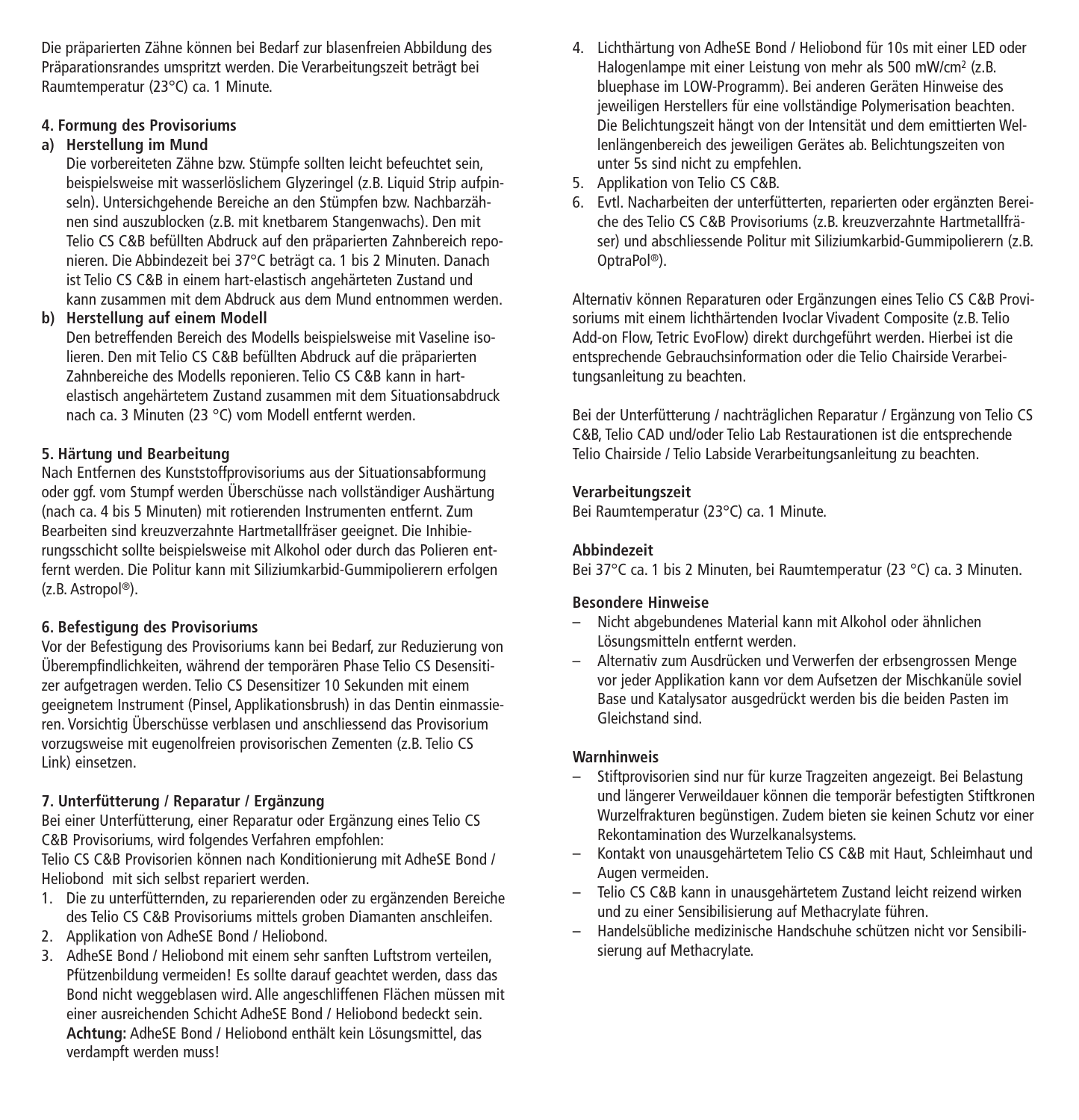#### **Lagerungs- und Aufbewahrungshinweise**

- Haltbarkeit siehe Ablaufdatum auf Etikett
- Lagertemperatur 2–28 °C / 36–82 °F
- Nur bei Zimmertemperatur verarbeiten (gekühltes Material ist viskoser und härtet langsamer aus)
- Kartusche liegend oder im Dispenser lagern, nicht stehend lagern

#### **Für Kinder unzugänglich aufbewahren! Nur für zahnärztlichen Gebrauch!**

**Erstellungsdatum der Gebrauchsinformation:** 12/2011, Rev. 3

#### **Hersteller**

Ivoclar Vivadent AG, FL-9494 Schaan/ Liechtenstein

Das Produkt wurde für den Einsatz im Dentalbereich entwickelt und muss gemäss Gebrauchsinformation verarbeitet werden. Für Schäden, die sich aus anderweitiger Verwendung oder nicht sachgemässer Verarbeitung ergeben, übernimmt der Hersteller keine Haftung. Darüber hinaus ist der Verwender verpflichtet, das Produkt eigenverantwortlich vor dessen Einsatz auf Eignung und Verwendungsmöglichkeit für die vorgesehenen Zwecke zu prüfen, zumal wenn diese Zwecke nicht in der Gebrauchsinformation aufgeführt sind.

# **Telio**® **CS C&B**

# **Français**

# **Mode d'emploi**

#### **Description :**

Telio® CS C&B est un composite autopolymérisant sous forme de pâte utilisé pour la réalisation de couronnes, bridges, inlays, onlays, facettes et faux moignons en combinaison avec des tenons provisoires. Il est conditionné en cartouches avec un ratio de mélange de 10:1 base/catalyseur.

#### **Teintes :**

Telio CS C&B est disponible en cinq teintes :

Bleach BL3, A1, A2, A3, A3.5. Telio CAD et Telio Lab sont disponibles dans les mêmes teintes. Ils sont coordonnés et compatibles entre eux.

#### **Composition :**

Telio CS C&B est composé de méthacrylates polyfonctionnels (48 % en poids) et de charges minérales (47 % en poids). Les autres composants sont des additifs, initiateurs, stabilisateurs et pigments (5 %en poids).

#### **Indication :**

Telio CS C&B est un matériau provisoire indiqué pour la réalisation de couronnes, bridges, inlays, onlays, facettes et faux moignons en combinaison avec des tenons provisoires. Sa compatibilité avec les autres produits de la gamme Telio (en termes de teintes et de chimie) autorise son utilisation pour rebaser les restaurations provisoires élaborées en Telio CAD et/ou Telio Lab. De plus, Telio CS C&B peut être utilisé également pour rebaser les couronnes en

résine polycarbonate préfabriquées.

#### **Contre-indication :**

Ne pas utiliser en cas d'allergie ou d'intolérance connue à l'un des composants de Telio CS C&B.

#### **Effets secondaires :**

Les composants de Telio CS C&B peuvent parfois conduire à une sensibilisation. Dans ce cas, ne plus utiliser le produit.

#### **Application :**

**1. Réalisation d'une clé pour une restauration provisoire Clé en alginate ou en silicone :**

Si la dent non préparée présente une morphologie occusale convenable pouvant être transférée sur la restauration provisoire, ou même sur la restauration définitive, et si le moignon est dans une position correcte, on peut réaliser une empreinte primaire qui servira de clé ou matrice pour la fabrication des provisoires. Avant la préparation ou l'extraction d'une dent, il convient de prendre une empreinte de situation avec un silicone par addition (par ex. Virtual, pour la stabilité dimensionnelle) ou avec un alginate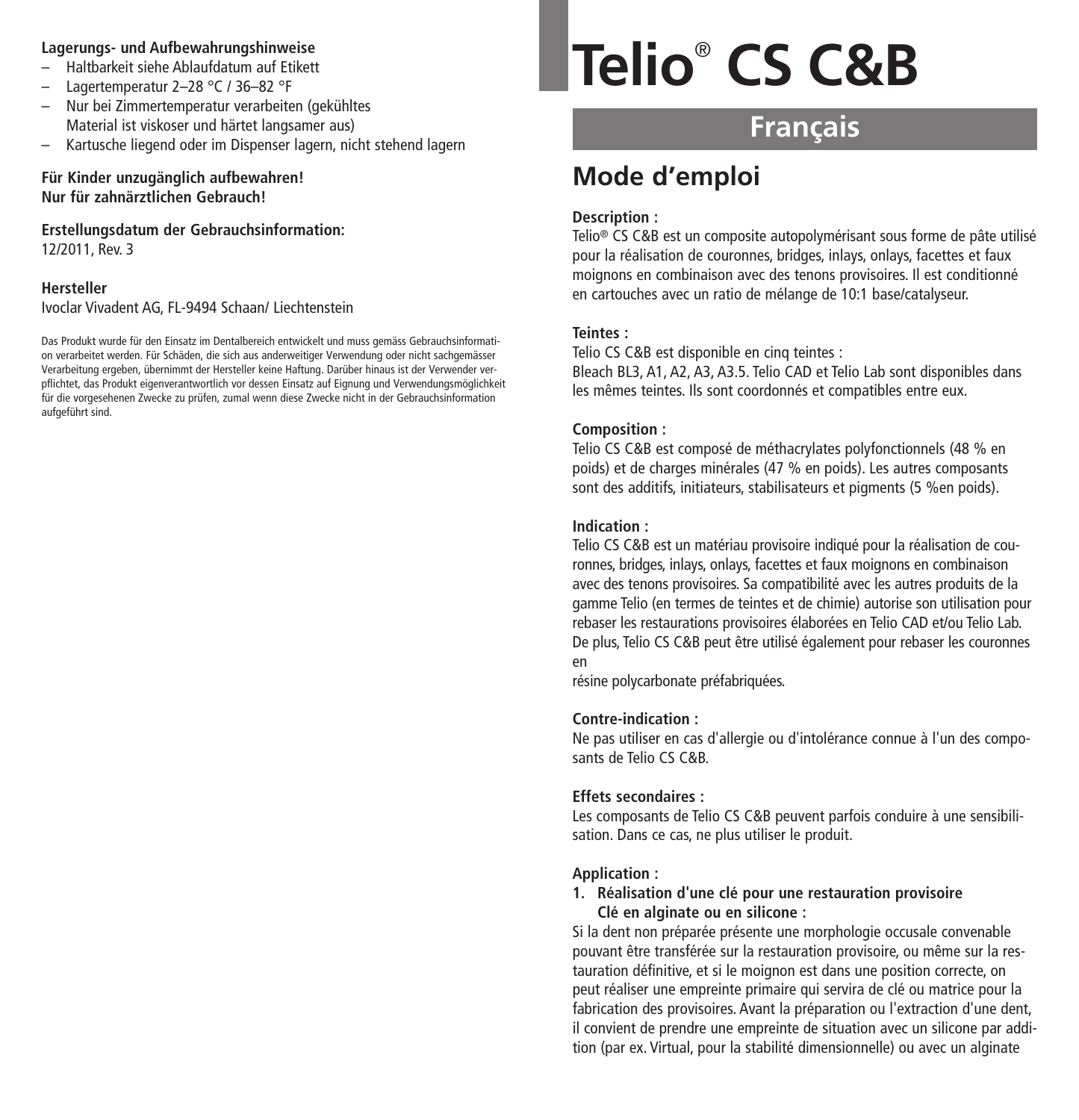(par ex. Vival NF, pour la stabilité dimensionnelle à court terme). Pour faciliter le repositionnement de l'empreinte en bouche, les espaces inderdentaires sont découpés et les zones de contre-dépouille sont, si nécessaire, retirées de l'empreinte. Si l'occlusion n'est pas bonne, la réalisation d'un montage en cire au laboratoire peut être nécessaire avant de prendre l'empreinte.

#### **Clé thermoformée :**

Lorsque l'on utilise une matrice ou une clé plastique thermoformée, il faut veiller à ce que le plastique ne colle pas au Telio CS C&B. Choisir des plaques appropriées (par ex. en polyéthylène), pour que la matrice thermoformée puisse être réutilisée. Si l'on veut que le plastique adhère à Telio CS C&B, les feuilles de plastique doivent être spécialement conçues pour cela. La face interne de la matrice peut être conditionnée avec de l'AdheSE® Bond avant d'appliquer le composite, et ceci pour augmenter l'adhésion en bouche de la restauration provisoire.

# **2. Préparation de la cartouche**



1. Relever le levier noir de déverrouillage situé en-dessous du piston à l'arrière du pistolet et tirer le piston jusqu'à la butée (Fig. 1).

Fig. 1



2. Ouvrir le clapet de fixation et insérer la cartouche. Repousser le clapet vers le bas afin de fixer la cartouche (Fig. 2). Pousser le piston jusqu'à ce qu'il touche la cartouche.

Fig. 2



3. Retirer le bouchon ou l'embout de mélange utilisé en le tournant d'1/4 de tour dans le sens inverse des aiguilles d'une montre et jeter le, ne pas le réutiliser (Fig. 3).

Fig. 3



Fig. 4

4. Insérer l'embout de mélange dans les encoches de manière à ce que le "V" situé sur la base colorée soit aligné avec celui de la cartouche. Tout en maintenant la base colorée, et non l'embout de mélange, tourner ce dernier d'1/4 de tour dans le sens des aiguilles d'une montre (Fig. 4).

5. Le matériau est mélangé et extrudé de l'embout de mélange en appuyant sur la gâchette et peut être appliqué directement dans la matrice.

#### **Pour retirer la cartouche**

Relever le levier situé en-dessous du piston à l'arrière du pistolet et tirer le piston. Soulever le clapet de fixation de la cartouche situé à l'avant, au dessus du pistolet, et retirer la cartouche.

**Laisser l'embout de mélange usagé sur la cartouche ; il servira de bouchon jusqu'à la prochaine utilisation.**

# **3. Application**

Telio CS C&B est automatiquement mélangé lorsqu'il est extrudé, à l'aide d'une légère pression. L'application se fait directement dans l'empreinte ou dans la matrice thermoformée.



Avant chaque application, extruder et jeter une petite quantité de matériau (de la grosseur d'un pois) (Fig. 5). Pour éviter les inclusions d'air, appliquer Telio CS C&B en commençant par les faces occlusales, puis continuer en remplissant les zones gingivales. Garder l'embout de mélange plongé dans le matériau pour éviter la formation

de bulles. Si besoin, Telio CS C&B peut aussi être appliqué autour de la préparation

pour éviter la formation de bulles le long des bords. Le temps de travail du matériau est d'environ 1 minute à température ambiante (23°C).

#### **4. Moulage de la restauration provisoire a) Réalisation en bouche**

La dent préparée doit être légèrement humide. On peut pour cela appliquer un gel de glycérine soluble à l'eau (par ex. Liquid Strip). Les zones dentaires déjà préparées ou les dents adjacentes peuvent nécessiter d'être mises de dépouille avec un matériau approprié (par ex. avec de la cire). Repositionner soigneusement l'empreinte remplie de Telio CS C&B sur la préparation. Le temps de prise en bouche (37°C) est d'environ 1 à 2 minutes. Telio CS C&B présente alors une consistance ferme mais élastique, et peut être retiré de la bouche, avec l'empreinte.

# **b) Réalisation du modèle**

Lubrifier les zones de préparation sur le modèle à l'aide d'un séparateur (par ex. de la vaseline). Repositionner soigneusement l'empreinte remplie de Telio CS C&B sur le modèle. Après environ 3 minutes (à 23°C), Telio CS C&B présente une consistance ferme mais élastique, partiellement prise, et peut être retiré du modèle avec l'empreinte.

# **5. Durcissement et finition**

Après avoir retiré la restauration provisoire de l'empreinte (ou de la préparation), et une fois le matériau complètement polymérisé (après 4 à 5 minutes), éliminer les excédents à l'aide d'instruments rotatifs. Pour la finition, utiliser des fraises au

carbure crantées. Enlever la couche inhibée avec par exemple de l'alcool, ou en polissant la surface de la restauration. Pour les finitions, utiliser des pointes à polir en silicone (par ex. Astropol ®).

# **6. Scellement de la restauration provisoire**

Afin de réduire les sensibilités dentinaires pendant la phase de port de la restauration temporaire, appliquer Telio CS Desensitizer avant l'assemblage. Faire pénétrer Telio CS Desensitizer dans la dentine en massant avec un instrument adapté (pinceau, brossette d'application) pendant 10 secondes. Eliminer précautionneusement les excédents à la soufflette. Ensuite, placer la restauration provisoire, de préférence avec un matériau d'assemblage provisoire sans eugénol (par ex. Telio CS Link).

# **7. Rebasage, réparations, addition de matériau :**

Si les restaurations provisoires en Telio CS C&B sont rebasées, réparées ou ajustées, la procédure suivante est recommandée :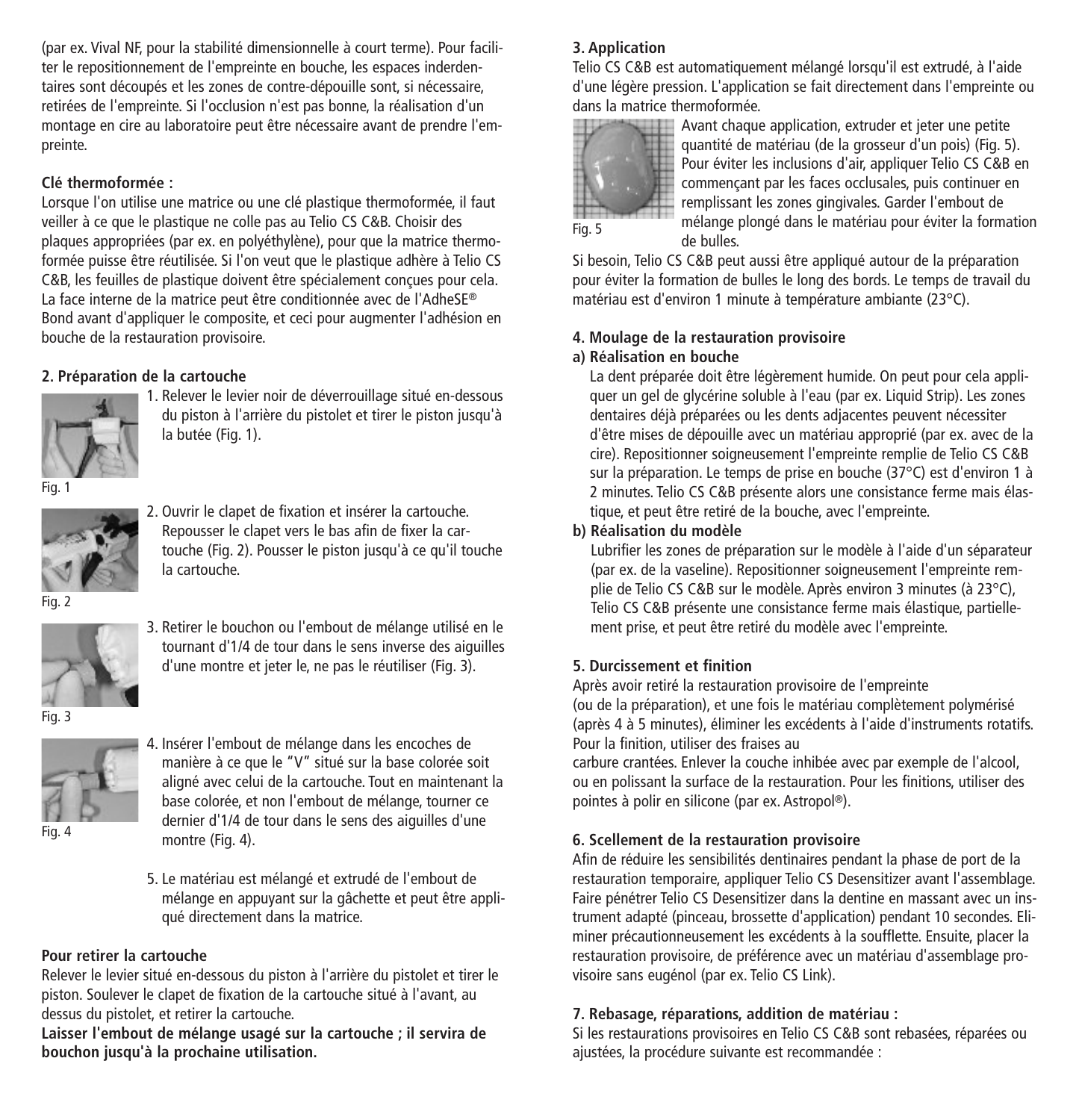Les restaurations provisoires en Telio CS C&B peuvent être réparées avec du Telio CS C&B fraîchement mélangé après les avoir conditionnées avec l'adhésif AdheSE Bond ou Heliobond.

- 1. Polir les zones de la restauration provisoire en Telio CS C&B qui doivent être rebasées, réparées ou ajustées à l'aide d'une pointe diamantée à gros grains.
- 2. Appliquer l'adhésif AdheSE Bond ou Heliobond.
- 3. Répartir AdheSE Bond / Heliobond avec un très léger souffle d'air. Eviter que le matériau ne forme des flaques ! Attention à ne pas éliminer l'adhésif. Toutes les surfaces préparées doivent être suffisamment recouvertes d'AdheSE Bond.

**Note :** AdheSE Bond / Heliobond ne contiennent pas de solvant qui doit être évaporé !

- 4. Polymériser AdheSE Bond / Heliobond pendant 10 secondes à l'aide d'une lampe à polymériser LED ou halogène d'une intensité lumineuse de plus de 500 mW/cm2 (par ex. bluephase en mode LOW). Si d'autres lampes à polymériser sont utilisées (par ex. appareil de polymérisation plasma ou laser), suivre les recommandations du fabricant afin d'obtenir une bonne polymérisation. Le temps de photopolymérisation dépend de l'intensité et de la longueur d'onde de la lumière émise par les différents appareils de polymérisation. Des temps de photopolymérisation inférieurs à 5 sec. ne sont pas recommandés.
- 5. Appliquer Telio CS C&B
- 6. Si nécessaire, finir les zones rebasées, réparées ou ajustées de la restauration provisoire en Telio CS C&B avec par exemple des fraises en carbure de tungstène et les polir ensuite avec des pointes siliconées en carbure de silicium (par ex. OptraPol ®).

Les restaurations provisoires en Telio CS C&B peuvent également être réparées ou ajustées directement avec un composite photopolymérisable Ivoclar Vivadent (par ex. Telio Add-On Flow, Tetric EvoFlow®). Dans ce cas, respecter les modes d'emploi respectifs ou le mode d'emploi de Telio pour Cabinet Dentaire.

Si les restaurations en Telio CS C&B, Telio CAD et/ou Telio Lab sont réparées, rebasées ou ajustées plus tard, respecter les modes d'emploi de Telio pour Cabinet Dentaire / Telio pour Laboratoire.

#### **Temps de travail**

Approx. 1 minute at room temperature (23°C / 73°F).

#### **Temps de polymérisation**

Env. 1 à 2 minutes à 37 °C, env. 3 minutes à temperature ambiante (23 °C).

#### **Recommandations particulières**

- Tant qu'il n'est pas durci, le matériau peut être facilement retiré avec de l'alcool ou un solvant adapté.
- Avant chaque application, il faut extruder et jeter une petite quantité de matériau (la valeur d'une noisette). Mais il est aussi possible d'extruder le matériau directement de la seringue afin d'extraire deux filets identiques de base et de catalyseur, et de fixer ensuite l'embout de mélange.

#### **Précautions**

- Les faux moignons en combinaison avec des tenons provisoires ne peuvent être portés que pendant une courte période. Soumis à des forces et des fonctions trop importantes, ils peuvent entraîner des fractures de la racine. De plus, ils n'apportent pas de protection contre une infection au niveau canalaire.
- Eviter de mettre Telio CS C&B non polymérisé en contact avec la peau, les muqueuses et les yeux.
- Telio CS C&B non polymérisé peut provoquer de légères irritations et conduire à une sensibilisation aux méthacrylates.
- Les gants médicaux disponibles dans le commerce n'offrent pas de protection contre les effets sensibilisant des méthacrylates.

#### **Conditions de stockage et de conservation**

- Validité : voir la date de péremption sur l'emballage ou sur l'étiquette.
- Température de storage : 2–28 °C.
- Utiliser Telio CS C&B uniquement à température ambiante (un matériau trop froid est moins fluide et son temps de prise est plus long).
- Stocker la cartouche en position horizontale ou dans le pistolet, ne pas laisser dans une position verticale.

#### **Tenir hors de portée des enfants ! Réservé à l'usage exclusif du chirurgien-dentiste !**

**Date de réalisation du mode d'emploi :** 12/2011, Rev. 3

#### **Fabricant**

Ivoclar Vivadent AG, FL-9494 Schaan/Liechtenstein

Ce matériau a été développé en vue d'une utilisation dans le domaine dentaire et doit être mis en œuvre selon le mode d'emploi. Les dommages résultant du non respect de ces prescriptions ou d'une utilisation à d'autres fins que celles indiquées n'engagent pas la responsabilité du fabricant. L'utilisateur est tenu de vérifier sous sa propre responsabilité l'appropriation du matériau à l'utilisation prévue, et ce d'autant plus si celle-ci n'est pas citée dans le mode d'emploi. Les descriptions et données fournies ne sont pas des garanties ni des engagements.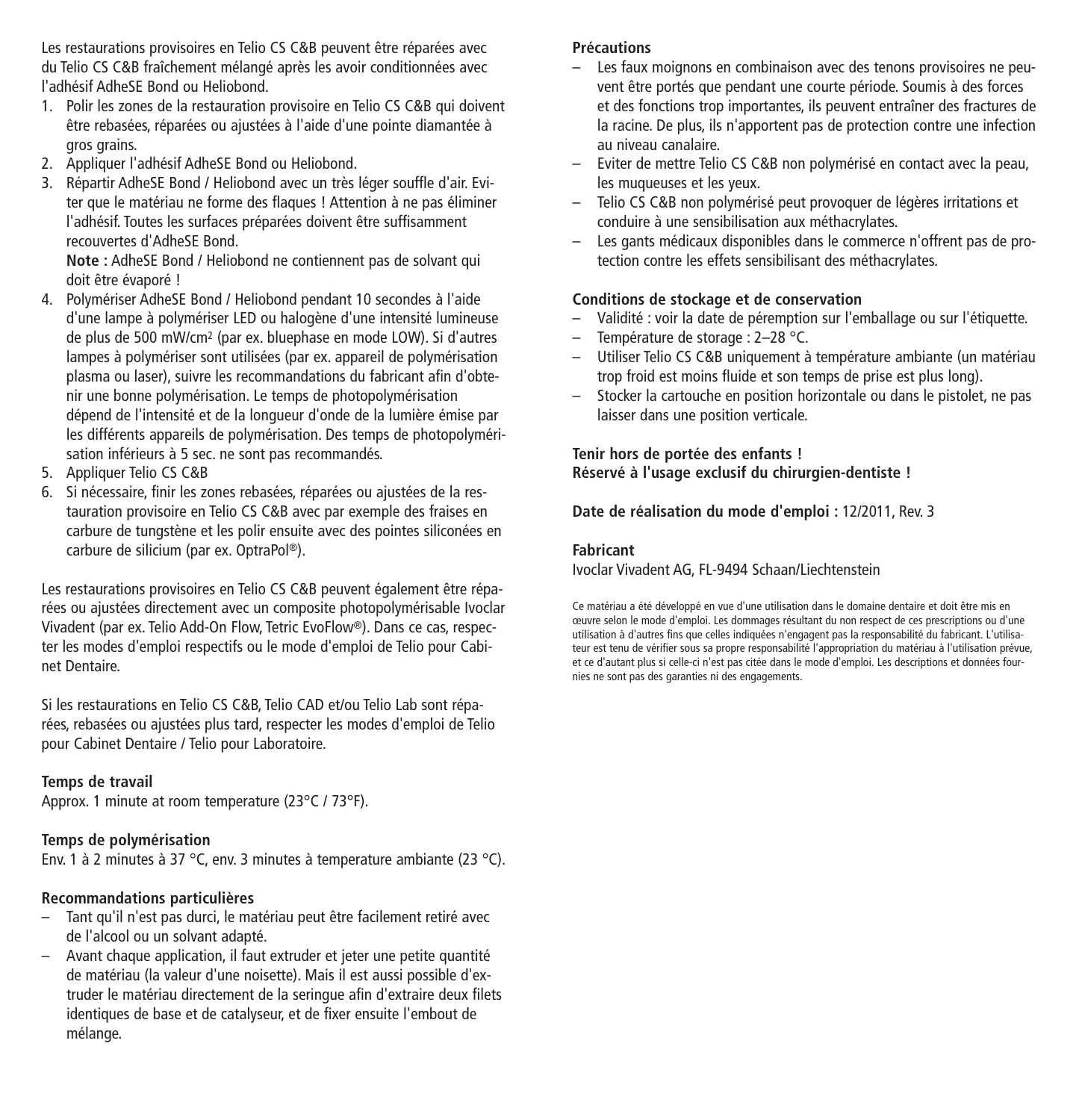# **Italiano**

# **Istruzioni d'uso**

# **Descrizione**

Telio® CS C&B é un composito pastoso, autopolimerizzante in una cartuccia con rapporto di dosaggio 10:1 per la realizzazione di corone, ponti, inlays, onlays, corone supportate da perni e faccette provvisori.

# **Colori**

Telio CS C&B é disponibile in cinque colori: Bleach BL3, A1, A2, A3, A3.5. Gli identici colori sono disponibili per Telio CAD e Telio Lab, sono calibrati e compatibili fra di loro.

## **Composizione**

Telio CS C&B si compone di metacrilati polifunzionali (48% in peso) e riempitivo inorganico (47% in peso). Inoltre sono contenuti sostanze ausiliarie, iniziatori, stabilizzatori e pigmenti (5% in peso).

#### **Indicazioni**

Telio CS C&B si impiega come materiale provvisorio per ponti e corone per la realizzazione di corone, ponti, inlays, onlays, corone supportate da perni e faccette. E' compatibile (cromaticamente e chimicamente) con tutti gli altri prodotti Telio e pertanto l'ideale materiale da ribasatura per restauri provvisori realizzati in Telio CAD e/o Telio Lab. E' inoltre idoneo per la ribasatura di corone preformate in policarbonato.

#### **Controindicazioni**

Non utilizzare Telio CS C&B in caso di accertata allergia o intolleranza del paziente ad uno qualsiasi dei componenti del prodotto.

# **Effetti collaterali**

In rari casi i componenti Telio CS C&B possono indurre ad una sensibilizzazione. In questi casi rinunciare all'utilizzo.

#### **Impiego**

## **1. Impronta preliminare**

# **Realizzazione di una matrice in silicone o in alginato**

Se i denti non preparati presentano una morfologia occlusale che può essere trasferita al restauro provvisorio, o addirittura al restauro definitivo, e se i denti moncone si trovano in una posizione favorevole, è possibile realizzare un'impronta preliminare che serva da matrice per la realizzazione dei provvisori. Prima della preparazione dei monconi o di un'eventuale estrazione dei denti, si realizza un'impronta della situazione preoperatoria con materiale d'impronte con un silicone d'addizione (p.e. Virtual ®, a stabilità dimensionale) o in alginato (p.e. Vival NF, impronte con limitata stabilità dimensionale). Per facilitare il riposizionamento dell'impronta in cavità orale,

se necessario ritagliare dall'impronta le sbavature interdentali e rimuovere i sottosquadri.In caso d'occlusione insufficiente, si può rendere necessario un wax-up in laboratorio prima dell'impronta.

**Foglio termoplastico.** Nell'uso di un foglio termoplastico prestare attenzione affinché il materiale termoplastico non formi un legame chimico con Telio CS C&B. Scegliere fogli termoplastici adatti (p.e. fogli in polietilene) per consentire il riutilizzo della matrice ottenuta sotto vuoto. Nel caso in cui si desiderasse un legame con un foglio termoplastico, utilizzare un foglio concepito per questi scopi, condizionandolo al lato interno con il bonding di AdheSE®.

# **2. Attivazione della cartuccia**



1. Spingere verso l'alto la leva nera di sbloccaggio sulla parte posteriore del dispenser e sfilare l'asta di spinta fino all'arresto (fig. 1).



2. Sollevare il coperchio di fissaggio e inserire la cartuccia. Richiudere il coperchio (fig. 2). Spingere quindi l'asta di spinta fino alla cartuccia.



3. Togliere il cappuccio di chiusura della cartuccia oppure il puntale di miscelazione usato ruotandolo di ¼ in senso antiorario e gettare, non riutilizzare (fig. 3).



- 4. Inserire un nuovo puntale di miscelazione. Premere il puntale verso il basso in modo da fare coincidere le intaccature del puntale con quelle della cartuccia. Tenendo fermo il collo colorato del puntale (e non il puntale intero!) girarlo di ¼ in senso orario (fig. 4).
- 5. Premere progressivamente la leva del dispenser per miscelare ed estrudere il materiale che può essere applicato direttamente.

# **Rimozione della cartuccia**

Sollevare la leva di sblocco nera sulla parte posteriore del dispenser e arretrare completamente il pistone. Sollevare il coperchio di sicurezza sulla parte anteriore ed estrarre la cartuccia.

**Lasciare il puntale di miscelazione usato sulla cartuccia fino al prossimo utilizzo.**

# **3. Applicazione**

Telio CS C&B viene miscelato automaticamente estrudendolo con leggera pressione attraverso la cannula di miscelazione, ed applicato direttamente sull'impronta o sulla matrice realizzata sotto vuoto.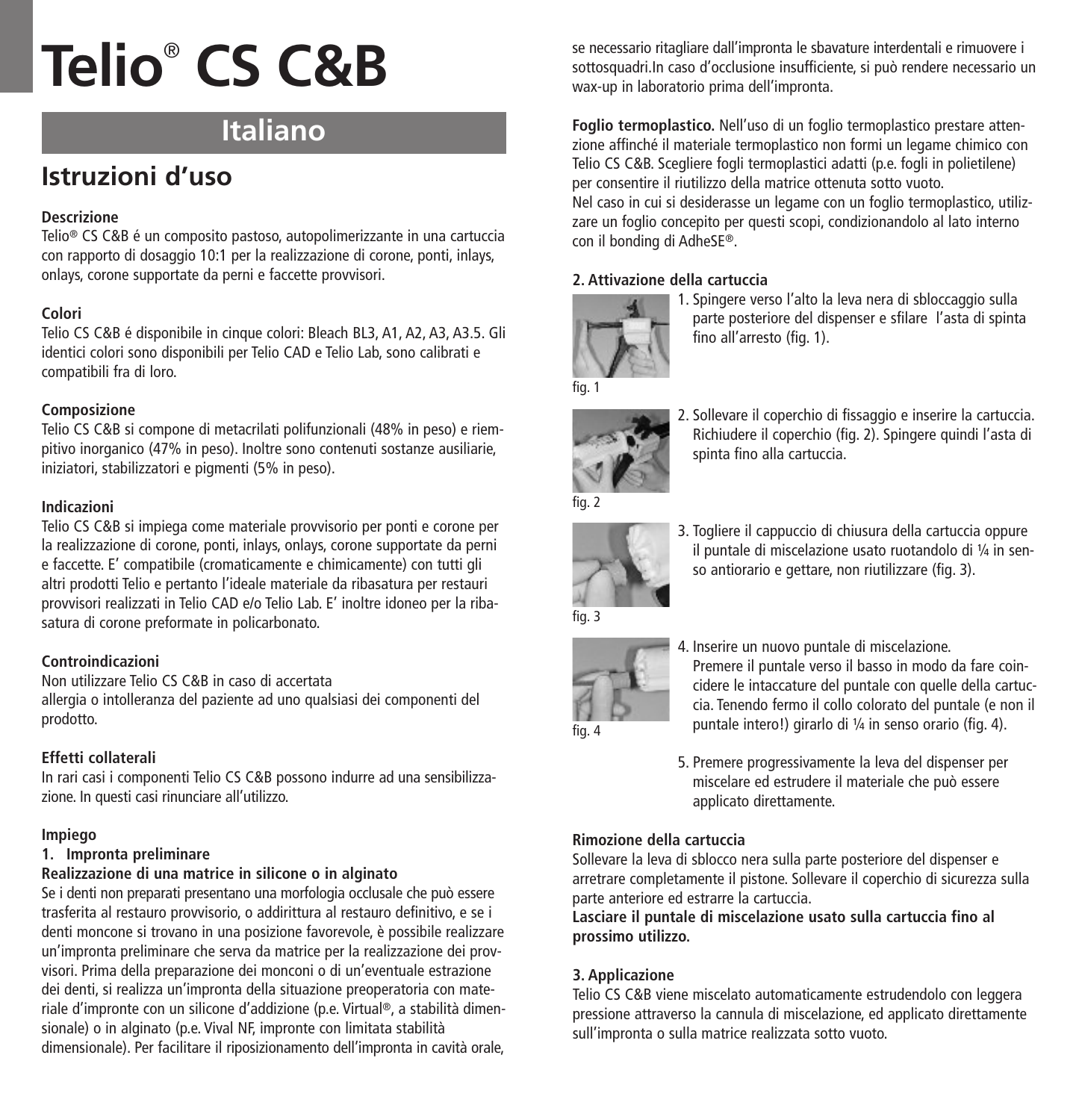

Prima di ogni applicazione, prelevare e gettare una piccola quantità di materiale delle dimensioni di una piccola sfera (fig. 5). Per prevenire la formazione di bolle, applicare prima il materiale sulle superfici occlusali riempiendo fino alle zone gengivali.

Per ottenere un riempimento del volume coronale privo di bolle mantenere sempre il puntale immerso nel materiale.

Se necessario, Telio CS C&B può essere siringato attorno alle preparazioni dentarie per evitare la formazione di bolle d'aria attorno al margine di preparazione. Il tempo di lavorazione del materiale è di circa 1 minuto a temperatura ambiente (23°C).

## **4. Modellazione dei provvisori**

#### **a) Realizzazione in cavo orale**

I denti preparati devono essere leggermente umettati, per esempio con gel alla glicerina idrosolubile (es: Liquid Strip). Eliminare zone di sottosquadri sui monconi, rispettivamente sui denti contigui (p.e. con cera plastica). Riporre l'impronta riempita con Telio CS C&B sulla preparazione dentale. Il tempo di presa in cavo orale (37°C) è di ca. 1 – 2 minuti. Passato questo tempo, Telio CS C&B ha raggiunto una consistenza rigido-elastica e può essere rimosso dalla cavità insieme all'impronta.

# **b) Realizzazione su un modello**

Isolare le zone della preparazione sul modello p.e. con un separatore tipo Vaselina. Riposizionare accuratamente l'impronta riempita con Telio CS C&B sul modello. Dopo circa 3 minuti (23°C), Telio CS C&B ha fatto presa, presentando una consistenza rigido-elastica, e può essere rimosso dal modello insieme all'impronta.

# **5. Polimerizzazione e rifinitura**

Dopo la rimozione del provvisorio in composito dall'impronta di situazione o dal moncone, rimuovere le eccedenze di materiale con strumenti rotanti appena il materiale ha completato la sua polimerizzazione (dopo ca. 4–5 minuti). Strumenti di rifinitura idonei sono le frese a tagli trasversali al carburo di tungsteno. Lo strato inibito da ossigeno può essere rimosso facilmente p.e. con alcol o mediante lucidatura, usando gommini per lucidatura al carburo di silicio (p.e. Astropol ®).

# **6. Cementazione del provvisorio**

Al fine di ridurre qualsiasi reazione di sensibilità delle superfici dentinali preparate, si consiglia di applicare Telio CS Desensitizer durante la fase del provvisorio. Telio CS Desensitizer si applica sulle superfici dentinali con uno strumento adatto (brush, applicatore) frizionandolo per 10 secondi. Disperdere il desensibilizzante con un leggero soffio d'aria, quindi cementare il restauro provvisorio usando un cemento provvisorio non a base di eugenolo (p.e. Telio CS link).

# **7. Ribasatura / riparazione / completamento**

In caso di ribasatura, riparazione o completamento di un provvisorio in Telio CS C&B s, si consiglia di procedere come segue:

I provvisori in Telio CS C&B, dopo il condizionamento con AdheSE Bond / Heliobond possono essere riparati con lo stesso materiale Telio CS C&B.

1. Rifinire con diamantata grossolana le zone da riparare o completare del restauro in Telio CS C&B.

- 2. Applicazione di AdheSE Bond / Heliobond.
- 3. Distribuire AdheSE Bond / Heliobond con getto d'aria molto leggero, evitare la formazione di accumuli! Prestare attenzione a non eliminare il bond con il getto d'aria. Tutte le zone irruvidite devono essere coperte con un sufficiente strato di AdheSE Bond / Heliobond. **Attenzione:** AdheSE Bond / Heliobond non contengono solventi che devono evaporare!
- 4. Fotopolimerizzazione di AdheSE Bond / Heliobond per 10s con una lampada LED oppure alogena con una potenza di oltre 500 mW/cm2 (p.es. bluephase nel programma LOW). In caso di altre apparecchiature, attenersi alle indicazioni del relativo produttore per ottenere una polimerizzazione completa. Il tempo di irradiazione dipende dall'intensità e dal campo di lunghezza d'onda emesso dal relativo apparecchio. Non sono consigliabili tempi di esposizione inferiori a 5 s.
- 5. Applicazione di Telio CS C&B.
- 6. Eventuale rifinitura con frese di zone del provvisorio Telio CS C&B ribasate, riparate o completate (p.es. frese in metallo duro a taglio crociato) e successiva lucidatura con gommini in silicone al carburo di silicio (p.es. OptraPol ®).

In alternativa, si possono effettuare direttamente riparazioni o completamenti del provvisorio in Telio CS C&B con un composito fotoindurente Ivoclar Vivadent (p.es. Telio Add-on Flow, Tetric EvoFlow). In tal caso attenersi alle relative istruzioni d'uso o alle istruzioni d'uso Telio Chairside.

In caso di ribasature / successive riparazioni / completamenti di restauri in Telio CS C&B, Telio CAD e/o Telio Lab, attenersi alle relative istruzioni d'uso Telio Chairside / Telio Labside.

#### **Tempo di lavorazione**

Circa 1 minuto a temperatura ambiente (23°C)

#### **Tempo di presa**

Circa 1 – 2 minuti a 37°C, ca. 3 minuti a temperatura ambiente (23°C).

#### **Particolari avvertenze**

- Materiale non polimerizzato può essere facilmente rimosso con alcol o solvente analogo.
- In alternativa all'estrusione di materiale delle dimensioni di una piccola sfera, prima dell'applicazione della cannula di miscelazione, estrudere pasta base e catalizzatore finché entrambi sono allo stesso livello.

#### **Precauzioni**

- Corone provvisorie supportate da perni sono indicate solo per un breve tempo. In caso di carico e di permanenza prolungata, le corone provvisorie supportate da perni possono causare fratture radicolari. Inoltre non offrono una protezione da ricontaminazione del sistema canalare radicolare.
- Evitare il contatto di Telio CS C&B non polimerizzato con la cute, le mucose e gli occhi.
- Allo stato non polimerizzato, Telio CS C&B può avere un leggero effetto irritante e condurre ad una sensibilizzazione ai metacrilati.
- I guanti consuetamente in commercio non proteggono da una sensibilizzazione da metacrilati.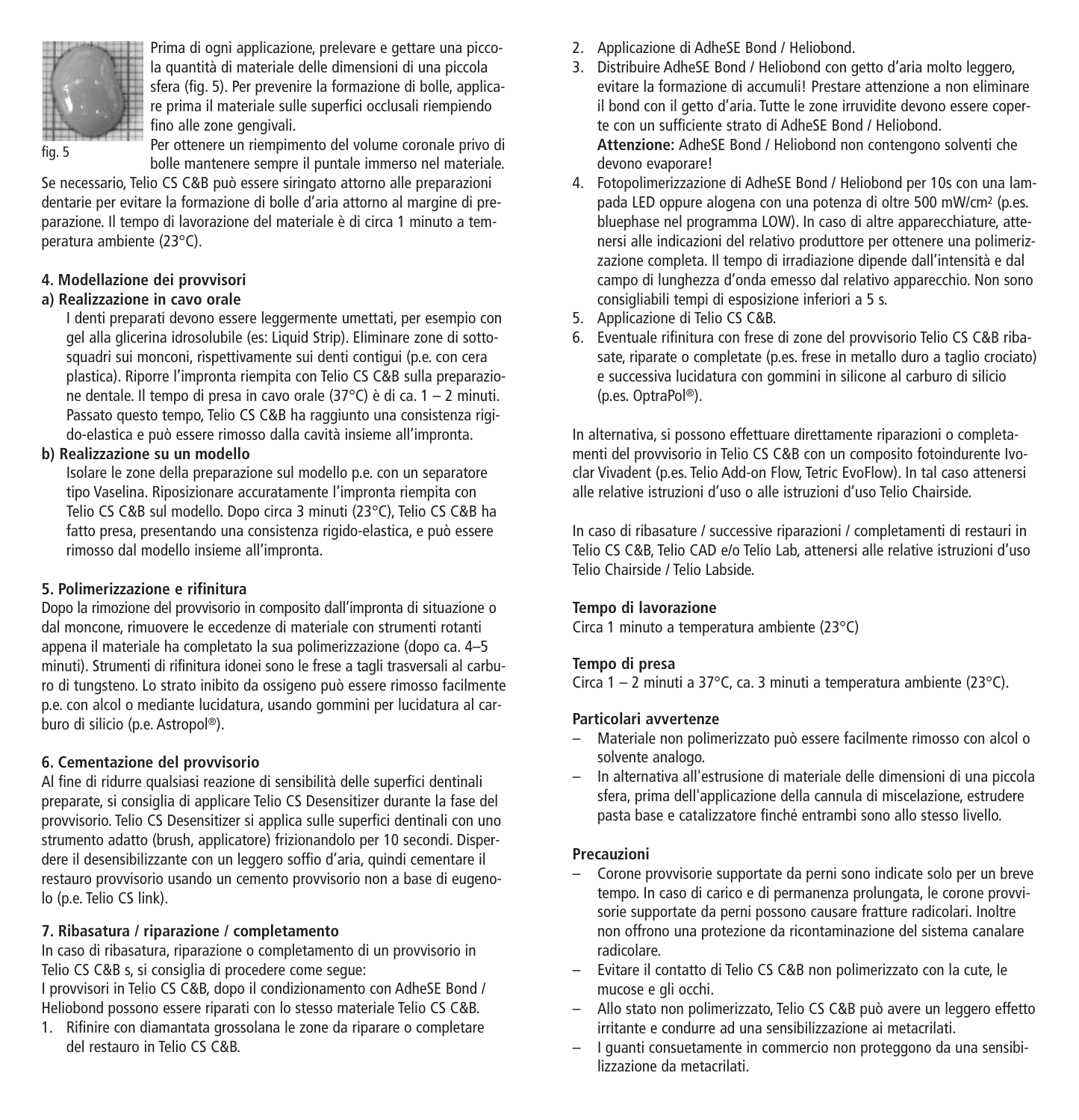#### **Conservazione**

- Stabilità prodotto: vedi data di scadenza sull'etichetta.
- Temperatura di conservazione 2–28 °C
- Usare Telio CS C&B solo a temperatura ambiente (il prodotto refrigerato è più viscoso e ha una presa rallentata)
- Conservare la cartuccia orizzontalmente o nel dispender, non in posizione verticale.

**Ad esclusivo uso odontoiatrico. Tenere il prodotto fuori della portata dei bambini!**

**Realizzazione delle istruzioni d'uso:** 12/2011, Rev. 3

#### **Produttore**

Ivoclar Vivadent AG, FL-9494 Schaan/Liechtenstein

Il prodotto è stato sviluppato unicamente per un utilizzo in campo dentale. Il suo impiego deve avvenire attenendosi esclusivamente alle relative istruzioni d'uso. Il produttore non si assume alcuna responsabilità per danni risultanti dalla mancata osservanza delle istruzioni d'uso o da utilizzi diversi dal campo d'applicazione previsto per questo prodotto. Gli utilizzatori sono responsabili della sperimentazione il prodotto in campi d'utilizzo non esplicitamente indicati nelle istruzioni d'uso. Le descrizioni e i dati non costituiscono alcuna garanzia delle proprietà dei prodotti e non sono vincolanti.

# **Telio**® **CS C&B**

# **Español**

# **Instrucciones de uso**

#### **Descripción**

Telio® CS C&B es un composite en pasta autopolimerizable para la realización de provisionales, coronas, puentes, inlays, onlays, carillas y coronas provisionales retenidas por postes. Se suministra en cartuchos en una proporción de 10:1.

#### **Colores**

Telio CS C&B está disponible en cinco colores: Bleach BL3, A1, A2, A3, A3.5. Telio CAD y Telio Lab se suministra en los mismos colores. Estos están coordinados y son compatibles entre ellos.

#### **Composición**

Telio CS C&B se compone de metacrilatos polifuncionales, (48% peso) y relleno inorgánico (47% peso). Ingredientes adicionales incluyen aditivos, iniciadores, estabilizadores y pigmentos (5% peso).

#### **Indicaciones**

Telio CS C&B es un material provisional de coronas y puentes para la elaboración de coronas, puentes, inlays, onlays carillas y coronas provisionales retenidas por postes. Debido a su compatibilidad con todos los otros productos de la linea Telio, ( tanto cromática como químicamente), el material es idóneo como lining para restauraciones provisionales realizadas con Telio CAD y/o Telio Lab. Además, Telio CS C&B, puede ser utilizado como material de rebase para coronas prefabricadas de policarbonato.

# **Contraindicaciones**

Telio CS C&B, no debe utilizarse, en caso de alergia o intolerancia comprobada a cualquiera de sus componentes.

#### **Efectos secundarios**

En casos aislados y en personas con cierta predisposición, algunos componentes de CS C&B pueden provocar una sensibilización. En dichos casos se recomienda no utilizar el material.

#### **Aplicación**

**1. Elaboración de los modelos para la realización del provisional Impresión preliminar de silicona o alginato**

Si el diente no preparado presenta una morfología oclusal adecuada, esta puede transferirse a la restauración provisional e incluso a la restauración definitiva planificada, y si los dientes pilares están disponibles en la posición adecuada, la impresión preliminar puede utilizarse como matriz para la realización de los provisionales.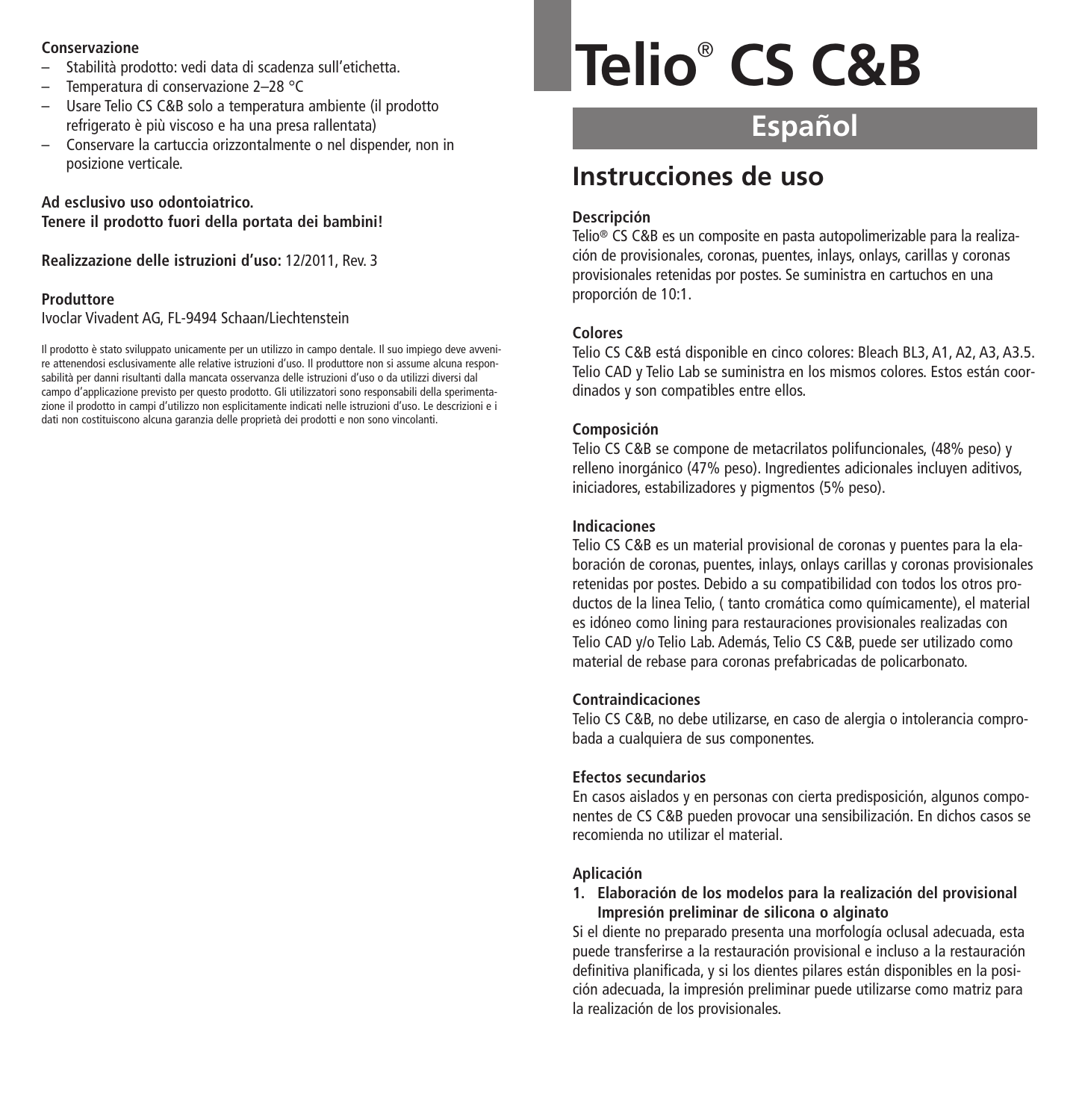Antes de la preparación del muñón o bien de una extracción prevista, se realiza una toma de impresión de la situación preoperatoria, mediante siliconas de adición (p. ej. Virtual ®; impresiones estables al almacenamiento) o alginatos (p. ej. Vival NF; impresiones condicionalmente estables al almacenamiento). Esta impresión se debe preparar para que se pueda reintegrar en el paciente sin problemas. Para ello, si fuera necesario se pueden reducir los espacios interdentales o áreas solapadas. En el caso de oclusión insuficiente puede ser necesario la realización de un encerado en el laboratorio como modelo previo antes de la toma de impresión.

## **Plantilla plástica**

En el caso de utilizar matrices plásticas realizadas al vacio, hay que tener en cuenta, que éstas no se adhieran a Telio CS C&B. Para posibilitar su reutilización como modelo, deberán utilizarse láminas apropiadas (p. ej. láminas de polietileno). Si se desea la adhesión con la plantilla, deberá utilizarse una lámina preparada para este fin, cuya parte interna se acondicionará con AdheSE® Bonding antes de la aplicación del composite provisional para su adhesión.

# **2. Preparación del doble cartucho**



1. Presione la palanca de desbloqueo negra situada en la parte posterior del dispensador hacia arriba, manténgala en posición y presione la barra de empuje hasta el tope (fig. 1).

fig.



2. Abra la tapa de fijación, coloque el cartucho. Vuelva a cerrar la tapa de fijación y seguidamente presione la barra de empuje hacia el cartucho.





3. Mediante un cuarto de giro en sentido contrario a las agujas del reloj, retire el tapón del cartucho o cánula de mezcla utilizada y deséchela, no vuelva a utilizarlas (fig. 3).



4. Colocar la nueva cánula de mezcla. Para ello, empujar la boquilla totalmente hacia abajo, hasta que la muesca de la boquilla de mezcla y la del cartucho se encuentren. Sujetar la base de color de la boquilla de mezcla y y fijar la boquilla mediante un cuarto de giro en sentido de las agujas del reloj (fig. 4).

fig. 4

5. El material se mezcla en la cánula accionando la palanca del dispensador y se puede aplicar directamente.

#### **Retirada de un cartucho**

Presione la palanca de desbloqueo negra situada en la parte posterior del dispensador hacia arriba, y tire de la barra de empuje hacia adelante. Levante la tapa de fijación de la parte anterior y extraiga el cartucho. **Deje la cánula de mezcla puesta en la jeringa hasta la siguiente utilización, ya que sirve de cierre.**

# **3. Aplicación**

Telio CS C&B ya mezclado se aplica con ligera presión de la cánula de mezcla directamente en la impresión o matriz realizada al vacio.



Antes de cada aplicación deberá desecharse una pequeña cantidad del tamaño de un guisante (fig. 5). Para evitar burbujas, aplique primero el material en el área oclusal y seguidamente cargue las áreas gingivales, teniendo en cuenta que durante todo el proceso la cánula debe estar sumergida en material, con el fin de evitar una obturación sin burbujas del lumen coronario.

Si es necesario, Telio CS C&B puede también inyectarse alrededor de los dientes preparados para evitar la forma-

ción de burbujas alrededor del margen de la preparación. El tiempo de trabajo a temperatura ambiente (23º) es de aprox. 1 minuto.

## **4. Realización de los provisionales**

#### **a) Elaboración en boca**

Los dientes preparados deberían estar ligeramente humedecidos, por ejemplo con gel de glicerina hidrosoluble (p. ej. aplicar Liquid Strip). Deben aliviarse las zonas socavadas de los dientes preparados o dientes adyacentes con materiales apropiados (p. ej. con cera en barra modelable). Cuidadosamente, colocar la impresión rellenada con Telio CS C&B en los dientes preparados. El tiempo de fraguado a 37º C es de 1 a 2 minutos. Concluido este tiempo, Telio CS C&B estará en una consistencia dura-elástica y puede ser retirado de la boca conjuntamente con la impresión.

#### **b) Elaboración sobre modelo**

Lubricar las áreas preparadas del modelo, por ejemplo con vaselina. Colocar con cuidado la impresión rellenada con Telio CS C&B sobre el modelo. Después de aprox 3 min (a 23ºC /73ªF), Telio CS C&B, en estado duro-elástico, con consistencia parcialmente fraguada se puede retirar del modelo conjuntamente con la impresión.

# **5. Post-polimerización y acabado**

Una vez retirado el provisional de la impresión (o de la preparación), se eliminan los sobrantes con instrumentos rotatorios, una vez finalizada la polimerización (transcurridos aprox. 4 a 5 minutos). Para el acabado son apropiadas fresas de carburo metálico con dentado cruzado. La capa de inhibición se elimina con p. ej. alcohol o bien mediante el pulido, que se puede realizar con pulidores de goma de carburo de silicio (p. ej. Astropol ®).

# **6. Cementación del provisional**

Con la finalidad de reducir la sensibilidad de la superficie de dentina preparada durante la fase de provisionalización, se puede aplicar Telio CS Desensitizer antes de la cementación del provisional. Pincelar Telio CS Desensitizer en la superficie de dentina durante 10 segundos utilizando un instrumento adecuado (pincel, aplicador). Con cuidado, dispersar el sobrante hasta dejar una capa fina con un suave chorro de aire. A continuación fijar la restauración provisional, preferiblemente utilizando un cemento provisional libre de eugenol (ej Telio CS Link).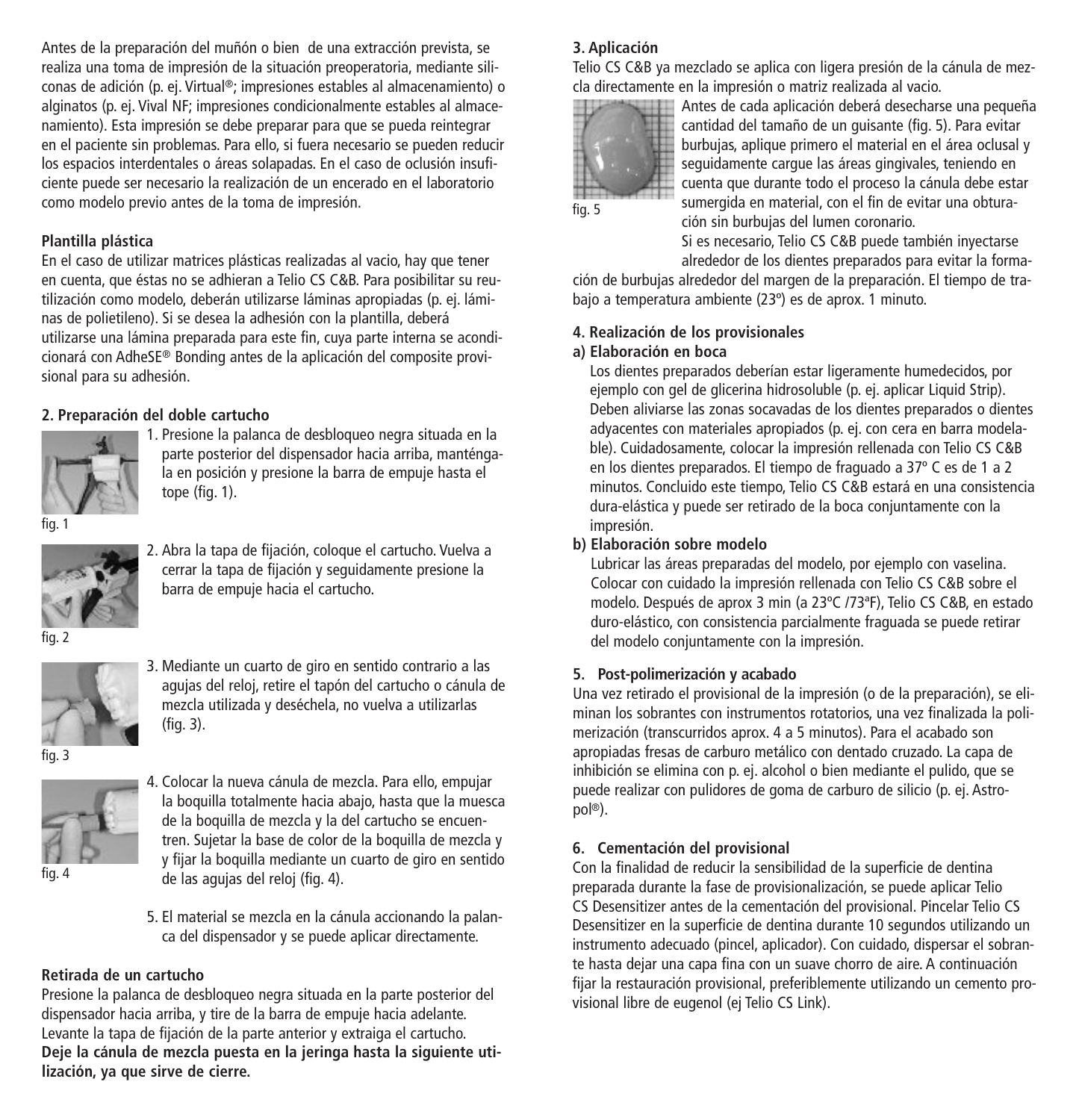#### **7. Rebase/Reparaciones/Adición de material**

Si el material Telio CS C&B se utiliza como rebase, para reparaciones o adiciones de material, se recomienda el siguiente procedimiento: Los provisionales de Telio CS C&B se pueden reparar con el mismo material fresco, después del acondicionamiento con AdheSE Bond/Heliobond.

- 1. Repasar las zonas del provisional de Telio CS C&B a los que se vaya a realizar un rebase, reparación o ajuste con fresas de diamante gruesas.
- 2. Aplicación de AdheSE Bond/Heliobond
- 3. Extender Adhese Bond/Heliobond con un muy suave chorro de aire. ¡Evitar encharcamientos! Prestar atención a no eliminar el material con el chorro de aire. Todas las superficies repasadas, se deben cubrir con una suficiente capa de AdheSE Bond/Heliobond. **Atención:** AdheSE Bond/Heliobond no contienen disolventes que tengan que evaporarse.
- 4. Fotopolimerizar AdheSE Bond/Heliobond durante 10 seg. con lámpara LED o halógena con una potencia de más de 500 mW/cm2 (p. ej. bluephase programa LOW). En caso de utilizar otras lámparas (ej arco de plasma o lámparas laser), respetar las respectivas instrucciones de uso de los fabricantes para la fotopolimerización completa. El tiempo de polimerización depende de la intensidad y de la gama de longitud de ondas de cada aparato. En cualquier caso, no se recomiendan tiempos de exposición de menos de 5 seg.
- 5. Aplicación de Telio CS C&B
- 6. Si es necesario, acabar el rebase, zonas reparadas o ajustes de Telio CS C&B con por ejemplo, fresas de carburo de tugsteno y a continuación pulir con pulidores de goma de carburo de silicio (p. ej. OptraPol ®).

Como alternativa, los reparaciones o ajustes de los provisiones de Telio CS C&B, se pueden realizar directamente con composites fotopolimerizables de Ivoclar Vivadent (p. ej. Telio Add-On Flow, Tetric EvoFlow). Para ello consultar las correspondientes instrucciones de uso o las instrucciones de uso de Telio Chairsaide.

Si las resturaciones de Telio CS C&B, Telio CAD y/o Telio Lab, deben ser reparadas, rebasadas o ajustadas, deben seguirse las instrucciones respectivas de Telio Chairside/Telio Labside.

#### **Tiempo de trabajo**

A temperatura ambiente (23ºC/73ºF) aprox. 1 minuto.

#### **Tiempo de fraguado**

A 37ºC / 98ºF aprox. 1 a 2 minutos. A temperatura ambiente (23º C/ 73ºF) aprox. 3 minutos.

#### **Aviso especiales**

- El Material sin polimerizar se puede eliminar con alcohol o productos disolventes similares.
- Como alternativa a descartar una bolita de material del tamaño de un guisante antes de cada aplicación, puede descartar la base o catalizador hasta que ambas pastas salgan del envase antes de colocar la cánula mezcladora.

#### **Precauciones:**

- Coronas provisionales retenidas por postes, están sólo indicadas para cortos periodos de tiempo. La exposición a cargas más altas y durante periodos más largos de función clínica, puede causar fracturas radiculares verticales. Por otra parte no proporcionan protección frente a la reinfección del conducto radicular.
- Evitar el contacto de Telio CS C&B sin polimerizar con piel, mucosas y ojos.
- Telio CS C&B sin polimerizar puede resultar ligeramente irritante y provocar sensibilización hacia los metacrilatos.
- Los guantes clínicos convencionales comercialmente disponibles, no ofrecen una protección eficaz frente al efecto de sensibilización de los metacrilatos.

#### **Avisos de almacenamiento y conservación:**

- Caducidad: Ver fecha de caducidad en la etiqueta
- Temperatura de almacenamiento 2-28º C /36-82ºF
- Trabajar Telio CS C&B sólo a temperatura ambiente (el material frío es más viscoso y presenta una forma de fraguado más despacio)
- Almacenar el envase en posición horizontal en el aplicador. No lo almacene boca arriba

#### **¡Mantener fuera del alcance de los niños! Sólo para uso odontológico**

**Fecha de las instrucciones de uso:** 12/2011, Rev. 3

#### **Fabricante:** Ivoclar Vivadent AG, FL-9494 Schaan

El producto ha sido desarrollado para su uso dental y debe utilizarse de acuerdo con las instrucciones de uso. Todos los daños que se deriven de un uso inadecuado no son responsabilidad del fabricante. Es más, el usuario esta obligado a utilizar el producto sólo para las indicaciones que constan en estas instrucciones de uso.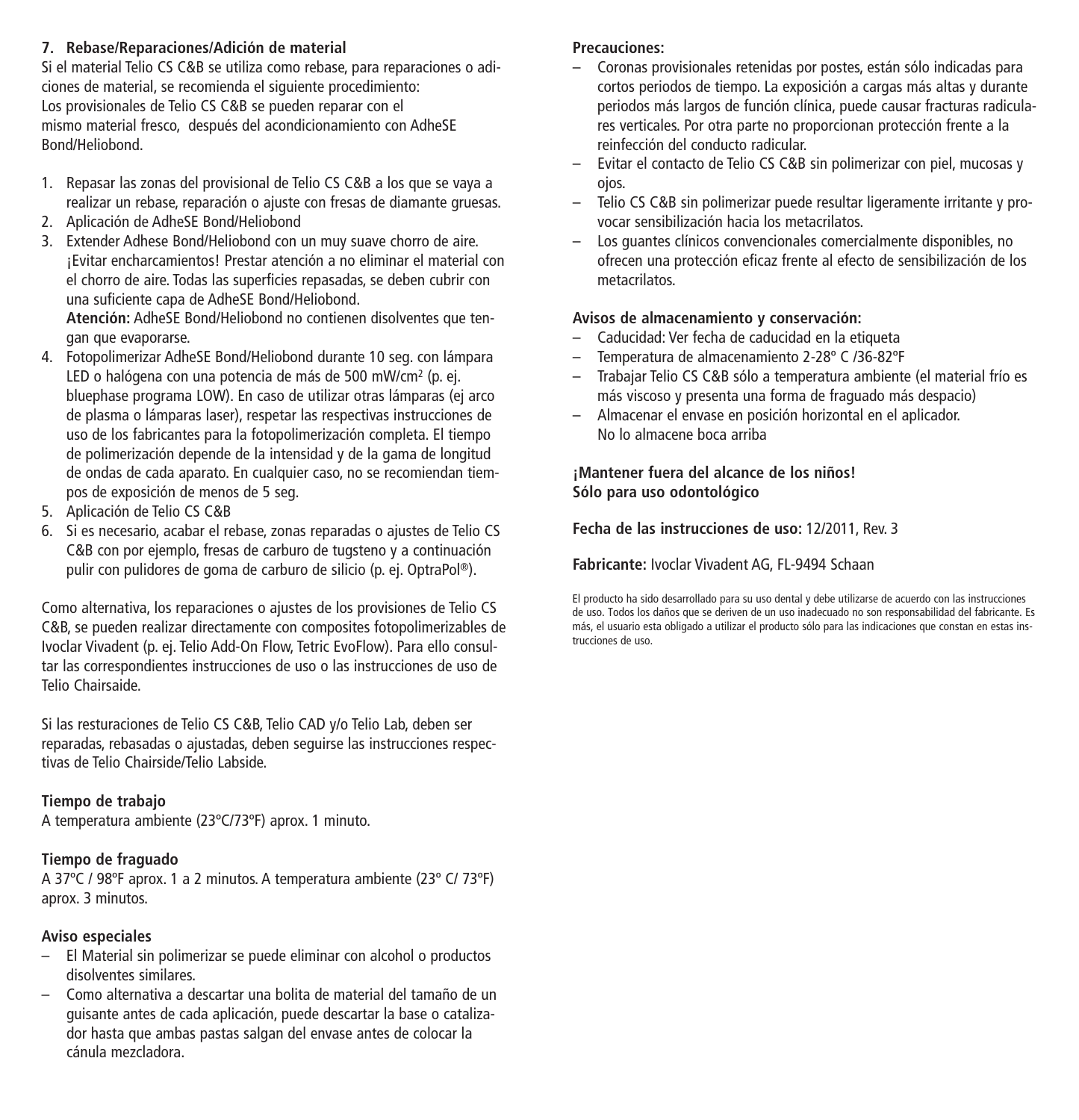# **Português**

# **Instruções de Uso**

# **Descrição**

Telio® CS C&B é um compósito autopolimerizável, em forma de pasta, indicado para a fabricação de restaurações provisórias, como pontes, coroas, inlays, onlays, facetas, bem como, de coroas provisórias retidas por postes intra-radiculares. É fornecido em cartuchos, com um design especial, que tornam possível a mistura base/catalizador na proporção de 10:1.

#### **Cores**

Telio CS C&B está disponível em cinco cores: Bleach BL3, A1, A2, A3 e A3,5. Telio CAD e Telio Lab estão disponíveis nas mesmas cores. Eles são coordenados e compatíveis entre si.

#### **Composição**

Telio CS C&B é constituído de metacrilatos polifuncionais (48 % em peso) e de partículas inorgânicas (47 % em peso). Estabilizadores, iniciadores, aditivos e pigmentos são componentes adicionais (5 % em peso).

#### **Indicações**

Telio CS C&B é um material temporário para coroas e pontes adequado para a confecção de pontes, coroas, inlays, onlays, facetas, bem como, de coroas provisórias retidas por postes intra-radiculares.

Devido à sua compatibilidade com todos os outros produtos da linha Telio (em termos de cor e de química), ele é um material ideal para o reembasamento das restaurações provisórias feitas com Telio CAD e/ou Telio Lab. Além disto, também pode ser empregado para o reembasamento das coroas de policarbonato pré-fabricadas.

# **Contra-indicação**

Telio CS C&B está contra-indicado em pacientes com história de reacção alérgica ou intolerância a qualquer um dos seus ingredientes.

#### **Efeitos colaterais**

Em casos raros, ingredientes do Telio CS C&B podem causar reações de sensibilização. Nestes casos, o produto não deve ser usado.

# **Aplicação**

# **1. Moldagem preliminar**

Fabricação de uma matriz de alginato ou de silicone. Se os dentes ainda não preparados exibem adequada morfologia oclusal que pode ser transferida para as restaurações provisórias ou até mesmo para as restaurações permanentes, e se os dentes pilares estão disponíveis em adequadas posições, a moldagem preliminar pode ser efetuada, para servir como matriz para a confecção dos provisórios. Antes de iniciar os preparos dentais ou

de realizar as extrações planejadas, a situação clínica atual deve ser reproduzida, através da moldagem, utilizando uma silicone de adição para moldagem (p.ex., Virtual ®; moldagens dimensionalmente estáveis) ou um alginato (p.ex., Vival NF; moldagens dimensionalmente estáveis por limitado período de tempo). Para facilitar o reposicionamento da moldagem na cavidade oral, as retenções e as áreas gengivais interdentais podem ser aparadas ou removidas da impressão, se for preciso. Quando existirem problemas de oclusão, poderá ser necessário, de modo adicional e antes da moldagem, a elaboração de uma ceroplastia em laboratório dental.

**Matriz de plástico.** Para empregar uma matriz de plástico, conformada à vácuo, levar em conta que o material plástico não deve aderir quimicamente ao Telio CS C&B. As lâminas de plástico adequadas (p.ex., lâminas de polietileno) devem ser as selecionadas, de tal modo que a matriz, conformada à vácuo, possa ser reutilizada.

Caso se deseje uma ligação entre o plástico e o Telio CS C&B, devem ser escolhidas películas de plástico especialmente concebidas para este propósito. A face interior da matriz pode ser condicionada com AdheSE® Bond, antes de ser aplicado o compósito para a restauração provisória.

# **2. Sistema de cartuchos**



1. Pressione a patilha preta que se situa debaixo do êmbolo na parte de trás do dispensador e empurre o êmbolo totalmente para trás (Fig. 1).



2. Levante o fecho do cartucho e introduza o cartucho. Baixe o fecho do cartucho (Fig. 2). Empurre o êmbolo para a frente até tocar no cartucho.



3. Remova a tampa de fecho ou a ponta de mistura usada, efectuando um 1/4 de rotação no sentido contrário ao dos ponteiros do relógio, e deite-as fora. Não devem ser reutilizadas (Fig. 3).



4. Coloque uma ponta de mistura nova e alinhe o entalhe em V da base colorida com o entalhe em V no corpo do cartucho. Pegue na base colorida da ponta de mistura, e não na ponta de mistura, rode a base da ponta de mistura, efectuando um ¼ de rotação no sentido dos ponteiros do relógio (Fig. 4).

5. O material é misturado e dispensado através da ponta de mistura, pelo accionamento da patilha, e pode ser aplicado directamente na matriz.

#### **Remoção do cartucho**

Levante a patilha debaixo do êmbolo na parte de trás do dispensador e puxe o êmbolo. Levante o fecho do cartucho na parte frontal e superior do cartucho e remova o cartucho.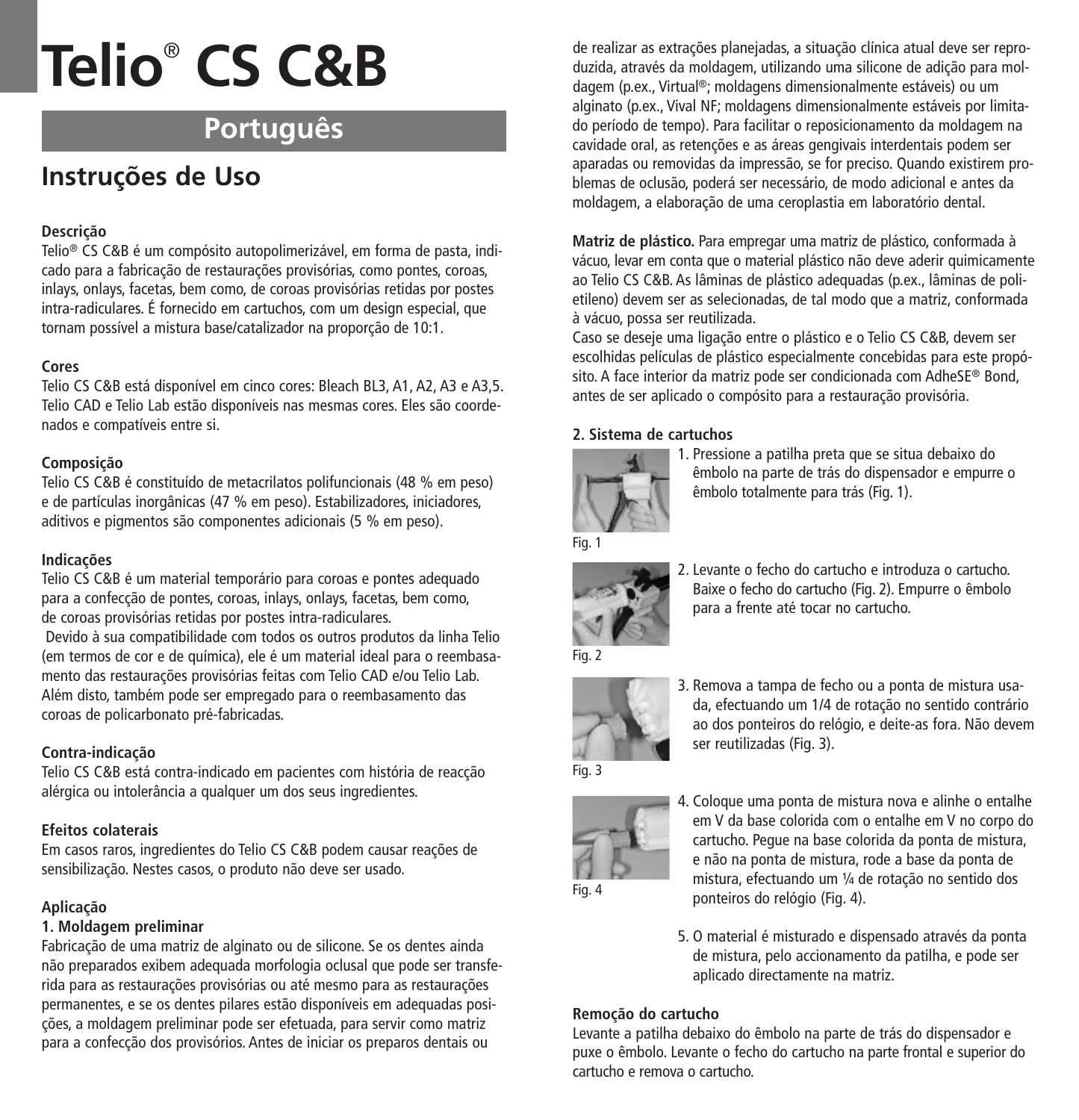**Deixe a ponta de mistura usada no cartucho. Serve como fecho até à próxima utilização!**

# **3. Aplicação**

Telio CS C&B é automaticamente misturado, quando é dispensado, com leve pressão, diretamente sobre a moldagem ou sobre a matriz conformada à vácuo.



Antes de cada utilização, esprema uma pequena quantidade (do tamanho de uma ervilha) do material (Fig. 5). Para evitar bolhas, aplique o Telio CS C&B primeiro às super-fícies oclusais e, a seguir, preencha as áreas gengivais. Mantenha a ponta de mistura imersa no material, a fim de prevenir a formação de bolhas.

Se preciso, Telio CS C&B pode ser também aplicado ao redor dos dentes preparados, para evitar a formação de

bolhas ao longo das margens dos preparos. O tempo de trabalho do material é de aprox. 1 minuto, na temperatura ambiente (23ºC / 73ºF).

# **4. Configuração dos provisórios**

#### **a) Fabricação na cavidade bucal**

Os dentes preparados devem estar ligeiramente húmidos, o que pode ser conseguido pincelando-os com um gel de glicerina solúvel na água (p.ex., Liquid Strip). As áreas retentivas dos dentes preparados ou dos dentes adjacentes devem ser eliminadas com materiais apropriados (p.ex., com cera). Posicione cuidadosamente o molde preenchido com Telio CS C&B sobre os dentes preparados. Na cavidade oral (37 °C / 98 °F), o tempo de presa é de aproximadamente 1 a 2 minutos. Dentro deste tempo, Telio CS C&B adquire uma consistência dura e elástica e pode ser removido da boca juntamente com o molde.

#### **b) Fabricação no modelo**

No modelo, lubrificar as áreas dos preparos com isolante (p.ex., Vaselina). Cuidadosamente, posicionar a moldagem, preenchida com Telio CS C&B sobre o modelo. Após aprox. 3 minutos (23ºC/73°F), Telio CS C&B adquire uma consistência elástica, parcialmente endurecida e, assim, pode ser removido do modelo, junto com a moldagem.

#### **5. Pós-polimerização e acabamento**

Após a retirada das restaurações provisórias da moldagem (ou dos dentes preparados), remover o excesso de material, usando instrumentos rotatórios, uma vez que, depois de 4 a 5 minutos, o material está completamente polimerizado.As brocas de acabamento de carbide, com fissuras, são os instrumentos adequados. Remover a camada inibida de oxigênio com p.ex. álcool ou pelo polimento da superfíciedas restaurações. Polir a alto brilho, usando p.ex. polidores de borracha de carboneto de silício (p.ex., Astropol ®).

#### **6. Cimentação dos provisórios**

Antes de cimentar os provisórios, é recomendado utilizar Telio CS Desensitizer para evitar ou reduzir a sensibilidade, durante esta fase transitória. Assim, usando um instrumento adequado (pincel, auxiliar de aplicação), pincelar Telio CS Desensitizer sobre a dentina, durante 10 segundos. Com jato de ar, cuidadosamente, dispersar o excesso de material até que seja criada

uma fina camada. A seguir, os provisórios devem ser fixados, usando, de preferência, os cimentos temporários livres de eugenol (p.ex., Telio CS link).

# **7. Reembasamentos, reparos, adição de material**

Para reembasamento, reparo ou ajuste de provisórios, feitos com Telio CS C&B, os seguintes procedimentos são recomendados:

Os provisórios de Telio CS C&B podem ser reparados com nova mistura do material Telio CS C&B, após terem sido condicionados com AdheSE Bond / Heliobond.

- 1. Desgastar as áreas do provisório de Telio CS C&B, que precisam ser reembasadas, reparadas ou ajustadas, com uma broca de diamante grosso.
- 2. Aplicar AdheSE Bond / Heliobond.
- 3. Dispersar AdheSE Bond / Heliobond com fluxo fraco de ar. Evitar o acúmulo. Tomar cuidado para não eliminar o agente de ligação. Todas as superfícies preparadas devem ser cobertas adequadamente com AdheSE Bond. **Nota:** AdheSE Bond / Heliobond não contêm solventes que precisam ser evaporados!
- 4. Polimerizar AdheSE Bond / Heliobond por 10 seg., usando uma luz de cura LED ou halógena com uma intensidade de luz de mais de 500 mW/cm2 (p.ex., bluephase, modo LOW). Se outras luzes de cura forem usadas (p.ex., arco de plasma, unidades de cura a laser), as recomendações dos respectivos fabricantes devem ser seguidas, para que sejam conseguidos perfeitos resultados de polimerização.O tempo cura sempre depende da intensidade e do comprimento de onda da luz que é emitida pelas diferentes unidades de cura. Os tempos de cura menores que 5 seg., não são recomendados.
- 5. Aplicar o Telio CS C&B.
- 6. Se necessário, terminar o reembasamento, reparo ou ajuste das áreas dos provisórios de Telio CS C&B com brocas de carbide e, a seguir, polir com polidores de borracha de carboneto de silício (p.ex., OptraPol ®).

Alternativamente, os provisórios de Telio CS C&B podem ser reparados ou ajustados, de modo direto, com o emprego de um compósito fotopolimerizável da Ivoclar Vivadent (p.ex., Telio Add-On Flow, Tetric EvoFlow®). Neste caso, devem ser observadas as respectivas Instruções de Uso ou as Instruções de Uso do Telio Chairside.

Quando as restaurações de Telio CS C&B, Telio CAD e/ou Telio Lab forem posteriormente reembasadas, reparadas ou ajustadas, devem ser observadas as respectivas Instruções de Uso de Telio Chairside / Telio Labside.

# **Tempo de trabalho**

Aprox. 1 minuto, na temperatura ambiente (23º/73ºF).

#### **Tempo de cura (polimerização)**

Aprox. 1 a 2 minutos na temperatura de 37ºC/98ºF. Aprox. 3 minutos na temperatura ambiente (23º/73ºF).

#### **Notas especiais**

– O material não polimerizado pode ser removido com a ajuda de álcool ou solventes similares.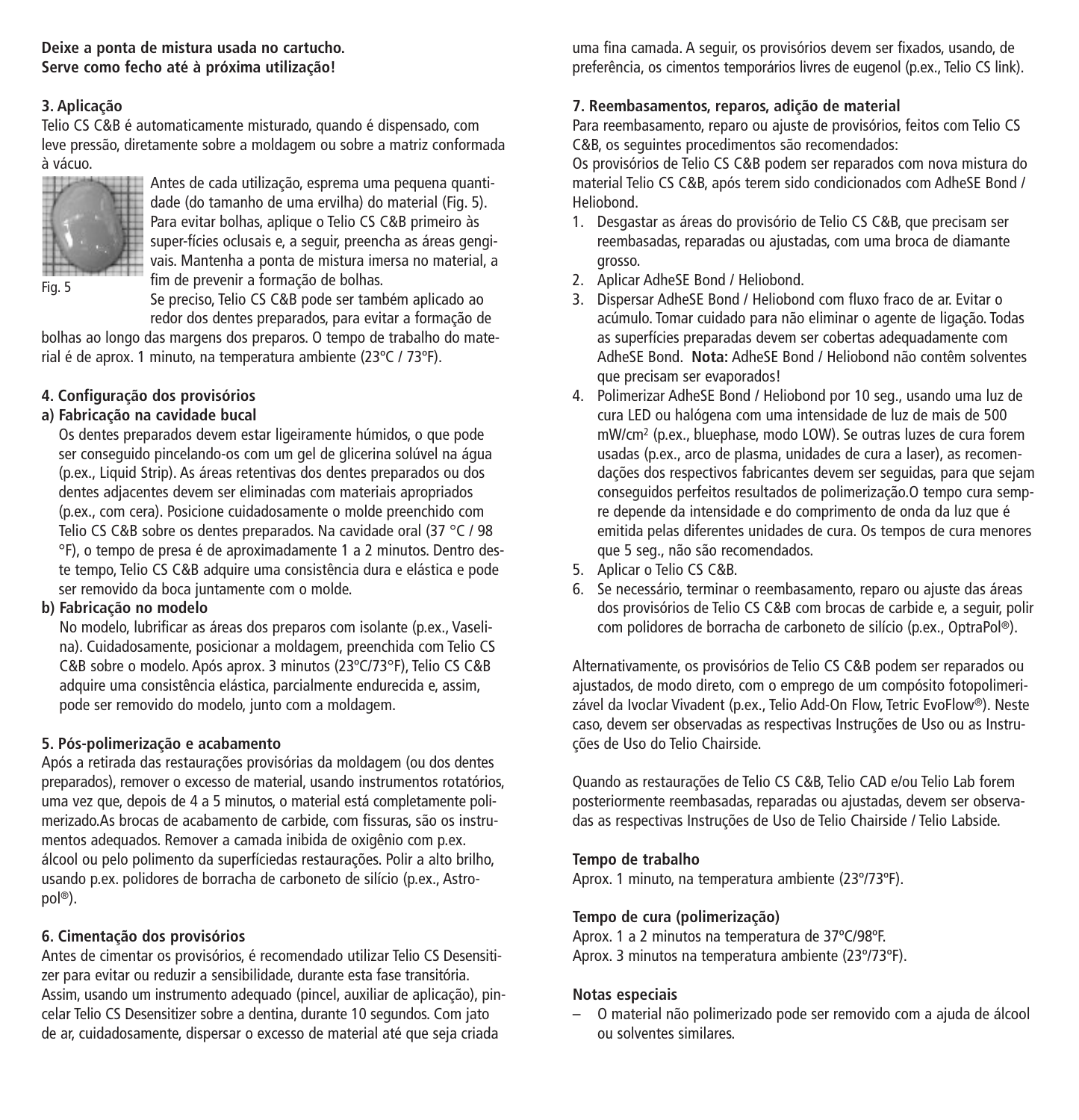– Para poder descartar a quantidade de material do tamanho de uma ervilha, antes de cada aplicação, expulsar, da mesma maneira, base e catalisador, até que possam ser obtidos fios uniformes das duas pastas e, somente em seguida, posicionar a ponta de mistura.

#### **Precauções**

- As coroas provisórias, retidas por postes intra-radiculares, estãoindicadas somente por um curto período. Quando são expostas a altas cargas e longos períodos de função clínica, podem causar fraturas radiculares verticais. Além disto, elas não apresentam proteção contra uma nova infecção dos condutos radiculares.
- Evite qualquer contacto do Telio CS C&B com a pele/mucosa ou os olhos.
- O Telio CS C&B não polimerizado pode causar leves irritações e reações de sensibilização a metacrilatos.
- As luvas médicas disponíveis no comércio não oferecem proteção contra o efeito de sensibilização a metacrilatos.

#### **Armazenagem e vida útil**

- Vida útil: ver prazo de validade na etiqueta
- Temperatura de conservação 2-28 °C / 36-82 °F
- Use o Telio CS C&B apenas à temperatura ambiente (o material refrigerado é mais viscoso e a sua polimerização processa-se mais lentamente)
- Armazenar o cartucho na posição horizontal ou no dispensador, nunca armazenar na posição vertical.

#### **Manter fora do alcance das crianças ! Somente para uso odontológico !**

#### **Data de elaboração destas Instruções de Uso:** 12/2011, Rev. 3

#### **Fabricante:**

Ivoclar Vivadent AG, FL-9494 Schaan / Liechtenstein.

Este produto foi fabricado somente para uso dental e deve ser manipulado de acordo com as Instruções de Uso. O fabricante não é responsável pelos danos causados por outros usos ou por manipulação incorreta. Além disto, o usuário está obrigado a comprovar, antes do emprego e sob sua responsabilidade, se este produto é compatível com a utilização desejada, principalmente quando esta utilização não está indicada nas Instruções de Uso. Descrições e dados não constituem nenhum tipo de garantia e, por isto, não possuem qualquer vinculação.

# **Telio**® **CS C&B**

# **Svenska**

# **Bruksanvisning**

#### **Beskrivning**

Telio® CS C&B är ett självhärdande kompositmaterial i pastaform som används för tillverkning av temporära kronor, broar, inlägg, onlays, fasader och stiftretinerade temporära kronor. Det levereras i specialdesignade patroner som ger ett blandningsförhållande på 10:1 bas/katalysator.

#### **Färger**

Telio CS C&B finns i fem olika färger:

Bleach BL3, A1, A2, A3, A3,5. Identiska nyanser finns tillgängliga även för Telio CAD och Telio Lab. De är avstämda och kompatibla med varandra.

#### **Innehåll**

Telio CS C&B består av polyfunktionella metakrylater (48 vikt %) och oorganska fillers (47 vikt %). Ytterligare komponenter är tillsatser, initiatorer, stabilisatorer och pigment (5 vikts-%).

#### **Indikationer**

Telio CS C&B är ett temporärt kron- och bromaterial som passar för tillverkning av kronor, broar, inlägg, onlays, fasader och stiftretinerade temporära kronor. Det är kompatibelt (färg och kemiskt) med alla andra Telioprodukter och är därmed ett idealiskt basningsmaterial för temporära ersättningar som är tillverkade av Telio CAD och/eller Telio Lab. Dessutom kan Telio CS C&B användas för basning av förfabricerade provisoriska kronor av polykarbonat.

#### **Kontraindikation**

Applicering av Telio CS C&B är kontraindicerat om patienten har känd allergi eller är överkänslig mot någon av ingredienserna i materialet.

# **Sidoeffekter**

I mycket sällsynta fall kan innehållet i Telio CS C&B förorsaka sensibiliseringsreaktioner, i dessa fall skall materialet inte användas mer.

#### **Applicering**

#### **1. Preliminärt avtryck**

**Tillvekning av alginat- eller silikonmatris.**

Om den opreparerade tanden visar en lämplig ocklusal anatomi som kan överföras till den provisoriska restaurationen eller till den planerade permanenta restaurationen, och om angränsande tänder sitter i lämpliga positioner kan ett preliminärt avtryck framställas. Det agerar sedan som matris vid framställande av den temporära ersättningen. Före preparation eller extraktion av tänder, tas ett avtryck av den preoperativa situationen med ett Asilikonavtrycksmaterial (t ex Virtual ®; dimensionsstabilt avtryck) eller ett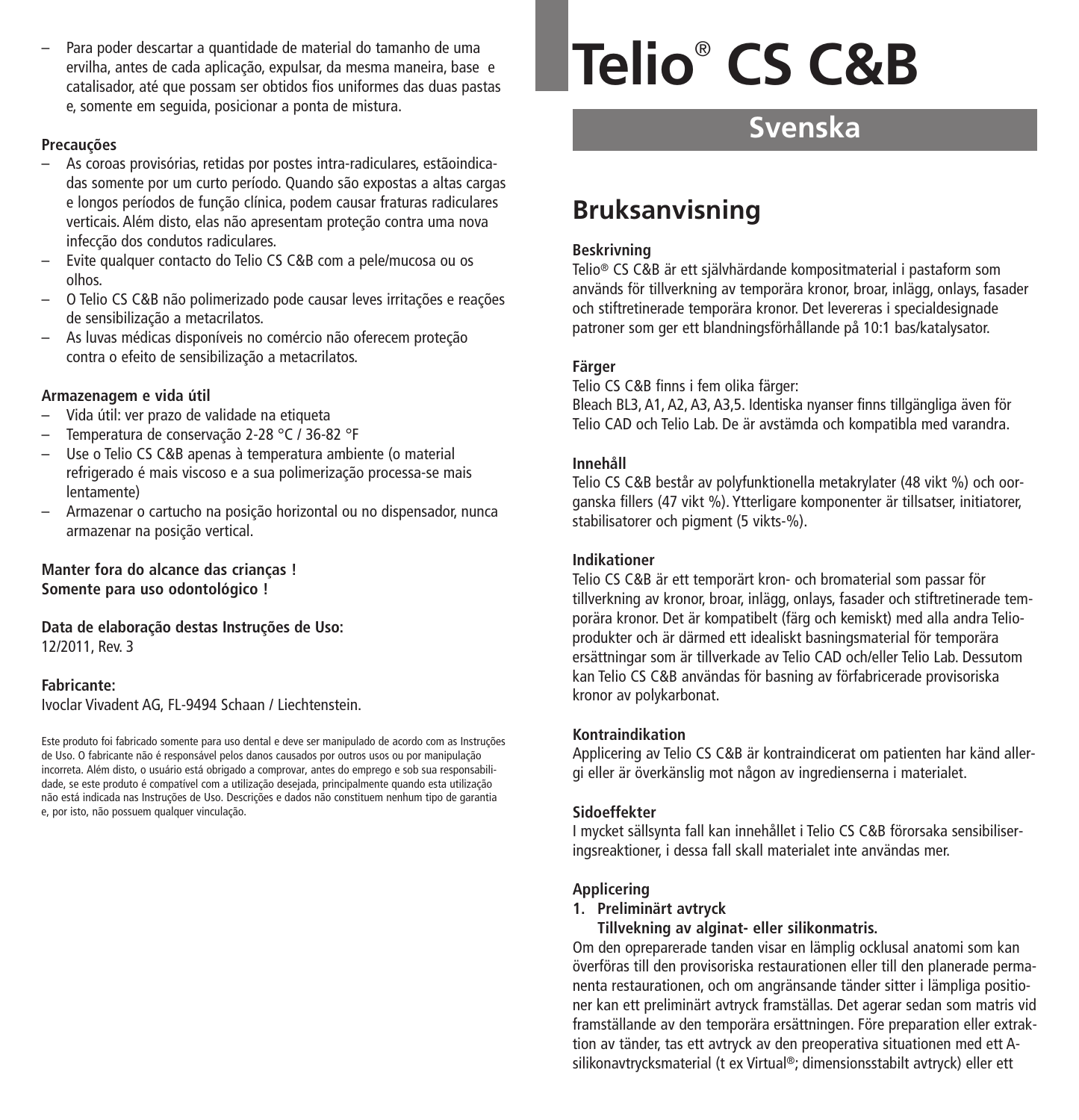alginat (t ex. Vival NF; avtryck som är dimensionsstabilt under en begränsad tidsperiod). För att möjliggöra repositionering av avtrycket på preparationen, kan det finnas behov av att avlägsna underskär och trimma till de gingivala kanterna i avtrycket. Om ocklusionen är defekt kanske laboratoriet behöver framställa en uppvaxning innan avtryckstagning.

# **Plastschablon**

Vid användande av vakumpressad plastmatris, tänk på att plastmaterial inte bondar kemiskt till Telio CS C&B. För att en vakumpressad skena skall kunna återanvändas måste rätt typ av plastplattor (t ex. polyetylenplattor) väljas.

Om bonding önskas mellan plast och Telio CS C&B, välj plast-plattor som är speciellt framtagna för detta ändamål. För ökad adhesion kan skenans inneryta konditioneras med AdheSE® Bond, innan applicering av den temporära kompositrestaurationen.

# **2. Dispensersystem**



1. Tryck på den svarta spärren som finns under kolven på baksidan av dispensern och dra tillbaka kolven så långt som möjligt. (Fig. 1)

Fig. 1



2. Lyft patronlåset och sätt in patronen. För ner patronlåset och dra fram påtryckaren. (Fig.2)

Fig. 2



3. Avlägsna korken eller den använda blandningsspetsen genom att vrida den ett ¼ varv motsols och kasta bort korken, återanvänd den inte! (Fig. 3)

4. Sätt in blandningsspetsen i en jämn rörelse så att den "V" formade skåran på den färgade "ringen" riktas mot den "V" formade delen på patronen. Ta tag i den färgade "ringen", och inte i blandningsspetsen, samtidigt som den färgade "ringen" vrids om ett ¼ varv

Fig. 3



Fig. 4

5. Telio CS C&B blandas och trycks ut genom blandningsspetsen när man trycker in handtaget på dispensern och kan appliceras i skenan direkt.

# **Avlägsnande av dispenser**

Lyft på den svarta spärren som finns under kolven på baksidan av dispensern och dra tillbaka kolven. Lyft haspen på framsidan på ovansidan av dispensern och avlägsna patronen.

medsols. (Fig. 4).

**Lämna kvar den använda blandningsspetsen på patronen. Den agerar som förslutning till nästa användning!**

# **3. Applicering**

Telio CS C&B blandas automatiskt samtidigt som det trycks ut med ett lätt tryck direkt i avtrycket eller i en vakumpressad skena.



Före varje applicering, pressa ut en ärt-stor klick och kassera detta material (Fig. 5). För att förhindra luftbubblor, applicera först Telio CS C&B på den ocklusala ytan, fortsätt med att fylla de cervikala ytorna. Håll blanningsspetsen nere i materialet för att förhindra uppkomst av luftbubblor.

Vid behov kan Telio CS C&B sprutas ut runt den preparerade tanden för att förhindra uppkomst av bubblor längs preparationsgränsen. Arbetstiden hos materialet är ca. 1 minut vid rumstemperatur (23°C/73°F).

## **4. Tillverkning av temporära ersättningar**

#### **a) Tillverkning i munnen**

De preparerade tänderna skall vara en aning fuktiga. Detta kan åstadkommas genom att måla dem med vattenlöslig glyceringel (t ex. Liquid Strip). Områden med underskär eller intilliggande tänder ska vara blockerade med lämpligt material (t ex. vax). Placera försiktigt avtrycket, som är fyllt med Telio CS C&B, på de preparerade tänderna. Stelningstiden i munnen (37°C/98°F) är ung. 1-2 minuter. Då känns Telio CS C&B ganska hårt, men är fortfarande elastiskt och kan avlägsnas tillsammans med avtrycket.

# **b) Tillverkning på modell**

Smörj in preparationsytorna på modellen med t.ex. Liquid strip. Sätt försiktigt dit avtrycket, fyllt med Telio CS C&B, på modellen. Efter ca. 3 minuter (vid 23°C/73°F), får Telio CS C&B en hård-elastisk delvis stelnad konsistens, och kan då avlägsnas från modellen tillsammans med avtrycket.

# **5. Efterhärdning och finishering**

Efter avlägsnande av den temporära restaurationen från avtrycket (eller den preparerade tanden), kan överskott tas bort med hjälp av roterande instrument, så fort materialet är fullständigt härdat (efter ca 4-5 min.). Använd lämpligt finisherings-instrument. Avlägsna det syreinhiberade skiktet med t ex. alkohol eller genom att polera ytan på restaurationen. Polera genom att använda kiselkarbidgummipolerare (t ex. Astropol ®).

# **6. Cementering av temporär ersättning**

Före cementering av den temporära ersättningen bör Telio CS Desensitizer appliceras, för att förhindra eller minska postoperativ sensitivitet under den tid som den temporära ersättningen sitter på plats. Telio CS Desensitizer agiteras in på dentinet i 10 sek. med lämplig borste. Avlägsna överskott försiktigt med en ström av luft från blästern tills ett tunt skikt kvarstår. Ersättningen bör cementeras fast med ett eugenolfritt cement (t.ex. Telio CS link)

#### **7. Basning, reparation, korrigering av material**

Vid basning, reparation eller utökning av ett Telio CS C&B provisorium, rekommenderar vi följande tillvägagångssätt: Efter konditionering med AdheSE Bond / Heliobond kan Telio CS C&B-provisoriet repareras med sig själv.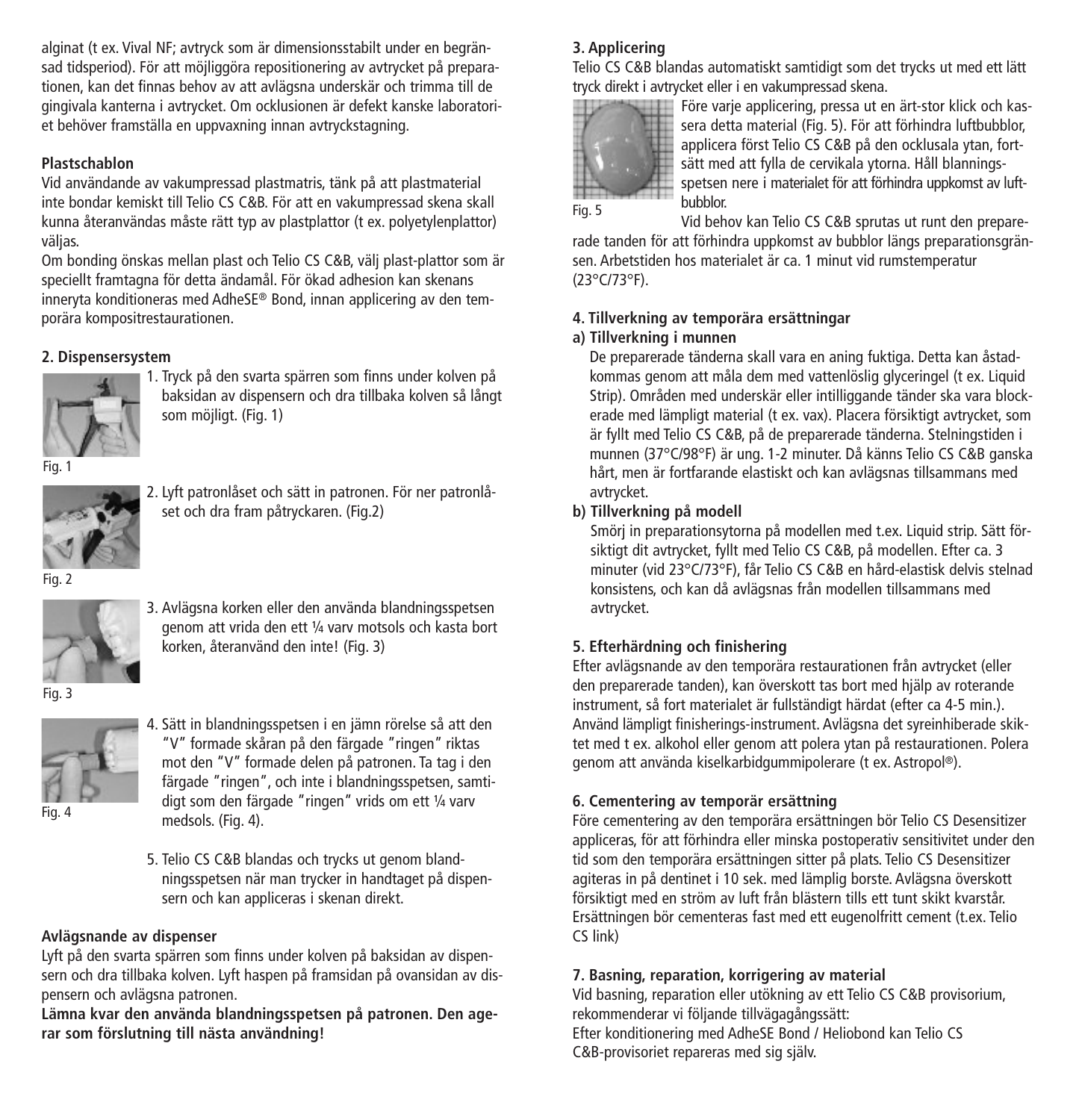- 1. Rugga upp de ytor på Telio CS C&B-provisoriet som ska basas, repareras eller utökas med hjälp av en grov diamant.
- 2. Applicera AdheSE Bond / Heliobond.
- 3. Fördela ett tunt skikt AdheSE Bond / Heliobond på ytan med mycket försiktig luftblästring. Undvik pölbildningar! Se också till att skiktet med bondingen inte försvinner vid luftblästringen. Alla uppruggade ytor måste vara täckta med ett tillräckligt skikt AdheSE Bond / Heliobond.

**OBS:** AdheSE Bond / Heliobond innehåller inget lösningsmedel som måste avdunsta!

- 4. Ljushärda AdheSE Bond / Heliobond i 10 sek. med en LED eller halogenlampa med en effekt på mer än 500 mW/cm2 (t.ex. bluephase i LOW-programmet). Om du använder en annan apparat ska du följa tillverkarens rekommendation för fullständig polymerisering. Ljushärdningstiden beror på varje apparats intensitet och emitterande våglängdsområde. Ljushärdningstider under 5 sek. rekommenderas inte.
- 5. Applicera Telio CS C&B.
- 6. Om nödvändigt utförs efterarbete av det baserade, reparerade eller utökade området på Telio CS C&B- provisoriet (t.ex. med hårdmetallfräsare) och avslutande polering med gummipolerare (t.ex. OptraPol ®).

Som alternativ kan reparation resp. utökning av ett Telio CS C&B-provisorium göras direkt med en ljushärdande komposit från Ivoclar Vivadent (som t.ex. Telio Add-on Flow, Tetric Evo-Flow). Följ bruksanvisningen för de resp. kompositerna eller Telio Chairside-instruktionerna.

Vid basering / efterföljande reparation / utökning av Telio CS C&B, Telio CAD och/eller Telio Lab-ersättningar bör de motsvarande Telio Chairside / Telio Labside-instruktionerna följas noga.

#### **Arbetstid**

Cirka 1 minut vid rumstemperatur (23°C/73°F)

# **Härdningstid**

Ungefär 1 till 2 minuter vid 37°C/98°F, Ungefär 3 minuter vid rumstemperatur (23°C/73°F).

#### **Notering**

- Icke härdat material kan avlägsnas med alkohol eller annan passande lösning
- Ett alternativ till att pressa ut och kassera en ärt-stor klick av materialet före varje applicering, är att pressa ut så mycket basoch katalysatormaterial att det bildas två likadana strängar ur patronerna innan blandningsspetsen sätts fast.

## **Varning**

- Stiftretinerade temporära kronor är endast indikerade för en kortare period. De kan orsaka vertikala rotfrakturer om de är utsatta för hög belastning och vid användning under längre tid. Förutom detta skyddar de inte mot reinfektion av rotkanalsystemet.
- Undvik all kontakt med ohärdat Telio CS C&B på hud och munslemhinna eller ögon.
- Ohärdat Telio CS C&B kan orsaka lättare irritation som kan leda till överkänslighet mot metakrylater
- Användning av kommersiella plast- eller latexhandskar ger inte tillräckligt skydd mot sensibilisering av metakrylater

## **Förvaring**

- Lagringstid: se utgångsdatum på etiketten
- Förvaringstemperatur 2–28 °C / 36–82 °F
- Använd endast Telio CS C&B vid rumstemperatur (kylskåpskallt material är mer visköst och stelnar långsammare)
- Förvara patronen liggande eller i dispensern, förvara den inte i upprätt läge

**Förvaras utom räckhåll för barn Endast för dentalt bruk**

**Informationen är sammanställd:** 12/2011, Rev. 3

#### **Tillverkare**

Ivoclar Vivadent AG, FL-9494 Schaan/Liechtenstein

Denna produkt har utvecklats speciellt för dentalt bruk. Bearbetningen skall noga följa de givna instruktionerna. Tillverkaren påtager sig inget ansvar för skador som uppkommer genom oaktsamhet i materialbehandlingen, underlåtande att följa givna föreskrifter eller användning utöver de fastställda indikationsområdena. Användaren är ansvarig för kontrollen av produktens lämplighet för annat ändamål än vad som finns direkt uttryckt i instruktionerna.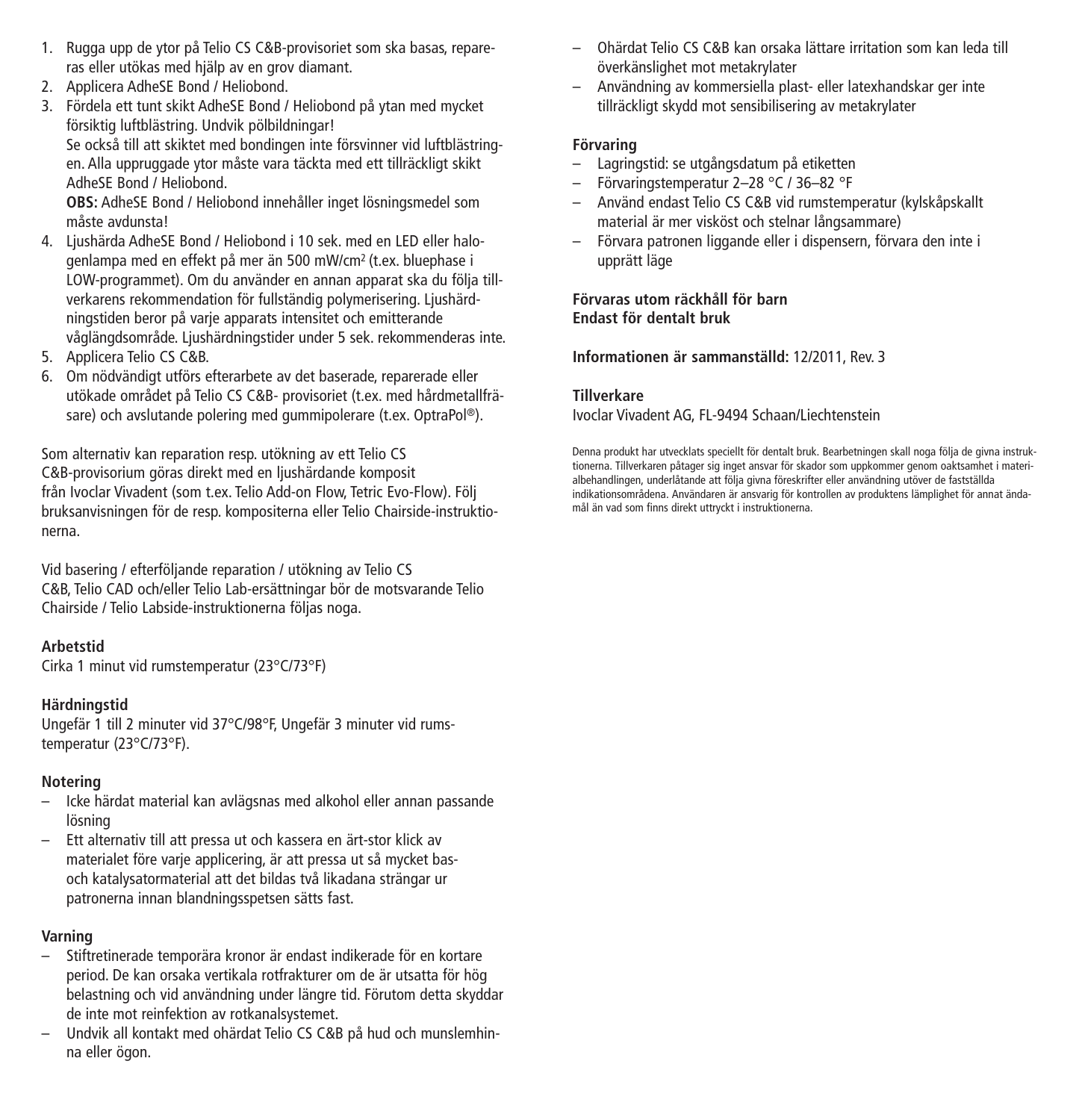# **Dansk**

# **Brugsanvisning**

# **Beskrivelse**

Telio® CS C&B er et selvhærdende materiale i pastaform til fremstilling af provisoriske kroner, broer, inlays, onlays, veneers og provisoriske kroner med stiftopbygning. Produktet leveres i specielt designede magasiner, der doserer base/katalysator i forholdet 10:1.

# **Farver**

Telio CS C&B leveres i fem farver: Bleach BL3, A1, A2, A3, A3.5. Telio CAD og Telio Lab leveres i identiske farver. De er afstemt efter hinanden og er kompatible med hinanden.

# **Indhold**

Telio CS C&B indeholder polyfunktionelle metakrylater (48 vægt%), og uorganisk filler (47 vægt%). Indeholder desuden hjælpemidler, initiatorer, stabilisatorer og pigmenter (5 vægt%).

# **Indikation**

Telio CS C&B er et provisorisk krone- og bromateriale til fremstilling af kroner, broer, inlays, onlays, veneers og provisoriske kroner med stiftopbygning. Det er kompatibelt (mht. farve og kemi) med alle andre Telio-produkter og er derfor det ideelle underforingsmateriale til provisoriske restaureringer, der er fremstillet af Telio CAD og/eller Telio Lab. Desuden egner det sig til underforing af præfabrikerede polycarbonatkroner.

# **Kontraindikationer**

Ved kendt allergi eller intolerance mod bestanddele, som indgår i produktet, bør dette ikke anvendes.

# **Bivirkninger**

Bestanddele som indgår i sammensætningen af Telio CS C&B kan i sjældne tilfælde føre til en sensibilisering. I sådanne tilfælde må materialet ikke længere anvendes.

# **Anvendelse**

# **1. Fremstilling af formdele til udformning af provisoriet**

Silikone- eller alginat-aftryk. Hvis okklusionen på de tænder der skal restaureres skal reproduceres kan der, ved passende fordeling af bropillerne, fremstilles et aftryk som tjener som formdel til udformning af den provisoriske restaurering. Inden præparation af tanden eller en planlagt ekstraktion tages et aftryk med a-silikone (f.eks. Virtual ®; lagerstabilt aftryk) eller alginat (f.eks. Vival NF; betinget lagerstabilt aftryk). Dette aftryk skal præpareres således at en problemløs reponering på patienten er mulig. Interdentale faner fjernes og områder med underskæringer reduceres. Ved insufficient okklusion er en forudgående laboratoriefremstillet waxup nødvendig.

**Presset skinne.** Ved anvendelse af en presset skinne skal det undgås, at denne ikke forbinder sig med Telio CS C&B. For at muliggøre en genanvendelse som formdel bør der vælges egnede folier (f.eks. polyethylenfolier).

Hvis der ønskes en binding mellem plast og Telio CS C&B, skal der vælges en plastfolie, som er specielt udviklet til dette formål. Med henblik på at opnå adhæsion kan de interdentale områder af skinnen konditioneres med AdheSE® Bond inden applicering af den provisoriske restaureringskomposit.

# **2. Forberedelse af magasinet**



1. Tryk den sorte låsearm, der sidder under stemplet på bagsiden af dispenseren, op og træk stemplet så langt tilbage som muligt (Fig. 1).



2. Løft magasinsikringen op og indsæt magasinet. Tryk magasinsikringen ned igen (Fig. 2). Skub stemplet så langt frem, at det berører magasinet.



3. Fjern beskyttelseshætten eller den brugte blandekanyle ved at dreje den 1/4 omgang mod uret og kassér den (Fig.3).



4. Indsæt en ny blandekanyle, så den "V"-formede kærv på den farvede basis er på linie med den "V"-formede kærv på magasinet. Hold på den farvede blandekanylebasis - ikke på kanylespidsen - og drej den 1/4 omgang med uret (Fig. 4).

5. Materialet blandes og dispenseres gennem blandekanylen ved aktivering af aftrækkeren og kan appliceres direkte ned i skinnen.

# **Fjernelse af et magasin**

Tryk låsearmen, der sidder under stemplet på bagsiden af dispenseren, op og træk stemplet tilbage. Løft magasinsikringen, der sidder øverst på forsiden af dispenseren, og fjern magasinet.

**Lad den brugte blandekanyle blive siddende på magasinet som låg, indtil næste anvendelse!**

# **3. Applikation**

Materialet appliceres gennem kanylen direkte i aftrykket med et let tryk på pistolgrebet.



Inden hver applicering trykkes en lille mængde materiale ud (på størrelse med en ært) og kasseres (Fig. 5). For at undgå luftblærer appliceres der først Telio CS C&B på de okklusale flader. Derefter fortsættes med fyldning af de gingivale områder. For at undgå luftbobler skal blandekanylen holdes neddykket i materialet.

Fig. 5

Der kan ved behov sprøjtes materiale omkring de præparerede tænder for at opnå blærefri gengivelse af præparationsgrænsen. Arbejdstiden er ved stuetemperatur (23°C) ca. 1 minut.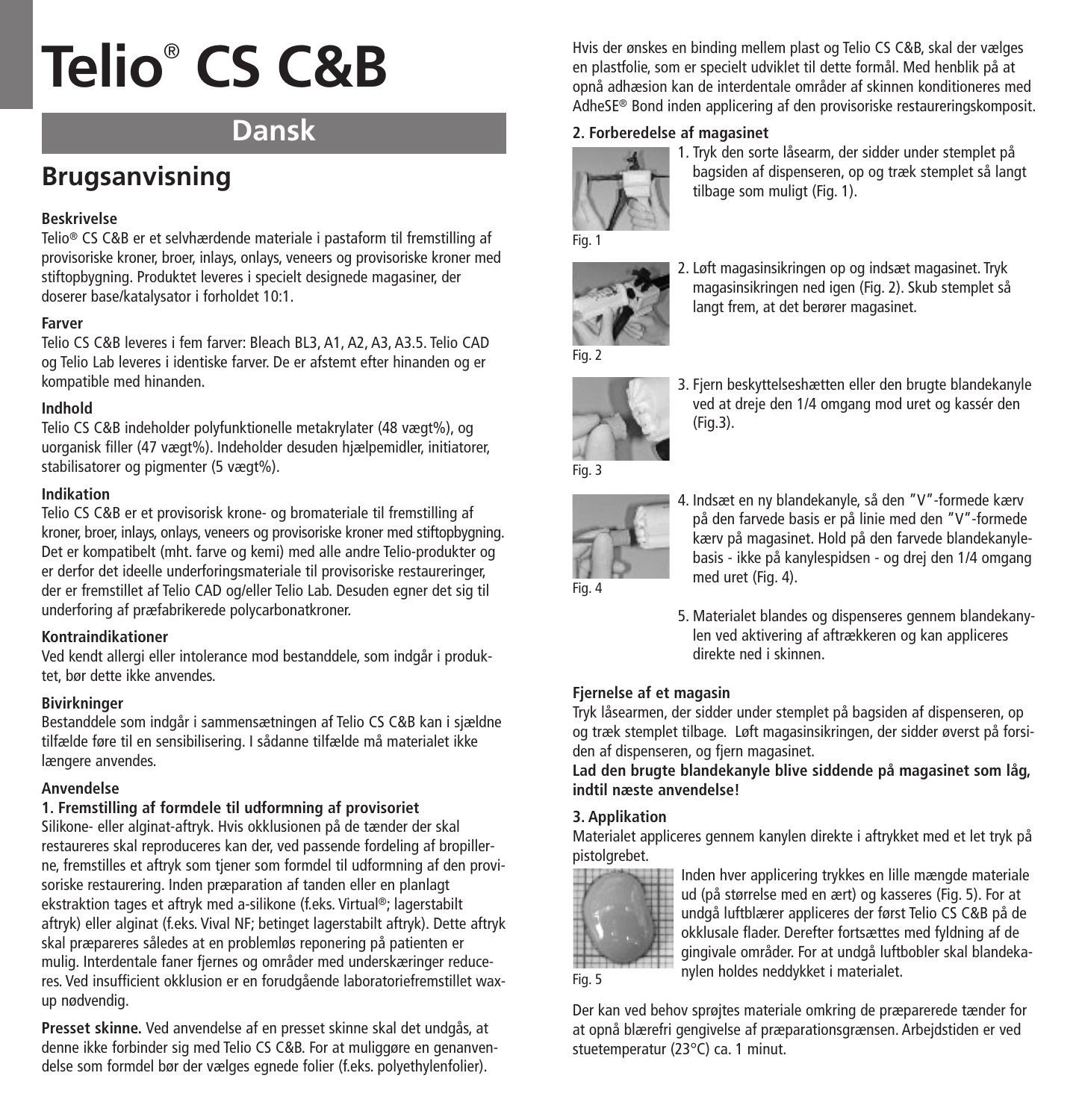# **4. Udformning af provisoriet**

# **a) Fremstilling i munden**

De præparerede tænder bør være let fugtige. Dette kan gøres ved at fugte dem med vandopløselig glyceringel (fx Liquid Strip). Områder med underskæringer ved præparationerne eller nabotænderne blokeres med et passende materiale (fx voks). Det med Telio CS C&B fyldte aftryk placeres forsigtigt på de præparerede tænder. Afbindingstiden er ca. 1 til 2 minutter ved 37 °C. Derefter har Telio CS C&B opnået en hård, men elastisk konsistens og kan fjernes fra munden sammen med aftrykket.

# **b) Fremstilling på model**

Modelområdet isoleres med f.eks. vaseline. Det med Telio CS C&B fyldte aftryk placeres forsigtigt over modellens præparerede tænder. Telio CS C&B fjernes efter ca. 3 minut i den hård-elastiske fase af afbindingen sammen med aftrykket fra modellen (23°C).

# **5. Afbinding og bearbejdning**

Efter fjernelse af plastprovisoriet fra aftrykket eller i givet fald fra stubben fiernes overskud med roterende instrumenter. Afbindingen ved stuetemperatur er efter ca. 4–5 minutter så langt fremskreden, at plastprovisoriet kan bearbejdes med roterende instrumenter. Krydsfortandede hårdmetalfræsere er egnet til bearbejdningen. Det inhiberede lag kan fjernes med f.eks. alkohol eller med polering. Polering kan udføres med silicium-karbid-gummipolerere (f.eks. Astropol ®).

# **6. Cementering af provisoriet**

Inden cementering appliceres Telio CS Desensitizer for at undgå og reducere postoperative smerter i perioden, hvor provisoriet bæres. Telio CS Desensitizer masseres ind i dentinen i 10 sek. med et egnet instrument (pensel, Applikationsbrush). Overskud blæses forsigtigt væk. Derefter cementeres provisoriet fortrinsvis med eugenolfri provisoriske cementer (f.eks. Telio CS link).

# **7. Understrygning / reparation / supplement**

Ved en understrygning, en reparation eller en supplering af et Telio CS C&B provisorium anbefales følgende procedure:

Telio CS C&B provisorier kan repareres med sig selv efter konditionering med AdheSE Bond / Heliobond.

- 1. De områder af Telio CS C&B provisoriet, der skal understryges, repareres eller suppleres, slibes til med groft diamantbor.
- 2. Applikation af AdheSE Bond / Heliobond.
- 3. AdheSE Bond / Heliobond fordeles med en meget svag luftstrøm. Undgå dannelse af større ansamlinger! Pas på, at Bond ikke blæses væk. Alle slebne flader skal være dækket af et tilstrækkeligt lag AdheSE Bond / Heliobond.

**Advarsel:** AdheSE Bond / Heliobond indeholder ingen opløsningsmidler, som skal fordampes!

- 4. Lyspolymerisering af AdheSE Bond / Heliobond i 10 sek. med en LED- eller halogen- polymerisationslampe med en effekt på mere end 500 mW/cm2 (f.eks. bluephase i LOW-program). For andre apparater skal anvisningerne for en fuldstændig polymerisering fra den pågældende producent følges. Belysningstiden afhænger af det pågældende apparats intensitet og det udsendte bølgelængdeområde. Belysningstider under 5 sek. kan ikke anbefales.
- 5. Applikation af Telio CS C&B.
- 6. Evt. efterbearbejdning af de understrøgne, reparerede eller supplerede områder af Telio CS C&B provisoriet (f.eks. med krydsfortandet hårdma-

talfræser) og efterfølgende polering med soliciumkarbid-gummipoleringsmiddel (f.eks. OptraPol ®).

Alternativt kan reparationer eller suppleringer af et Telio CS C&B provisorium gennemføres direkte med en lyspolymeriserende Ivoclar Vivadent Composite (f.eks. Telio Add-on Flow, Tetric EvoFlow). Derved skal den passende brugsanvisning eller forarbejdningsvejledningen til Telio Chairside følges.

Ved understrygning / efterfølgende reparation / supplering af Telio CS C&B, Telio CAD og/eller Telio Lab restaureringer skal den passende forarbejdningsvejledning til Telio Chairside / Telio Labside følges.

#### **Arbejdstid**

Ved stuetemperatur (23°C) ca. 1 minut.

# **Afbindingstid**

Ved 37°C ca. 1 til 2 minutter, ved stuetemperatur (23°C) ca. 3 minutter.

# **Særlige bemærkninger**

- Uafbundet materiale kan fjernes ved hjælp af alkohol eller lignende opløsninger.
- Et alternativ til at trykke en lille mængde materiale ud (på størrelse med en ært) og kassere den inden hver applicering kan man - inden der påsættes en ny blandingskanyle - trykke så meget base og katalysator ud, så pastaerne bringes på samme niveau.

#### **Advarsel**

- Provisoriske kroner med stiftopbygning indiceres kun i en kort periode. Hvis de udsættes for kraftige belastninger og i længere tid, kan de forårsage lodrette rodfrakturer. Endvidere yder de ikke beskyttelse mod reinfektion i rodkanalsystemet.
- Undgå, at uafbundet Telio CS C&B kommer i kontakt med hud, slimhinder og øjne.
- Uafbundet Telio CS C&B kan forårsage let irritation og medføre overfølsomhed over for methacrylater.
- Gængse medicinske handsker yder ikke beskyttelse mod den sensibiliserende effekt fra methacrylater.

# **Opbevaring**

- Holdbarhed: Se udløbsdato på etiketten
- Opbevares ved temperaturer på 2–28 °C
- Telio CS C&B bør anvendes ved stuetemperatur (afkølede materialer er mere viskøse og hærder langsommere)
- Magasinet skal opbevares i vandret position (liggende) eller i dispenseren. Må ikke opbevares i lodret position

## **Opbevares utilgængeligt for børn! Kun til dentalt brug!**

# **Brugsanvisningen er fremstillet:** 12/2011, Rev. 3

# **Producent**

Ivoclar Vivadent AG, FL-9494 Schaan / Liechtenstein

Produkten er udviklet til dentalt brug og må kun benyttes som beskrevet i brugsanvisningen. Skader som skyldes forkert brug eller anvendelse påtager producenten sig intet ansvar for. Derudover er brugeren af produkter forpligtet til på eget ansvar at sikre sig at produktet er egnet til en given anvendelse, navnlig hvis anvendelsen ikke er anført i brugsanvisningen.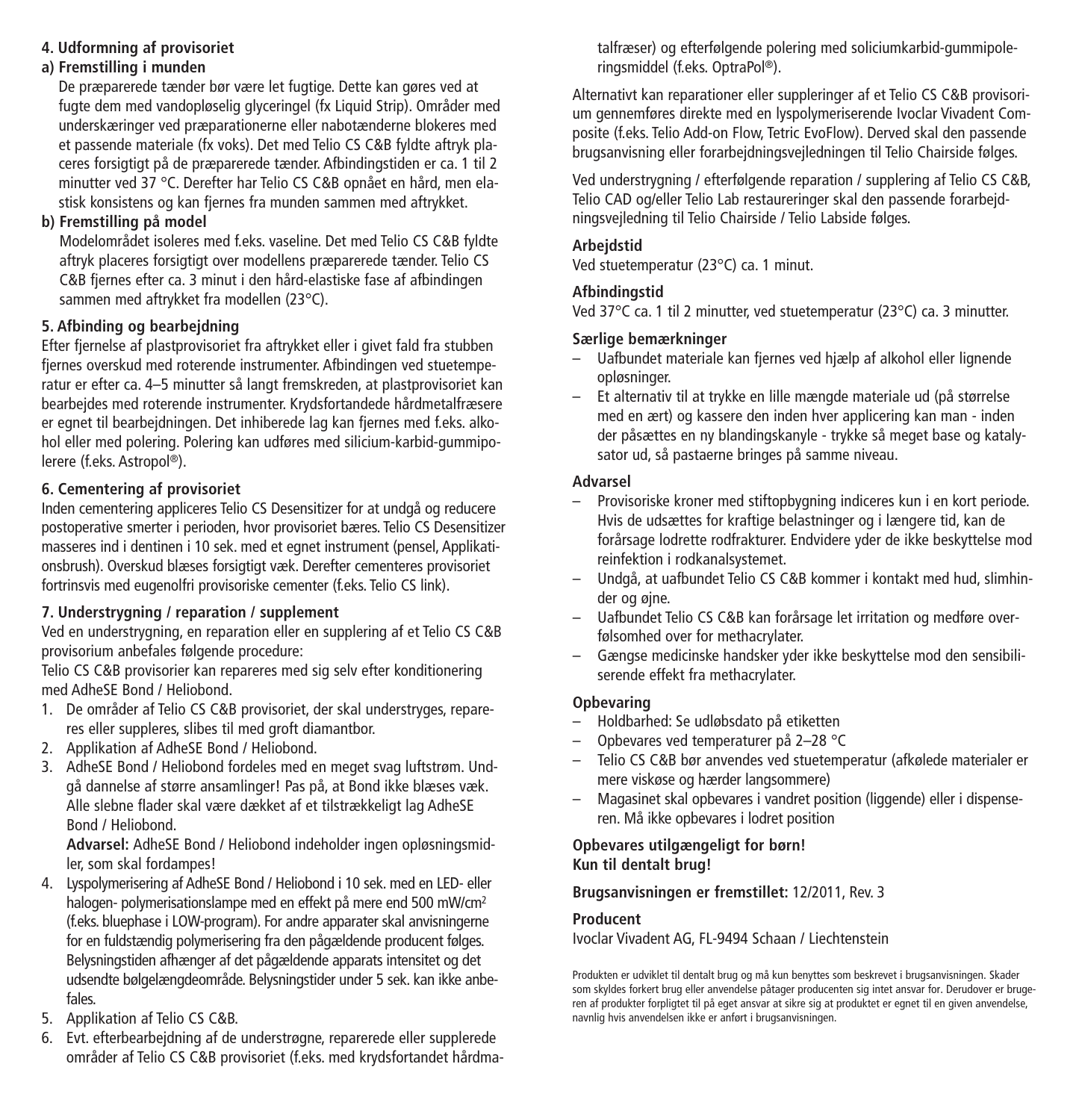# **Suomi**

# **Käyttöohjeet**

# **Kuvaus**

Telio® CS C&B on automaattisesti sekoittuva, kaksikomponenttinen, patruunapakattu materiaali, joka pohjautuu multifunktionaalisiin metakrylaattiestereihin. Se on erittäin miellyttävä ja helppokäyttöinen materiaali väliaikaisten kruunujen, siltojen ja inlayden/onlayden, nastakruunujen ja kuorikoiden valmistamiseen.

# **Värit**

Telio CS C&B on saatavissa seuraavina viitenä sävynä: valkaisuväri BL3, A1, A2, A3, A3.5. Telio CADissa ja Telio Labissa on saatavissa identtiset sävyt, ja ne ovat keskenään yhteensopivia.

## **Koostumus**

Telio CS C&B sisältää polyfunktionaalisia metakrylaatteja (48 paino%) ja epäorgaanisia fillereitä (47 paino%), lisäksi pehmentimiä, katalyyttejä, stabilointi- ja pigmenttiaineita (5 paino%).

## **Indikaatio**

Telio CS C&B on väliaikainen kruunu- ja siltamateriaali kruunujen, siltojen ja inlayden/onlayden, nastakruunujen ja kuorikoiden valmistamiseen. Se on yhteensopiva (sävyjen puolesta ja kemiallisesti) kaikkien muiden Telio-tuotteiden kanssa ja siksi ihanteellinen materiaali Telio CAD - ja/tai Telio Lab väliaikaisiin restauraatioihin. Lisäksi se sopii valmiiden polykarbonaattikruunujen pohjaukseen.

# **Kontraindikaatio:**

Mikäli potilaan tiedetään olevan allerginen tai yliherkkä jollekin Telio CS C&B -aineen ainesosalle, ainetta ei tule käyttää.

# **Sivuvaikutukset**

Yksittäisissä tapauksissa Telio CS C&B saattaa aiheuttaa herkistymistä materiaalin jollekin ainesosalle herkistyneillä henkilöillä. Materiaalia ei tule tällaisessa tapauksessa enää käyttää.

# **Käyttö**

#### **1. Esijäljennöksen ottaminen**

#### **Alginaatti- tai silikonimuotin valmistus**

Jos preparoimattomien hampaiden oklusaalinen morfologia soveltuu sellaisenaan väliaikaisrestauraatioon tai mahdollisesti jopa suunniteltuun pysyvään restauratioon ja jos tukihampaat ovat sijoittuneet sopivasti, voidaan ottaa esijäljennös ja käyttää sitä muottina väliaikaisten rakenteiden valmistuksessa. Ennen preparointia tai suunniteltua hampaan poistoa otetaan tilannejäljennös A-silikonilla (esim. Virtual ®; säilyy pitkään muuttumattomana) tai alginaatilla (esim. Vival NF; säilyy muuttumattomana rajoitetun ajan). Jotta jäljennös saataisiin helposti asetettua suuhun uudelleen, tarvittaessa siistitään hampaidenväliset ienalueet ja allemenot koverretaan pois. Jos purenta ei ole täydellinen, saattaa olla hyödyllistä käyttää lisäksi laboratoriovalmisteista vahamallia ennen jäljennöksenottoa.

**Muovimuotti.** Kun käytetään vakuumissa valmistettua muovimuottia, on tarkoin huolehdittava, ettei käytetty muottimateriaali sitoudu kemiallisesti Telio CS C&B:aan. Sen vuoksi tällaista muottia käytettäessä tulee valita käyttöön soveltuvia muoviliuskoja (esim. polyetyleeniliuskoja). Jos Telio CS C&B -järjestelmä ja kalvo halutaan liittää toisiinsa, siihen on käytettävä erityisesti tähän tarkoitukseen sopivia kalvoja. Matriisin sisäpuoli voidaan käsitellä AdheSE® Bond -aineella ennen väliaikaisen yhdistelmämuovipaikan kiinnittämistä.

# **2. Patruunajärjestelmä**



1. Paina männän alapuolella annostelijan takaosassa olevaa mustaa lukituksen avausvipua ja paina mäntä takaisin vasteeseen saakka (Kuva 1).

Kuva 1



2. Nosta kiinnityslukkoa ja aseta patruuna paikoilleen. Laske kiinnityslukko (Kuva 2). Työnnä mäntä sen jälkeen kokonaan patruunaan.



3. Poista sulkuläppä tai sekoituskärki kääntämällä 1/4 kierrosta vastapäivään ja hävitä se. Älä käytä sitä uudelleen (Kuva 3).





- 4. Aseta uusi sekoituskärki niin, että värillisen pohjaosan V-muotoinen lovi on samansuuntainen patruunan kotelossa olevan V-muotoisen uran kanssa. Tartu sekoituskärjen värilliseen pohjaosaan (ei sekoituskärkeen) ja kiinnitä kärki paikoilleen kääntämällä 1/4 kierrosta myötäpäivään (Kuva 4).
- 5. Materiaali sekoitetaan ja annostellaan sekoituskärjessä painamalla annostelijan vipua, minkä jälkeen se voidaan heti levittää.

#### **Patruunan poisto**

Nosta annostelijan takaosassa olevan männän alapuolella olevaa vipua ja vedä mäntää. Nosta annostelijan yläosan etupuolella olevaa kiinnityslukkoa ja poista patruuna.

**Jätä käytetty sekoituskärki paikoilleen ruiskuun korkkina seuraavaan käyttökertaan saakka.**

# **3. Annostelu**

Telio CS C&B sekoittuu automaattisesti kun sitä annostellaan suoraan valmistellulle jäljennökselle tai vakuumimuotille kevyesti ja tasaisesti painaen.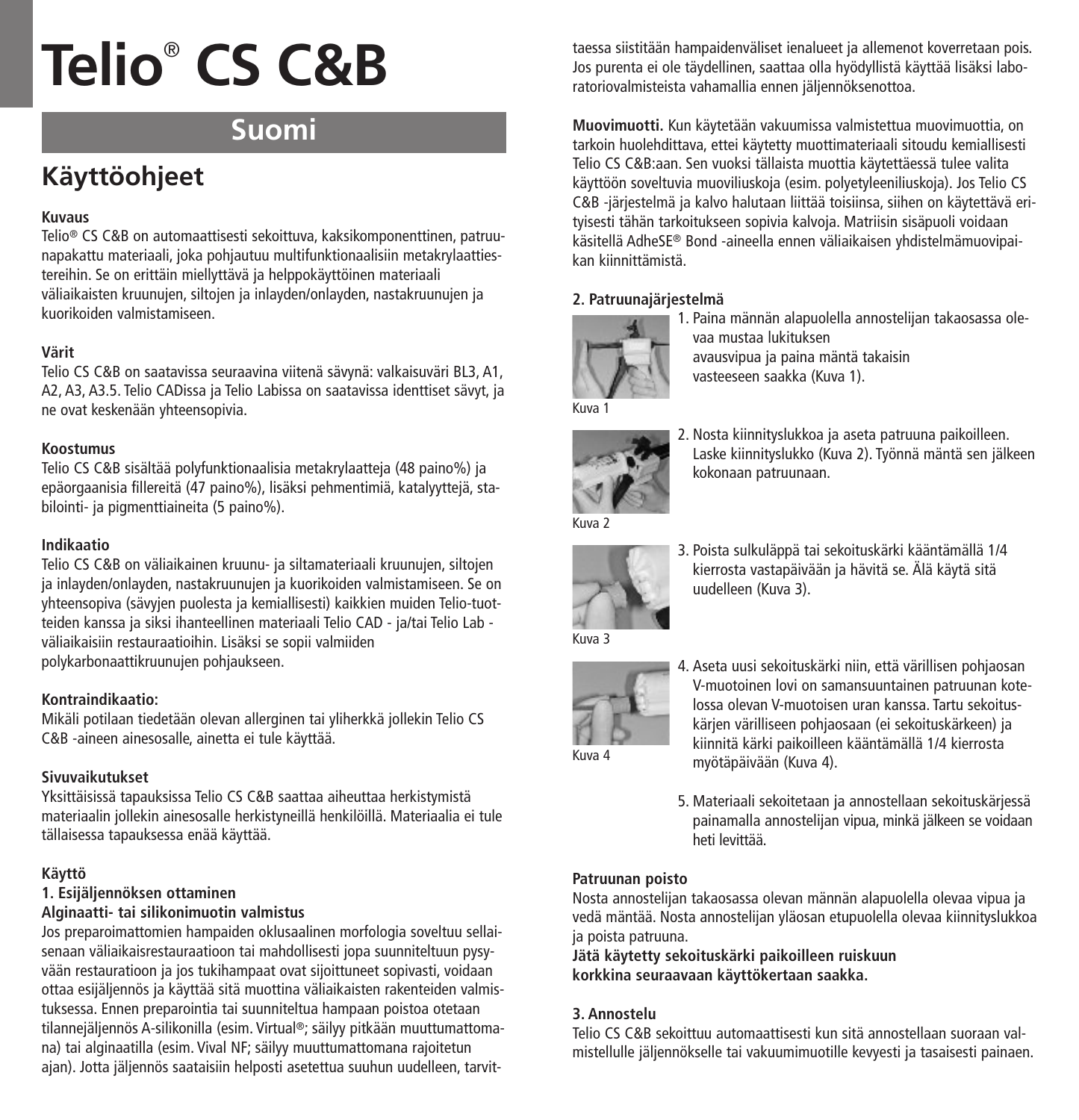

Ennen levittämistä ruiskusta tulee pursottaa ja hävittää noin herneenkokoinen määrä materiaalia (Kuva 5). Ilmakuplien välttämiseksi materiaalia levitetään ensin okklusaalisille pinnoille, minkä jälkeen täytetään gingivaaliset pinnat. Ilmakuplien välttämiseksi sekoituskärjen annetaan aina olla upotettuna materiaalissa. Tarvittaessa

Kuva 5

Telio CS C&B voidaan myös ruiskuttaa preparoitujen hampaiden ympärille, jolloin vältetään kuplien muodostuminen preparaation reunoille.

Työskentelyaika on n. 1 minuutti huoneen lämpötilassa (23°C/73°F).

#### **4. Väliaikaisten muotoilu**

#### **a) Valmistus suussa**

Valmistellun hampaan tulee olla hieman kostea. Hammasta voidaan kostuttaa vesiliukoisella glyseriinigeelillä (esim. Liquid Strip). Hampaiden valmistelukohtien tyvilovet tai viereiset hampaat voidaan sulkea asianmukaisilla materiaaleilla (esim. vahalla). Telio CS C&B -aineella täytetty jäljennös asetetaan varovasti valmisteltujen hampaiden päälle. Kovettumisaika suussa (37 °C / 98 °F) on noin 1–2 minuuttia. Tämän ajan kuluttua Telio CS C&B -aineen koostumus on kova-elastinen, ja se voidaan poistaa suusta jäljennöksen kanssa.

# **b) Valmistus mallilla**

Voitele mallilla olevat preparoitavat alueet eristysaineella (esim. vaseliinilla). Aseta Telio CS C&B:alla täytetty

jäljennös varovaisesti mallille. Noin 3 minuutin kuluttua (23°C/73°F:en lämpötilassa) Telio CS C&B on osittain kovettunut mutta on silti joustavaa ja voidaan poistaa suusta jäljennöksen kanssa.

#### **5. Jälkikovetus ja viimeistely**

Kun väliaikainen restauraatio on poistettu jäljennöksestä (tai preparaatiolta), poista ylimäärämateriaali käyttämällä pyöriviä instrumentteja kun materiaali on täysin kovettunut (4–5 minuutin kuluttua). Sopivia viimeistelyinstrumentteja ovat uritetut kovametalliporat. Poista happi-inhibitiokerros esim. alkoholilla tai kiilottamalla restauraation pinta. Kiillottamalla käyttämällä esim. silikonikarbidikumikiillottimia (esim. Astropol ®).

#### **6. Väliaikaisen sementointi**

Ennen väliaikaisten sementointia tulee hampaalle annostella Telio CS Desensitizeriä vähentämään väliaikaisvaiheen herkkyyttä. Telio CS Desensitizer annostellaan ja harjataan dentiiniin 10 sekunnin ajan käyttäen sopivaa instrumenttia (harjaa, annosteluapuvälinettä). Levitä ylimäärät huolellisesti ohueksi kerrokseksi puustaamalla. Tämän jälkeen väliaikainen tulee asettaa paikalleen käyttäen mieluiten sellaista väliaikaissementtiä, joka ei sisällä eugenolia (esim. Telio CS link).

# **7. Pohjaus / Korjaus / Täydennys**

Telio CS C&B -väliaikaisrestauraation pohjauksen, korjauksen ja täydennyksen yhteydessä suositellaan seuraavaan menettelyä:

Telio CS C&B -väliaikaisrestauraatiot voidaan AdheSE Bondilla sidostamisen jälkeen korjata / Heliobondilla tai samalla materiaalilla.

- 1. Hio Telio CS C&B -väliaikaisrestauraatioiden pohjattavat, korjattavat tai täydennettävät alueet karkealla timantilla.
- 2. Annostele AdheSE Bond / Heliobond.
- 3. Levitä AdheSE Bond / Heliobond hellävaraisesti puustaamalla. Vältä lätäköitymistä! Varo, ettei sidosaine puhallu pois. Kaikki sidostettavat pinnat tulee peittää huolellisesti AdheSE Bondilla / Heliobondilla. **Huomio:** AdheSE Bond / Heliobond ei sisällä liuotinta, joka pitää kostuttaa.
- 4. Valokoveta AdheSE Bondia / Heliobondia 10 sekunnin ajan LED-tai halogeenivalolla yli 500 mW/cm2:n valoteholla (esim. bluephase LOWmoodissa). Käytettäessä muita laitteita noudatetaan laitteen valmistajan kovetusohjeita. Kovetusaika riippuu valonvoimakkuudesta ja emittoituvasta aallonpituusalueesta. Alle 5 sekunnin kovetusajat eivät ole suositeltavia.
- 5. Annostele Telio CS C&B.
- 6. Viimeistele Telio CS C&B -väliaikaisrestauraatioiden pohjatut, korjatut ja täydennetyt alueet (esim. uritetulla kovametalliporalla) ja kiillota piikarbidikumilla (esim. OptraPol ®).

Telio CS C&B -väliaikaisrestauraation korjaus tai täydennys voidaan vaihtoehtoisesti tehdä suoraan Ivoclarin valokovetteisella Vivadent Compositella (esim. Telio Add-on Flow, Tetric EvoFlow) vastaavien käyttöohjeiden tai Telio Chairside -työskentelyohjeiden mukaisesti.

Telio CS C&B -, Telio CAD - ja/tai Telio Lab -restauraatioiden pohjaus, korjaus tai täydennys tehdään vastaavan Telio Chairside -/ Telio Labside -työskentelyohjeiden mukaisesti.

## **Työskentelyaika**

N. 1 minuutti huoneen lämpötilassa (23°C/73°F)

# **Kovettumisaika**

N. 1 – 2 minuuttia 37°C/98°F:en lämpötilassa, n. 3 minuuttia huoneen lämpötilassa (23°C/73°F).

#### **Erikoisvihjeitä**

- Kovettumaton materiaali voidaan poistaa alkoholilla tai muulla vastaavalla liuottimella.
- Vaihtoehtona herneenkokoisen määrän pursotukselle ja hävittämiselle aina ennen käyttöä voidaan perusainetta ja katalyyttiä pursottaa ennen sekoituskärjen kiinnittämistä, kunnes kumpaakin tahnaa on yhtä paljon.

#### **Varoituksia**

- Väliaikaiset nastakruunut on tarkoitettu vain lyhytaikaiseen käyttöön. Altistuessaan suuremmalle kuormitukselle pitkäaikaisessa kliinisessä käytössä ne voivat aiheuttaa vertikaalisia juurimurtumia. Ne eivät myöskään suojaa juurikanavaa uudelleen infektoitumiselta.
- Vältä kovettumattoman Telio CS C&B -aineen joutumista kosketukseen ihon, limakalvojen ja silmien kanssa.
- Kovettumaton Telio CS C&B voi aiheuttaa lievää ärsytystä ja saattaa johtaa herkistymiseen metakrylaateille.
- Kaupallisesti saatavat lääketieteelliset käsineet eivät suojaa metakrylaattien herkistävältä vaikutukselta.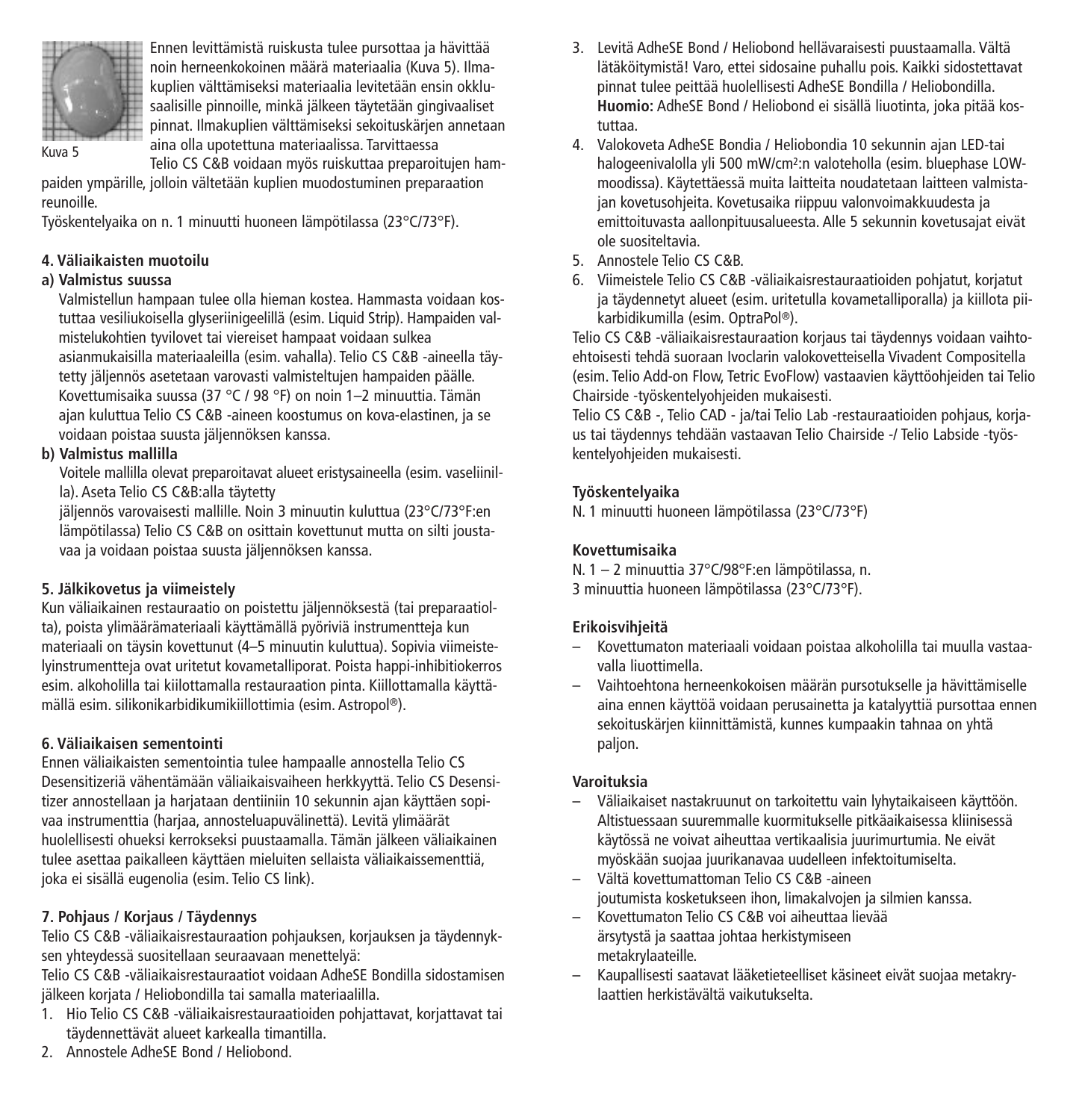### **Säilytys ja käyttöikä**

- Säilytysaika: Katso viimeinen käyttöpäivä etiketistä
- Varastointilämpötila: 2–28 °C / 36–82 °F
- Käytä Telio CS C&B -ainetta ainoastaan huoneenlämpötilassa (jäähtynyt materiaali on sitkeämpää ja kovettuu hitaammin).
- Säilytä patruunaa vaaka-asennossa tai annostelijassa, ei pystyasennossa.

## **Säilytä lasten ulottumattomissa! Vain hammaslääketieteelliseen käyttöön!**

**Tiedot päivitetty:** 12/2011, Rev. 3

#### **Valmistaja**

Ivoclar Vivadent AG, FL-9494 Schaan/Liechtenstein

Tämä Tuotte on tarkoitettu ainoastaan hammaslääketieteelliseen käyttöön. Tuotetta tulee käsitellä tarkasti käyttöohjeita noudattaen. Valmistaja ei vastaa vahingoista, jotka johtuvat siitä, että käyttöohjeita tai ohjeiden mukaista soveltamisalaa ei noudateta. Tuotteen soveltuvuuden testaaminen muuhun kuin ohjeissa mainittuun tarkoitukseen on käyttäjän vastuulla. Kuvaukset ja tiedot eivät takaa ominaisuuksia eivätkä ole sitovia.

# **Telio**® **CS C&B**

# **Norsk**

# **Bruksanvisning**

## **Beskrivelse**

Telio® CS C&B er et selvherdende komposittmateriale i pastaform som brukes til midlertidige kroner, broer, inlays, onlays, laminater og midlertidige stiftkroner. Den leveres i spesielt designede patroner som gir et blandingsforhold på 10:1 base/katalysator.

## **Farger**

Telio CS C&B finnes i fem farger: Bleach BL3, A1, A2, A3, A3.5. De identiske fargene kan fås hos Telio CAD og Telio Lab. De er avstemt etter hverandre og kompatible med hverandre.

#### **Sammensetning**

Telio CS C&B består av multifunksjonelle metakrylater (48 vekt-%) og anorganisk fyllstoff (47 vekt-%). I tillegg inneholder det hjelpemidler, aktivatorer, stabilisatorer og pigmenter (5 vekt-%).

#### **Indikasjoner**

Telio CS C&B er et midlertidig krone- og bromateriale til fremstilling av kroner, broer, inlays, onlays, laminater og midlertidige stiftkroner. Det er kompatibelt (farger og kjemisk) med alle andre Telio produkter og derfor det ideelle underfôringsmateriale for provisoriske restaureringer, fremstilt av Telio CAD og/eller Telio Lab. Dessuten er det egnet som underfôring for prefabrikerte polykarbonatkroner.

#### **Kontraindikasjon**

Materialet skal ikke brukes hvis en pasient har kjent allergi eller er overfølsom overfor komponenter i Telio CS C&B.

#### **Bivirkninger**

Komponenter i Telio CS C&B kan i sjeldne tilfeller føre til allergi. I slike tilfeller skal materialet ikke brukes.

# **Bruk**

#### **1. Lage formdeler til fremstilling av provisoriet**

**Silikon- eller alginatavtrykk.** Så fremt det er mulig å overta okklusjonen fra tennene som skal behandles, for provisoriet og den planlagte endelige tannerstatningen, er det mulig ved tilsvarende pilarfordeling å framstille et avtrykk som fungerer som formdel i fremstillingen av den provisoriske restaureringen. Før prepareringen av tannen eller en planlagt ekstraksjon må det lages et situasjonsavtrykk ved hjelp av addisjonspolymeriserende silikonavtrykksmasser (f.eks. Virtual ®; lagringsstabilt avtrykk) eller alginat (f.eks. Vival NF; betinget lagringsstabilt avtrykk). Dette avtrykket må prepareres slik at det er mulig å reposisjonere det på pasienten uten problemer. Til dette må man ved behov redusere interdentalområdet og områder som går inn i hverandre. Ved utilstrekkelig okklusjon er det evt. nødvendig med en forutgående wax-up i laboratoriet.

**Folier.** Ved bruk av folie må man passe på at den ikke forbinder seg til Telio CS C&B. For å gjøre det mulig å kunne bruke formdelen om igjen, bør det velges egnede folier (f.eks. polyetylenfolier).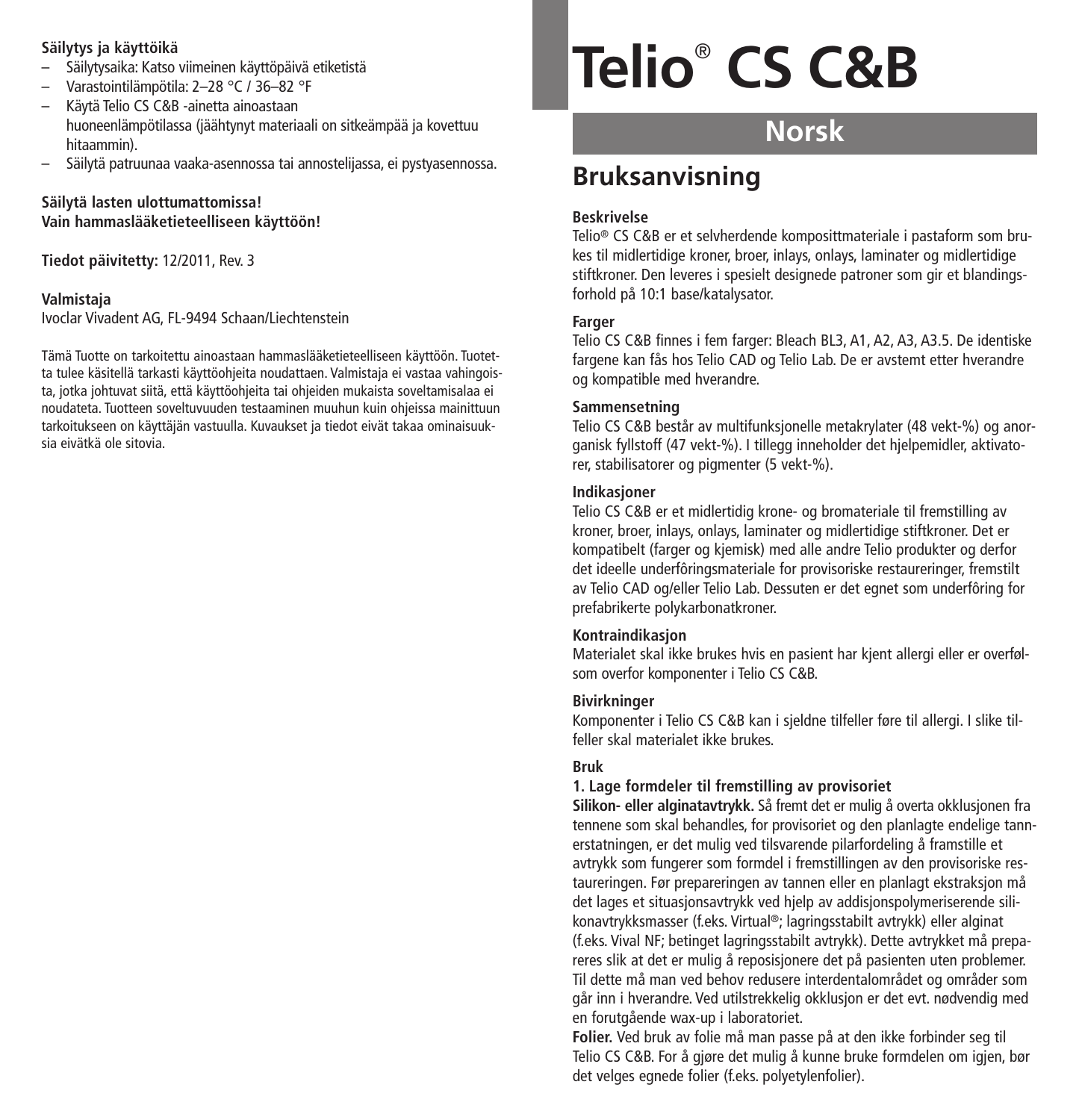Hvis det ønskes binding mellom Telio CS C&B og en folie, bør det velges en folie som er spesielt fremstilt for dette formålet. Det interdentale aspektet til matrisen kan kondisjoneres med AdheSE® Bond før det provisoriske restaurering-komposittmaterialet påføres for adhesjon.

# **2. Forberedelse av dobbeltpatronen**



1. Trykk den svarte utløsningsspaken plassert under stempelet på baksiden av dispenseren og trekk stempelet så langt tilbake som mulig (Fig. 1)

Fig. 1



2. Løft patronlåsen og sett inn patronen. Senk patronlåsen (Fig. 2). Skyv glideenheten forover til den berører patronen.

Fig. 2



3. Fjern forseglingshetten eller bruk blandingsspissen ved å dreie den 1/4 omdreining moturs og kasser den. Den skal ikke brukes på nytt. (Fig. 3).



4. Sett inn en ny blandingsspiss i en ren bevegelse slik at det V-formete hakket på den fargete basen er rettet inn med det V-formete hakket på patronhuset. Mens du griper tak i den fargete basen, og ikke i blandingsspissen, drei blandingsspissens base 1/4 omdreining medurs (Fig. 4).

5. Materialet blandes og presses ut gjennom blandingsspissen ved å trykke på avtrekkeren, og kan påføres direkte inn i matrisen.

#### **Hvordan ta ut en patron**

Løft utløsningsspaken under stempelet på baksiden av dispenseren og trekk i stempelet. Løft patronlåsen på forsiden øverst på dispenseren og fiern patronen.

#### **Etterlat den brukte blandingsspidsen på patronen som forsegling til neste anvendelse!**

#### **3. Applisering**

Appliseringen av det blandede Telio CS C&B skjer ved å trykke det lett ut av blandekanylen og rett inn i avtrykket eller folien.



Før hver påføring, press ut og kasser en erte-stor mengde av materialet (Fig. 5). For å unngå tomrom, påfør Telio CS C&B på de okklusale overflatene først, fortsett deretter med å fylle de gingivale områdene. Hold blandingsspissen nedsenket i materialet for å unngå bobler.

Fig. 5

Ved behov kan man sprøyte rundt de preparerte tennene for å få boblefritt avtrykk av prepareringskanten. Bear-

beidingstiden er ca. 1 minutt i romtemperatur (23 °C).

# **4. Forming av provisoriet**

# **a) Fremstilling i munnen**

De preparerte tennene skal være så vidt fuktige. Dette oppnås ved å pensle dem med vannoppløselig glyseringel (f.eks. Liquid Strip). Undersnittområder i tannprepareringen eller nabotenner må muligvis blokkeres ut med egnete materialer (f.eks. med voks). Avtrykket fylt med Telio CS C&B anbringes forsiktig på den preparerte tannen. Stivningstiden i munnen (37 °C / 98 °F) tar omtrent 1 til 2 minutter. Telio CS C&B har da oppnådd en hard elastisk konsistens og kan fjernes fra munnen sammen med avtrykket.

## **b) Fremstilling på en modell**

Isoler det aktuelle området på modellen med for eksempel vaselin. Reposisjoner avtrykket som er fylt med Telio CS C&B, på modellens preparerte tannområder. Etter ca. 3 minutter kan Telio CS C&B som er herdet til hard-elastisk tilstand, fjernes fra modellen (23 °C) sammen med situasjonsavtrykket.

## **5. Herding og bearbeiding**

Etter fjerning av kunststoffprovisoriet fra situasjonsavtrykket eller evt. fra prepareringen, skal overskudd fjernes med roterende instrumenter etter fullstendig herding (etter ca. 4 til 5 minutter). Crosscut-hardmetallfresere egner seg godt til bearbeidingen. Inhiberingssjiktet bør for eksempel fjernes med alkohol eller polering. Polering kan gjøres med silisiumkarbid-gummipolerere (f.eks. Astropol ®).

## **6. Sementering av provisoriet**

Før provisoriet sementeres, kan man ved behov påføre Telio CS Desensitizer for å redusere overfølsomhet under den provisoriske fasen. Masser Telio CS Desensitizer inn i dentinet i 10 sekunder med et passende instrument (pensel, appliseringsbørste). Blås forsiktig bort overskudd og sett deretter inn provisoriet, fortrinnsvis med en eugenolfri provisorisk sement (f.eks. Telio CS link).

# **7. Underfôring / reparasjon / suppleringer**

Til underfôring, reparasjon eller supplering av et Telio CS C&B provisorium anbefales følgende prosess:

Telio CS C&B provisorier kan etter kondisjonering med AdheSE Bond / Heliobond repareres med seg selv.

- 1. De områdene av Telio CS C&B provisoriet som skal underfôres, repareres eller suppleres slipes litt med en middels stor diamant.
- 2. Applisering av AdheSE Bond / Heliobond.
- 3. AdheSE Bond / Heliobond blåses utover med en svært svak luftstrøm, unngå for tykke lag! Pass på at bondingen ikke blåses bort. Alle slipte flater må dekkes med et tilstrekkelig sjikt AdheSE Bond / Heliobond. **Advarsel:** AdheSE Bond / Heliobond inneholder ingen løsemidler som må fordampe!
- 4. Lysherd AdheSE Bond / Heliobond i 10 sek. med en LED- eller halogenlampe med en effekt på mer enn 500 mW/cm2 (f.eks. bluephase i LOWmodus). Følg produsentens anvisninger for en fullstendig polymerisasjon ved bruk av andre apparater. Belysningstiden avhenger av det aktuelle apparatets intensitet og lysets bølgelengdeområde. Belysningstider på under 5 sek. anbefales ikke.
- 5. Applisering av Telio CS C&B.
- 6. Ev. etterarbeider på underfôrede, reparerte eller supplerte områder på Telio CS C&B provisoriet (f.eks. crosscut-hardmetallfresere) og avsluttende polering med silisiumkarbid-gummipolerere (f.eks. OptraPol ®).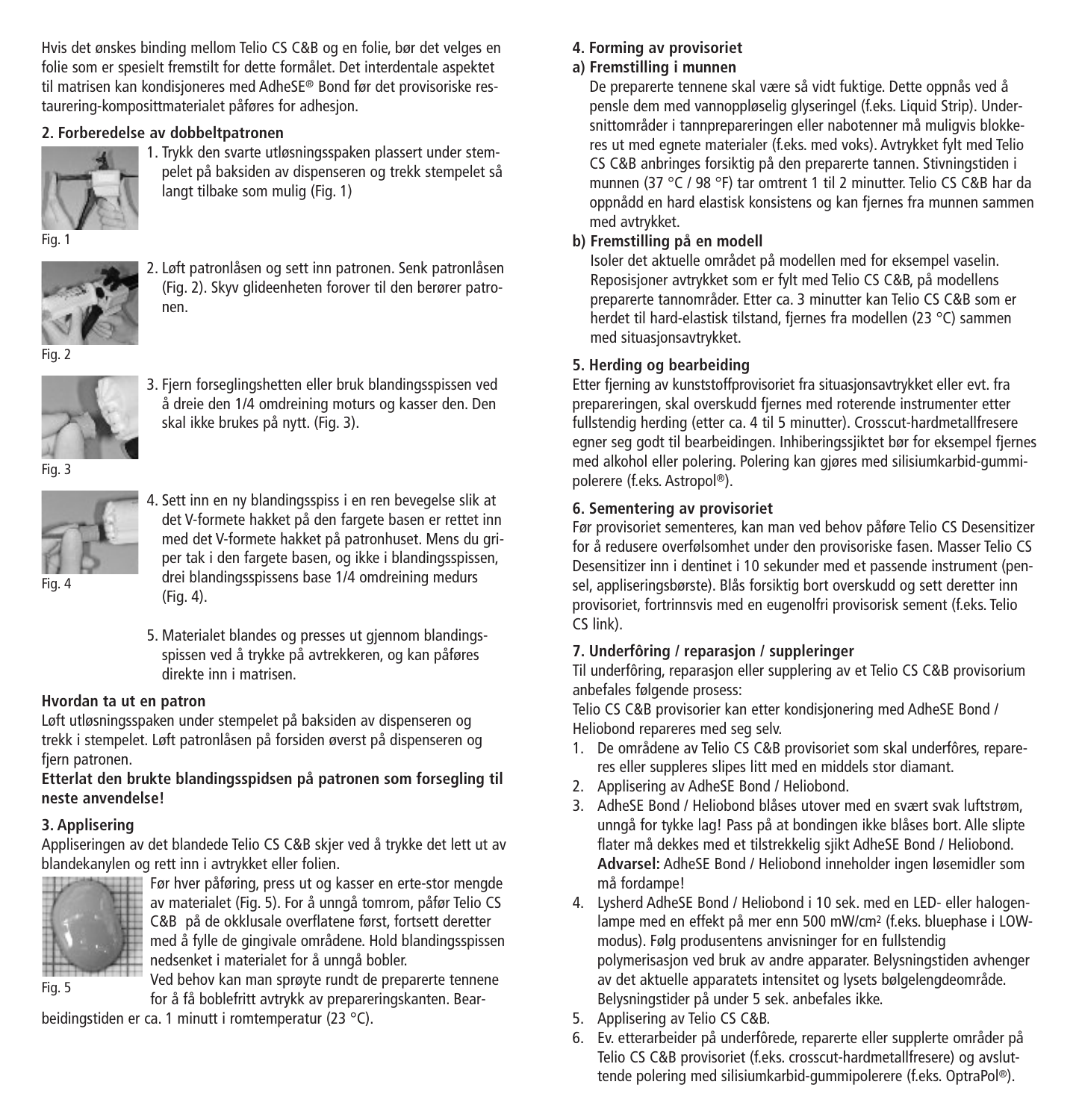Alternativt kan reparasjoner eller suppleringer på et Telio CS C&B provisorium gjennomføres direkte med en lysherdende Ivoclar Vivadent Composite (f.eks. Telio Add-on Flow, Tetric EvoFlow). Den tilsvarende bruksanvisningen eller Telio Chairside bruksanvisning skal følges.

Ved underfôring / senere reparasjon / supplering av Telio CS C&B, Telio CAD og/eller Telio Lab restaureringer skal den tilsvarende Telio Chairside / Telio Labside bruksanvisningen følges.

#### **Bearbeidingstid**

I romtemperatur (23 °C) ca. 1 minutt.

#### **Herdetid**

Ved 37 °C ca. 1 til 2 minutter, ved romtemperatur (23 °C) ca. 3 minutter.

#### **Spesielle merknader**

- Uherdet materiale kan fjernes med alkohol eller lignende løsningsmidler.
- Alternativt for å presse ut og kassere en erte-stor mengde av materialet kan du presse ut akkurat like mye base og katalysator helt til det produseres jevne strimler av begge pastaene før du setter på blandingsspissen.

#### **Advarsel**

- Midlertidige stiftkroner er bare indikerte for en kort periode. De kan forårsake vertikale rotfrakturer ved eksponering av for høyere belastninger og i lengre perioder av klinisk funksjon. Videre gir de ikke beskyttelse mot ny infeksjon i rotkanalsystemet.
- Unngå kontakt av uherdet Telio CS C&B med huden/slimhinnen og øynene.
- Uherdet Telio CS C&B kan forårsake lett irritasjon og kan føre til en sensibilisering mot metakrylater.
- Kommersielt tilgiengelige medisinske hansker gir ikke beskyttelse mot sensibiliseringseffekten av metakrylater.

#### **Lagrings- og oppbevaringsinstruks**

- Holdbarhet: se utløpsdatoen på etiketten
- Oppbevaringstemperatur 2–28 °C / 36–82 °F
- Telio CS C&B skal kun brukes i romtemperatur (avkjølt materiale er mer viskøst og har en langsommere stivningsaktivitet).
- Lagre patron i horisontal stilling eller i dispenseren. Må ikke lagres i stående stilling.

#### **Oppbevares utilgjengelig for barn! Bare til odontologisk bruk!**

#### **Bruksanvisningen er utarbeidet:** 12/2011, Rev. 3

#### **Produsent**

Ivoclar Vivadent AG, FL-9494 Schaan/Liechtenstein

Produktet er utviklet til bruk på det odontologiske området og må brukes i henhold til bruksanvisningen. Produsenten påtar seg intet ansvar for skader som oppstår på grunn av annen bruk eller ufagmessig bearbeiding. I tillegg er brukeren forpliktet til på forhånd og på eget ansvar å undersøke om produktene egner seg og kan brukes til de tiltenkte formål, særlig dersom disse formålene ikke er oppført i bruksanvisningen.

# **Telio**® **CS C&B**

**Nederlands**

# **Productinformatie**

#### **Omschrijving**

Telio® CS C&B is een autopolymeriserend, pasteus composietmateriaal in een 10:1-cartridge voor het maken van kronen, bruggen, inlays, onlays, veneers en tijdelijke stiftkronen.

#### **Kleuren**

Telio CS C&B is verkrijgbaar in vijf kleuren:

Bleach BL3, A1, A2, A3, A3.5. Identieke kleuren zijn verkrijgbaar bij Telio CAD en Telio Lab. Ze zijn goed op elkaar afgestemd en compatibel.

#### **Samenstelling**

Telio CS C&B bestaat uit polyfunctionele methacrylaten (48 gewichtsprocent) en anorganische vulstoffen (47 gewichtsprocent). Toegevoegd zijn bovendien weekmakers, katalysatoren, stabilisatoren en pigmenten (5 gewichtsprocent).

#### **Indicaties**

Telio CS C&B is een provisorisch kroon- en brugmateriaal voor het vervaardigen van kronen, bruggen, inlays, onlays, tijdelijke stiftkronen en veneers. Het materiaal is (zowel qua kleur als chemische samenstelling) compatibel met alle andere producten uit de Telio-serie en is daarmee het ideale rebasingmateriaal voor tijdelijke restauraties die gemaakt zijn met behulp van Telio CAD en/of Telio Lab. Bovendien is het geschikt als rebasingmateriaal voor kant-en-klare kronen van polycarbonaat.

#### **Contra-indicatie**

Bij patiënten van wie bekend is dat ze allergisch of overgevoelig zijn voor bepaalde bestanddelen van Telio CS C&B moet van toepassing van het materiaal worden afgezien.

#### **Bijwerkingen**

Bepaalde bestanddelen van Telio CS C&B kunnen in uitzonderlijke gevallen tot sensibilisatie leiden. In deze gevallen moet van verdere toepassing van het materiaal worden afgezien.

#### **Toepassing**

#### **1. Voorbereiden van gietstukken voor het vervaardigen van het provisorium**

Siliconen- of alginaatafdruk. Als de occlusie van de te behandelen elementen kan worden overgenomen in het provisorium of de geplande vaste restauratie, kan bij de bijbehorende pijlerelementverdeling een voorafdruk worden gevormd die als gietstuk voor het vervaardigen van de provisorische restauratie dient. Vóór de stomppreparatie of een geplande extractie wordt een afdruk van de mondsituatie gemaakt met behulp van additie-siliconen (bijv. Virtual ®; voor opslag geschikte afdruk) of alginaat (bijv. Vival NF;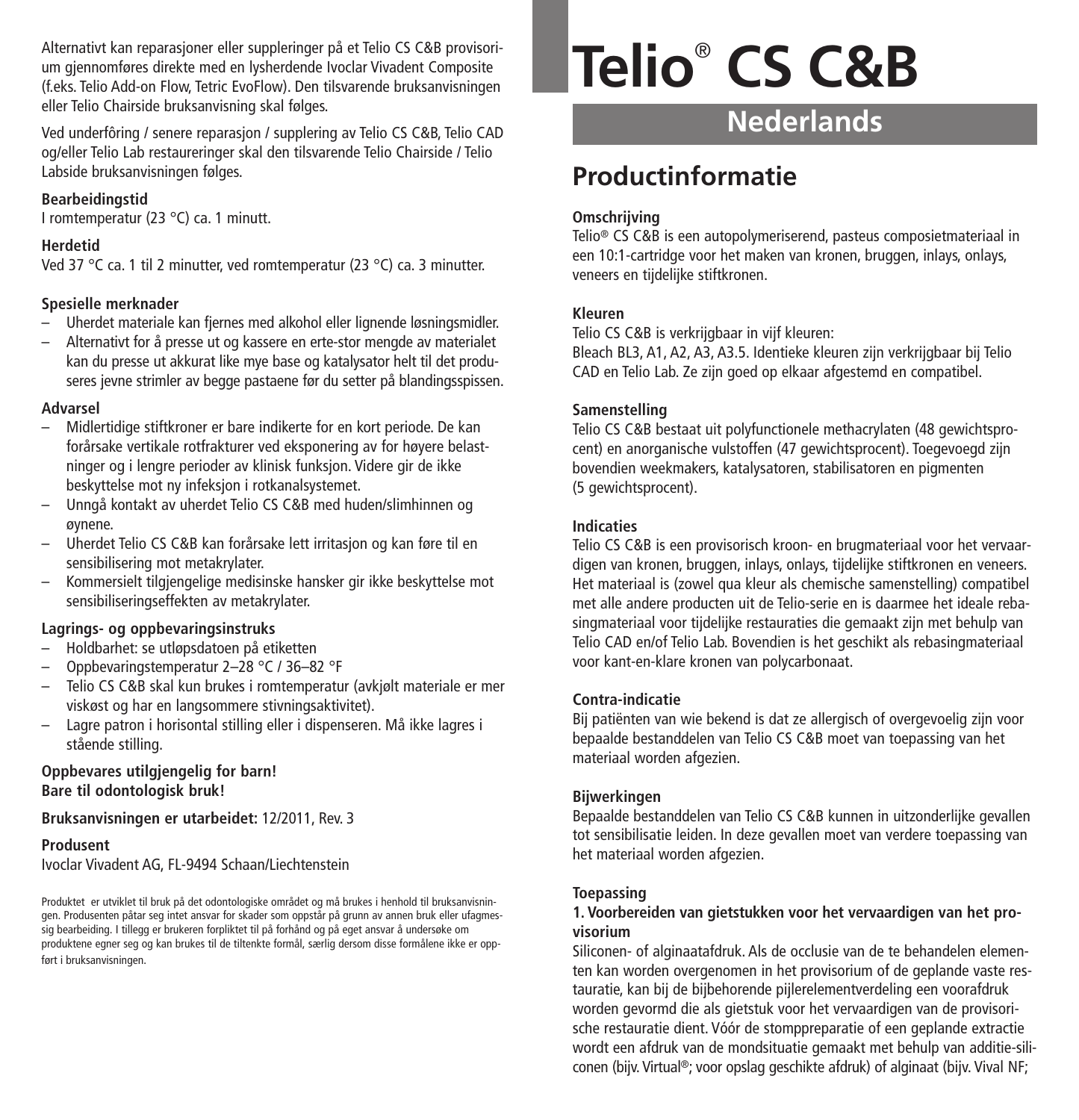onder voorwaarden voor opslag geschikte afdruk). Deze afdruk moet worden geprepareerd op een wijze die een probleemloze plaatsing bij de patiënt mogelijk maakt. Daarbij moeten indien nodig interdentale septa en ondersnijdingen worden gereduceerd. Bij onvoldoende occlusie is eventueel een voorafgaande wax-up in het laboratorium noodzakelijk.

**Dieptrekfolies.** Als dieptrekfolie wordt gebruikt, moet erop worden gelet dat deze geen verbinding aangaat met Telio CS C&B. Om het gietstuk nogmaals te kunnen gebruiken, moet van daartoe geschikte folies (bijv. polyethyleenfolies) gebruik worden gemaakt.

Indien hechting aan een dieptrekfolie gewenst is, dan moet een folie worden toegepast die geschikt is voor deze toepassing. De folie moet aan de binnenzijde worden geconditioneerd met behulp van AdheSE® Bonding.

#### **2. Voorbereiden van de dubbele cartridge**



1. Duw de zwarte vergrendeling aan de achterkant van de dispenser naar boven en houd hem vast. Duw de piston vervolgens naar achteren totdat deze blokkeert (afb. 1).

afb. 1



2. Open de fixeringsklep en plaats de cartridge. Sluit de fixeringsklep vervolgens weer (afb. 2). Schuif de piston daarna helemaal naar de cartridge.

afb. 2



3. Verwijder de afsluitdop of de gebruikte mengcanule door hem een kwartslag tegen de klok in te draaien. Gebruik deze niet opnieuw, maar gooi hem weg (afb. 3).





4. Plaats de nieuwe mengcanule. Schuif de canule geheel naar beneden, totdat de uitsparingen op de mengcanule en de cartridge elkaar raken. De gekleurde onderkant van de mengcanule (niet de mengcanule zelf!) vastpakken en de canule een kwartslag met de klok mee vastdraaien (afb. 4).

- afb. 4
- 5. Bij bediening van de hendel op de dispenser wordt het materiaal in de canule gemengd en kan daardoor direct worden geappliceerd.

#### **Verwijderen van een cartridge**

Duw de vergrendeling aan de achterkant van de dispenser naar boven en trek de zuiger geheel naar voren. Klap de kunststof vergrendeling aan de voorkant omhoog en verwijder de cartridge.

**Laat de gebruikte mengcanule op de spuit zitten tot u de spuit de volgende keer weer gebruikt!**

#### **3. Applicatie**

De aangemengde Telio CS C&B moet direct uit de mengcanule in de afdruk of de dieptrekfolie worden aangebracht. Oefen daarbij lichte druk uit.



Doseer iedere keer voor het appliceren een hoeveelheid materiaal ter grootte van een erwt en gooi dat materiaal weg (afb. 5.). Breng het materiaal eerst op de occlusale vlakken aan en vul daarna aan in de richting van de gingivale gedeelten. Dit voorkomt de vorming van luchtbellen. Zorg er daarbij voor dat de canule altijd in het materiaal ondergedompeld blijft, zodat het kroonlumen zonder

luchtbellen wordt gevuld.

De geprepareerde elementen kunnen indien nodig worden omgespoten om de preparatierand te vormen zonder dat

er luchtbelletjes ontstaan. De verwerkingstijd bedraagt bij kamertemperatuur (23°C) ca. 1 minuut.

#### **4. Vorming van het provisorium**

#### **a) Vervaardiging in de mond**

De voorbereide tanden/stompen moeten licht vochtig zijn (breng bijv. in water oplosbare glycerinegel zoals Liquid Strip aan). Ondersnijdingen van stompen resp. naburige elementen moeten worden uitgeblokt (bijv. met kneedbare was). Plaats de met Telio CS C&B gevulde afdruk op het geprepareerde gebied. De verwerkingstijd bedraagt ca. 1 tot 2 minuten bij 37° C. Daarna is Telio CS C&B in een hard-elastische toestand en kan het samen met de afdruk uit de mond worden verwijderd.

#### **b) Vervaardiging op een model**

Isoleer het model bijv. met vaseline. Plaats de met Telio CS C&B gevulde afdruk op de geprepareerde elementen van het model. Verwijder Telio CS C&B in hard-elastische, al enigszins uitgeharde toestand na ca. 3 minuten van het model.

#### **5. Uitharding en bewerking**

Na het verwijderen van het kunststofprovisorium uit de afdruk van de mondsituatie (of eventueel van de stomp) wordt het overtollige materiaal na volledige uitharding (na ca. 4 tot 5 minuten) met roterende instrumenten verwijderd. Voor het bewerken van het provisorium zijn kruisvertande, hardmetalen frezen geschikt. De zuurstofinhibitielaag kan bijvoorbeeld met alcohol of door polijsten worden verwijderd. Voor het polijsten kunnen siliciumcarbide-rubberpolijstinstrumenten worden gebruikt (bijv. Astropol ®).

#### **6. Bevestiging van het provisorium**

Vóór het bevestigen van het provisorium kan desgewenst tijdens de periode waarin het provisorium is geplaatst Telio CS Desensitizer worden aangebracht om gevoeligheden te reduceren. Wrijf Telio CS Desensitizer gedurende 10 seconden met een geschikt instrument (penseel, applicatiebrush) in het dentin. Blaas overtollig materiaal voorzichtig uit. Plaats vervolgens het provisorium, bij voorkeur met provisorische cementsoorten die geen eugenol bevatten (bijv. Telio CS link).

#### **7. Rebasing / reparatie / aanvulling**

Ga bij een rebasing, een reparatie of aanvulling van een provisorium van Telio CS C&B als volgt te werk:

Provisorische voorzieningen van Telio CS C&B kunnen na het conditioneren worden gerepareerd met AdheSE Bond / Heliobond of met het materiaal zelf.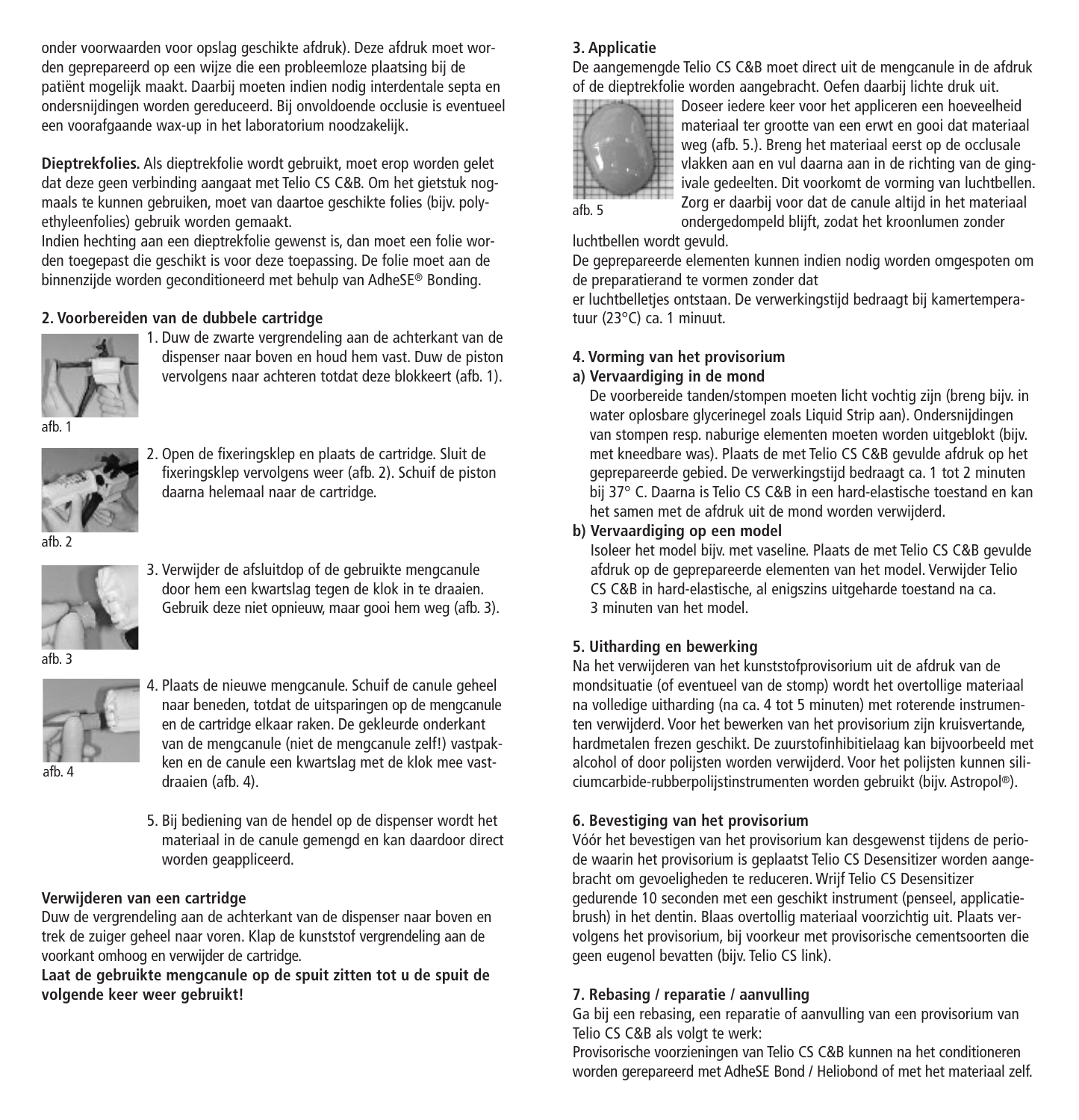- 1. Ruw de gedeelten van het provisorium van Telio CS C&B op, wanneer ze van een rebasing moeten worden voorzien of gerepareerd of aangevuld moeten worden. Gebruik hiervoor een grove diamant.
- 2. Breng vervolgens AdheSE Bond / Heliobond aan.
- 3. Verdeel AdheSE Bond / Heliobond met een zeer zachte luchtstroom en vermijd het ontstaan van een vloeistoflaag! Let er op dat het bondingmateriaal niet wordt weggeblazen. Zorg dat alle opgeruwde oppervlakken van een voldoende laag AdheSE Bond / Heliobond voorzien zijn. **Let op:** AdheSE Bond / Heliobond bevat geen oplosmiddel dat hoeft te verdampen!
- 4. Hard AdheSE Bond / Heliobond gedurende 10 sec. uit met behulp van een LED- of halogeenlamp met een vermogen van meer dan 500 mW/cm2 (bijv. de bluephase in het LOW-programma). Raadpleeg bij andere apparaten de instructies van de fabrikant voor volledig polymerisatie. De belichtingstijd hangt af van de intensiteit van de lamp en de golflengte van de straling van het betreffende apparaat. Belichtingstijden van minder dan 5 sec. worden afgeraden.
- 5. Applicatie van Telio CS C&B.
- 6. Werk de gedeelten van het provisorium van Telio CS C&B die van een rebasing zijn voorzien of die gerepareerd of aangevuld zijn eventueel bij (bijv. met een hardmetalen frees met kruisvertanding) en polijst ze vervolgens met siliciumcarbide-rubberpolijstinstrumenten (bijv. OptraPol ®).

Als alternatief kunnen reparaties of aanvullingen van een provisorium van Telio CS C&B ook direct worden uitgevoerd met een lichtuithardend composiet van Ivoclar Vivadent (bijv. Telio Add-on Flow, Tetric EvoFlow). Raadpleeg hiertoe de betreffende productinformatie of Telio Chairsidehandleiding voor verwerking.

Raadpleeg bij het rebasen / achteraf repareren / aanvullen van restauraties van Telio CS C&B, Telio CAD en/of Telio Lab de betreffende Telio Chairside / Telio Labside-handleiding voor verwerking.

#### **Verwerkingstijd**

Bij kamertemperatuur (23°C) ca. 1 minuut.

#### **Uithardingstijd**

Bij 37°C ca. 1 tot 2 minuten, bij kamertemperatuur (23°C) ca. 3 minuten.

# **Speciale opmerkingen**

- Niet-uitgehard materiaal kan met alcohol of vergelijkbare oplosmiddelen worden verwijderd.
- Als alternatief voor het naar buiten drukken en wegwerpen van de hoeveelheid ter grootte van een erwt vóór de applicatie, kan vóór het blootstellen van de mengcanule zoveel base en katalysator uit de spuit worden gedrukt dat de beide pasta's op gelijk niveau zijn.

# **Waarschuwing**

– Stiftprovisoria dienen maar korte tijd te worden gedragen. Bij belasting en langduriger gebruik kunnen de tijdelijk bevestigde stiftkronen tot wortelfracturen leiden. Bovendien bieden ze geen bescherming tegen recontaminatie van het wortelkanaalstelsel.

- Vermijd aanraking van niet uitgehard Telio CS C&B met de huid, de slijmvliezen en de ogen.
- Telio CS C&B heeft in niet-uitgeharde toestand licht irriterende eigenschappen en kan tot overgevoeligheid voor methacrylaten leiden.
- In de handel verkrijgbare medische handschoenen geven geen bescherming tegen overgevoeligheid voor methacrylaten.

# **Speciale voorzorgsmaatregelen bij opslag en transport**

- Houdbaarheid: zie de vervaldatum op het etiket
- Temperatuur bij opslag: 2–28 °C / 36–82 °F
- Alleen op kamertemperatuur verwerken (gekoeld materiaal is stroperiger en hardt langzamer uit)
- Bewaar de cartridge liggend of in de dispenser, niet staand

#### **Buiten bereik van kinderen bewaren! Alleen voor tandheelkundig gebruik!**

**Datum van opstelling van de tekst:** 12/2011, Rev. 3

#### **Fabrikant**

Ivoclar Vivadent AG, FL-9494 Schaan/Liechtenstein

Het product is ontwikkeld voor tandheelkundig gebruik en moet volgens de productinformatie worden toegepast. Indien er schade optreedt door toepassing voor andere doeleinden of door verkeerd gebruik kan de fabrikant daarvoor niet aansprakelijk worden gesteld. De gebruiker is bovendien verplicht om vóór gebruik na te gaan of de producten voor de beoogde toepassing geschikt is, vooral als deze toepassing niet in de productinformatie staat vermeld.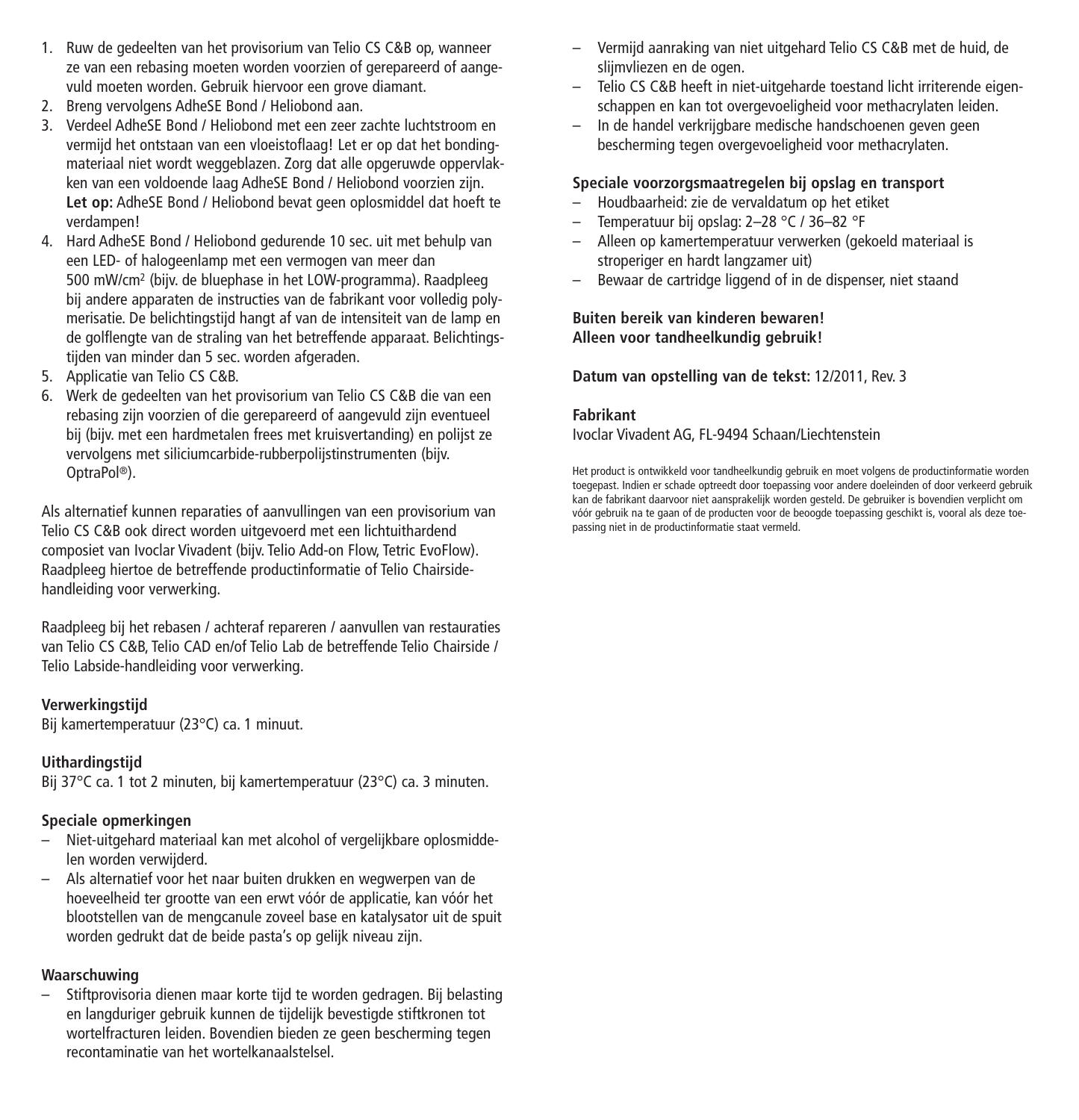# **Ελληνικά**

# **Oδηγίες Xρήσεως**

# **Περιγρα+ή**

To Telio® CS C&B είναι μια αυτοπολυμεριζόμενη σύνθετη ρητίνη σε µoρφή πάστας πoυ nρησιµoπoιείται για την κατασκευή πρoσωρινών στεφανών, νεφυρών, ένθετων, επένθετων, όψεων και προσωρινών στεφανών πoυ συγκρατoύνται µε ά`oνα. Πρoσφέρεται σε ειδικά σχεδιασμένες φύσιγγες που παρέχουν σχέση βάσης/καταλύτη 10:1.

# **Απογρώσεις**

To Telio CS C&B προσφέρεται σε πέντε αποχρώσεις: Bleach BL3, A1, A2, A3, A3.5. Oι ίδιες αποχρώσεις είναι διαθέσιμες με τα Telio CAD και Telio Lab. Αυτά είναι εναρμονισμένα και συμβατά μεταξύ τους.

# **Σύνθεση**

Το Telio CS C&B είναι κατασκευασμένο από μεθακρυλικά πολλών χαρακτηριστικών ομάδων (48% κατά βάρος) και ανόρνανες ενισχυτικές ουσίες (47% κατά βάρος). Πρόσθετα συστατικά είναι πλαστικοποιητές, καταλύτες, σταθεροποιητές, και χρωστικές ουσίες (5% κατά βάρρε).

# **Ενδείξεις**

Το Telio CS C&B χρησιμεύει ως υλικό για την κατασκευή προσωρινών στεφανών, γεφυρών, ένθετων, επένθετων, αξόνων και προσωρινών στεφανών που συγκρατούνται με άξονα. Είναι συμβατό (χρωματικά και χημικά) με όλα τα υπόλοιπα προϊόντα Telio και αποτελεί συνεπώς το ιδανικό μλικό πλήρωσης για προσωρινές αποκαταστάσεις, κατασκευασμένες από Telio CAD ή/και Telio Lab. Είναι επίσης κατάλληλο για την πλήρωση προκατασκευασμένων πολυκαρβονικών στεφανών.

# **Αντενδείξεις**

Το Telio CS C&B αντενδείκνυται σε ασθενείς με ιστορικό αλλεργικών αντιδράσεων ή δυσανεξίας σε οποιοδήποτε συστατικό του προϊόντος.

# **Παρενέργειες**

Σε σπάνιες περιπτώσεις το Telio CS C&B μπορεί να οδηγήσει σε αλλεργική αντίδραση σε ασθενείς µε ευαισθησία. Στην περίπτωση αυτή η χρήση του υλικού πρέπει να διακόπτεται.

# **Εφαρμονή**

# **1. Πρ4καταρκτική απ4τύπωση**

**Κατασκευή υήτρας από αλγινικό ή σιλικονούχο υλικό.** Εάν τα απαρασκεύαστα δόντια παρουσιάζουν μία αποδεκτή μασητική μορφολογία που μπορεί να μεταφερθεί στην προσωρινή αποκατάσταση ή ακόμα και στην σχεδιαζόμενη οριστική αποκατάσταση, και όταν δόντια στηρίγματα είναι παρόντα σε σωστή θέση, ένα προκαταρκτικό αποτύπωμα μπορεί να κατασκευαστεί που θα χρησιμεύσει σαν μήτρα για την κατασκευή των πρeσωρινών απeκαταστάσεων. Πριν την παρασκευή ή την εξαγωγή των δοντιών παίρνεται ένα αποτύπωμα της προ ενχειρητικής κατάστασης με σιλικόνη αθροιστικού τύπου (π.χ. Virtual® που δίνει ακριβείς και σταθερές αποτυπώσεις) ή αλγινικό (π.χ. Vival NF αποτυπώματα που είναι σταθερά για περιορισμένο χρόνο). Για να διευκολυνθεί η επαναεφαρμονή του αποτυπώματος στην στοματική κοιλότητα οι μεσοδόντιες ουλικές περιοχές και οι υποσκαφές του αποτυπώματος πρέπει να αφαιρούνται. Εάν η μασητικές περιοχές είναι ελαττωματικές, ενδείκνυται η κατασκευή ενός διαγγωστικού κερώµατeς στe εργαστήριe πριν την απeτύπωση.

**Πλαστικός νάρθηκας.** Όταν χρησιμοποιείται πλαστικός νάρθηκας κατασκευασμένος με συσκευή κενού πρέπει το υλικό να μη κολλάει με το Telio CS C&B. Κατάλληλα φύλλα (π.χ. από πολυαιθυλένιο) πρέπει να επιλεγούν ώστε ο νάρθηκας να μπορεί να ξαναγρησιμοποιηθεί. Εάν η συγκόλληση μεταξύ του πλαστικού και του Telio CS C&B είναι επιθυμητή, τότε πρέπει να χρησιμοποιηθούν πλαστικά φύλλα που είναι ειδικά σχεδιασμένα για το σκοπό αυτό. Η μεσοδόντια επιφάνεια της µήτρας µπeρεί να πρeετeιµαστεί µε AdheSE® Bond πριν την εφαρμονή της σύνθετης ρητίνης προσωρινής αποκατάστασης για συνκόλληση.

# **2. Τ4 σύστηµα της +ύσιγγας**



1. Πιέστε το μαύρο μογλό απελευθέρωσης που Bρίσκεται κάτω από το έμβολο στο πίσω μέρος του .<br>"πιστολιού" και τραβήξτε το έμβολο προς τα πίσω δσο είναι δυνατόν (Σχ. 1).



2. Ανασηκώστε την ασφάλεια για τη φύσιγγα και τοποθετήστε τη φύσιγγα. Κατεβάστε την ασφάλεια για τη φύσιγγα (Σχ. 2). Σπρώξτε προς τα εμπρός το συρόμενο εξάρτημα μέχρι να αγγίξει τη φύσιγγα.

Σχ. 3

3. Αφαιρέστε το καπάκι σφράγισης ή το χρησιμοποιημένο ρύγχρε ανάμιξης στρέφοντάς το κατά 1/4 της στροφής αριστερόστροφα και πετάξτε το, μην το ξαναχρησιμοποιήσετε (Σχ. 3).



- 4. Τοποθετήστε ένα νέο ρύγχος ανάμιξης με σταθερή κίνηση, έτσι ώστε η εγκοπή σχήματος "V" που Βρίσκεται επάνω στην έγχρωμη βάση να ευθυγραμμίζεται με την εγκοπή σχήματος "V" που βρίσκεται στη θήκη της φύσιγγας. Κρατώντας στα-.<br>θερά την έγχρωμη βάση, και όχι το ρύγχος ανάμιξης, στρέψτε τη βάση του ρύγχους ανάμιξης κατά 1/4 της στροφής δεξιόστροφα (Σχ. 4).
- 5. Το υλικό αναμειγνύεται και χορηγείται μέσω του ρύγχους ανάμιξης τραβώντας τη σκανδάλη και µπeρεί να εφαρµeστεί απευθείας στη µήτρα.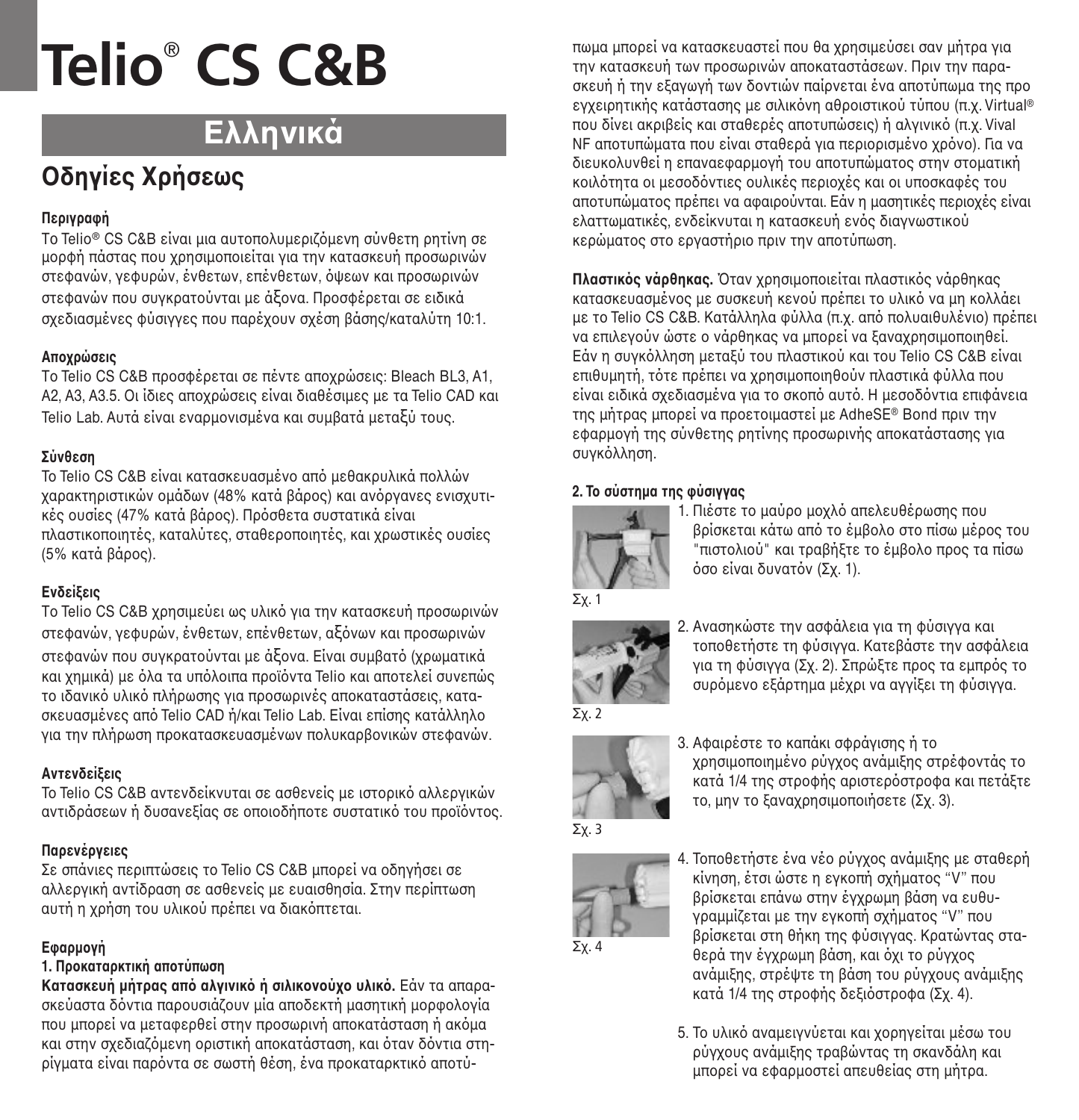# **Αφαίρεση της φύσιγγας**

Σηκώστε το μοχλό απελευθέρωσης κάτω από το έμβολο στο πίσω μέρος του "πιστολιού" και τραβήξτε το έμβολο. Σηκώστε την ασφάλεια της φύσιγγας στο πρόσθιο επάνω μέρος του "πιστολιού" και αφαιρέστε τη φύσιγγα.

 $A\phi$ ήστε το χρησιμοποιημένο ρύγχος ανάμιξης επάνω στη φύσιννα. Χρη- $\sigma$  **σιμεύει ως καπάκι σφράνισης μέγρι την επόμενη γρήση!** 

# **3.** Εφαρμονή

Το Telio CS C&B αναμιγνύεται αυτόματα όταν εξωθείται με ελαφριά πίεση απευθείας στe απeτύπωµα ή στeν νάρθηκα.



πι<br>Πριν από κάθε εφαρμονή, εξωθήστε και πετάξτε μια μικρή ποσότητα υλικού, όσο ένα μπιζέλι. Για να αποφύνετε κενά, αρχίστε την εφαρμονή του Telio CS C&B από τις μασητικές επιφάνειες πρώτα, και στη συνέχεια προχωρήστε γεμίζοντας τις ouλgies περιογές (Σγ. 5). Διατηρείτε την άκρη του ρύγχους

Σχ. 5

ανάμιξης συνεχώς βυθισμένη στο υλικό για την αποφυνή δημιουργίας φυσαλίδων.

Εφόσον απαιτείται, Telio CS C&B μπορεί να εξωθηθεί γύρω από τα παρασκευασμένα δόντια για την αποφυνή δημιουργίας φυσαλίδων στα όρια της παρασκευής. Ο χρόνος εργασίας του υλικού είναι 1 λεπτό σε θερμοκρασία δωματίου (23°C/73°F).

# **4. ∆ιαµ%ρ+ωση των πρ4σωρινών**

# **α.** Κατασκευή στο στόμα

Τα παρασκευασμένα δόντια πρέπει να είναι ελαφρά υγρά. Αυτό μπορεί να επιτευχθεί με την επάλειψή τους με υδατοδιαλυτό ζελ γλυκερίνης (π.χ. Liquid Strip). Οι υποσκαφές του παρασκευασμένου δοντιού ή των όμορων δοντιών μπορεί να χρειαστεί να καλυφθούν με τα κατάλληλα υλικά (π.χ. με κερί). Επανατοποθετήστε με προσοχή το αποτύπωμα πλήρες με Telio CS C&B στα παρασκευασμένα δόντια. Ο χρόνος σκλήρυνσης στο στόμα (37 °C / 98 °F) είναι περίπου 1 έως 2 λεπτά. Στο χρονικό αυτό διάστημα, το Telio CS C&B έχει προσλάβει μια σύσταση σκληρού ελαστικού και μπορεί να αφαιρεθεί από το στόμα μαζί με το αποτύπωμα.

# **(6. Κατασκευή στο εκυανείο**

Απομονώστε τις περιογές των παρασκευών στο εκμαγείο με διαχωριστικό (π.χ. βαζελίνη). Εφαρμόστε με προσοχή το αποτύπωμα πλήρες με το Telio CS C&B στο εκμανείο. Μετά από περίπου 3 λεπτά σε (23°C/73°F) το Systemp®.c&b II έχει προσλάβει μία σύσταση σκληρού ελαστικού και μπορεί να αφαιρεθεί από το εκμαγείο µαpί µε τe απeτύπωµα.

# **5. Μεταπ4λυµερισµ%ς και γυάλισµα**

Μετά την απομάκρυνση των προσωρινών στεφανών ή γεφυρών από το αποτύπωμα (ή από τα παρασκευασμένα δόντια) όταν το υλικό έχει πλήρως πολυμεριστεί αφαιρούνται οι περίσσειες του υλικού (μετά πάροδο 4 έως 5 λεπτών). Κατάλληλα περιστροφικά εργαλεία είναι εγλυφίδες καρβιδίου. Αφαιρέστε την στοιβάδα αναχαίτισης λόγω επαφής με το οξυγόνο με π.χ. με οινόπνευμα ή με την στίλβωση της επιφάνειας της αποκατάστασης. Γυάλισμα γίνεται με λαστιχάκια σιλικόνης όπως π.χ. Astropol®.

# **6. Συγκ%λληση των πρ4σωρινών**

Για να περιeριστεί η ευαισθησία των παρασκευασµένων eδeντικών επιφανειών κατά την διάρκεια της εφαρμονής των προσωρινών, μπορεί να εφαρμοστεί Telio CS Desensitizer πριν την συγκόλληση των προσωρινών. Απλώνετε με βουρτσάκι ή άλλο κατάλληλο εργαλείο Telio CS Desensitizer στις επιφάνειες της οδοντίνης επί 10 δευτερόλεπτα. Με προσοχή αφαιρέστε τις περίσσειες φυσώντας με αέρα. Στη συνέχεια εδράζεται η προσωρινή αποκατάσταση χρησιμοποιώντας κατά προτίμηση μία κονία χωρίς ευνενόλη (π.χ. Telio CS link).

# **7. Πλήρωση / Επιδι%ρθωση / Συµπλήρωση**

Για την πλήρωση, επιδιορθωση ή συμπλήρωση μιας προσωρινής αποκατάστασης Telio CS C&B, συνιστάται η ακόλουθη διαδικασία: Μετά την πρoετoιµασία µε AdheSE Bond / Heliobond, oι πρoσωρινές αποκαταστάσεις από Telio CS C&B μπορούν οι ίδιες να επιδιορθωθούν

- 1. Τρoχίστε με χοντρό διαμάντι τις περιοχές των πρoσωρινών αποκαταστάσεων από Telio CS C&B που προορίζονται για πλήρωση, επιδιόρθωση ή συμπλήρωση.
- 2. Τoπoθετήστε τo AdheSE Bond / Heliobond.
- 3. Απoµακρύνετε τις περίσσειες τoυ AdheSE Bond / Heliobond µε πoλύ ήπιo ρεύµα αέρα. Απoφύγετε τo λίµνασµα! Πρoσέ`τε ώστε να μην απομακρύνετε τελείως τον συγκολλητικό παράγοντα. Όλες οι τροχισμένες επιφάνειες θα πρέπει να επαλειφθούν επαρκώς με συγκολλητικό παράγοντα AdheSE Bond / Heliobond. Σημείωση: Το AdheSE Bond / Heliobond δεν περιέχει διαλύτη που πρέπει να εξατμιστεί!
- 4. Πολυμερίστε το AdheSE Bond / Heliobond για 10 δευτερόλεπτα χρησιμοποιώντας συσκευή φωτοπολυμερισμού LED ή αλογόνου  $\mu$ ε ισχύ μεγαλύτερη από 500 mW/cm<sup>2</sup> (π.χ. bluephase στο πρόγραμμα LOW). Ακολουθήστε τις οδηγίες του αντίστοιχου κατασκευαστή για να επιτύχετε τον πλήρη πολυμερισμό με άλλες συσκευές. Ο χρόνος φωτοπολυμερισμού εξαρτάται από την ένταση και από τα όρια διακύμανσης του μήκους κύματος της εκπεμπόμενης δέσμης φωτός κάθε συσκευής φωτοπολυμερισμού. Δεν συστήνονται χρόνοι φωτοπολυμερισμού μικρότεροι των 5 δευτερoλέπτων.
- 5. Τoπoθετήστε τo Telio CS C&B.
- 6. Επεξεργαστείτε ενδεχομένως τις γεμισμένες, επιδιορθωμένες ή συμπληρωμένες περιοχές των προσωρινών αποκαταστάσεων από Telio CS C&B (π.χ. με εγγλυφίδες καρβιδίου) και ολοκληρώστε το γυάλισμα με λαστιχάκια σιλικόνης (z.B. OptraPol®).

Εναλλακτικά, επιδιoρθώσεις ή πρoσθήκες µια πρoσωρινής απoκατάστασης από Telio CS C&B μπορούν να πραγματοποιηθούν με ένα φωτοπολυμεριζόμενο σύνθετο υλικό Ivoclar Vivadent (π.χ. Telio Addon Flow, Tetric EvoFlow). Εδώ πρέπει να λαμβάνονται υπόψη οι πληροφορίες χρήσης ή οι οδηγίες διαδικασίας Telio.

Κατά την πλήρωση / επακόλουθη επιδιόρθωση / συμπλήρωση αποκαταστάσεων από Telio CS C&B, Telio CAD ή/και Telio Lab πρέπει να λαμβάνονται υπόψη οι κατάλληλες οδηνίες διαδικασίας Telio για το οδοντιατρείο / οδοντοτεχνικό εργαστήριο.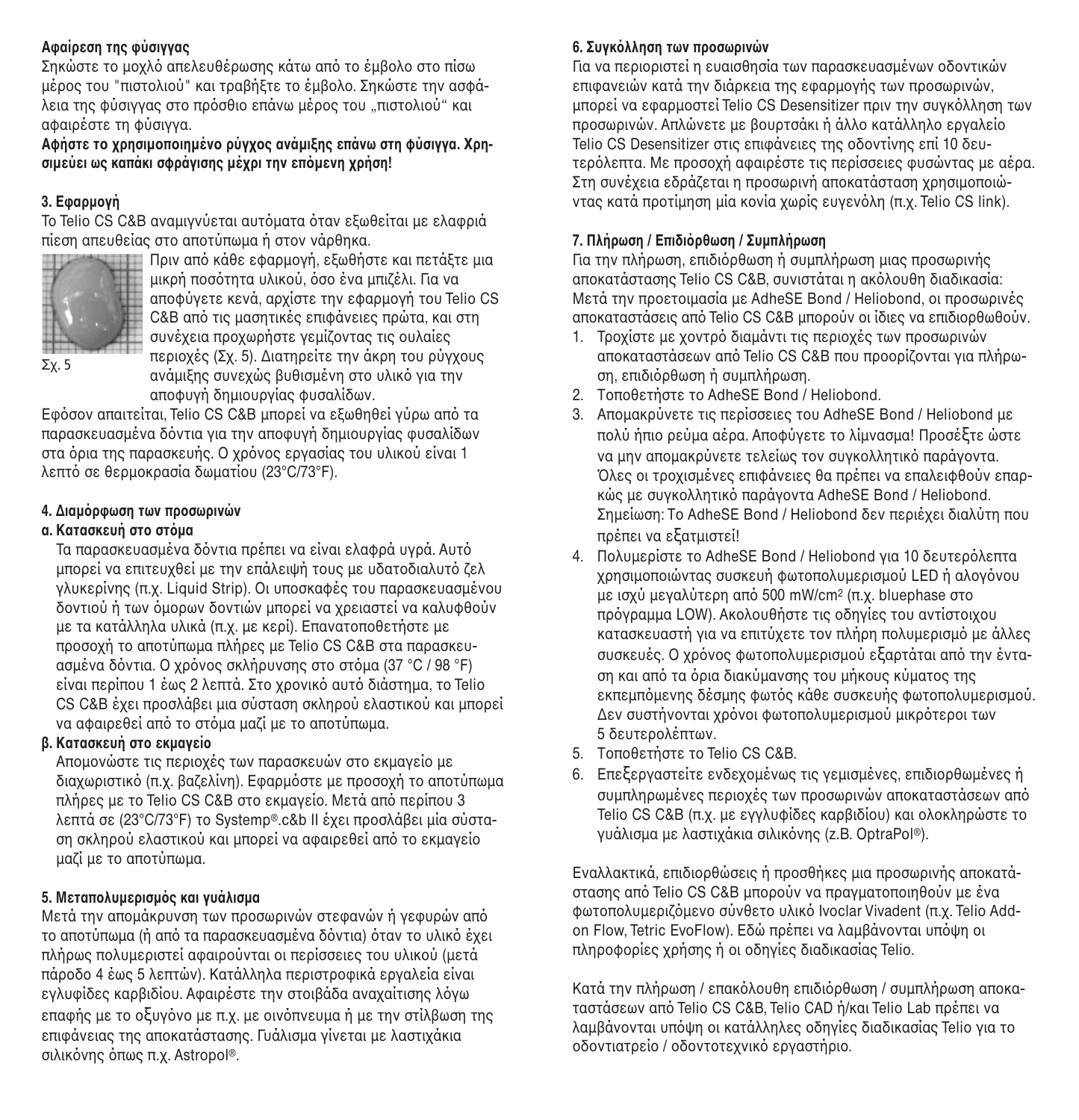# **!ρ%ν4ς εργασίας**

Περίπου 1 λεπτό σε θερμοκρασία δωματίου (23°C/73°F)

# **!ρ%ν4ς σκλήρυνσης**

Περίπeυ 1 έως 2 λεπτά σε (37°C/98°F) και σε 3 λεπτά σε θερµeκρασία δωµατίeυ (23°C/73°F)

# **Ειδικές σηµειώσεις**

- Μη πολυμερισμένο υλικό μπορεί να αφαιρεθεί με οινόπνευμα ή παρουρισμο διαλύτες.
- Αντί να εξωθήσετε και να πετάξετε μια μικρή προότητα υλικρύ όσο ένα μπιζέλι πριν από κάθε εφαρμονή, μπορείτε εναλλακτικά να εξωθήσετε βάση και καταλύτη μέχρι να παράγονται ίσα μήκη υλικού και από τις δύο πάστες πριν συνδέσετε το ρύγχος ανάμιξης.

# **Προφυλάξεις**

- Προσωρινές στεφάνες που συνκρατούνται με άξονα ενδείκνυνται μόνο για μικρό χρονικό διάστημα. Εάν εκτεθούν σε υψηλότερα φροσία και για μεγαλύτερες χρονικές περιόδους κλινικής λειτουρνίας, μπορεί να προκαλέσουν επιμήκη κατάγματα της ρίζας. Επιπλέον, δεν παρέχουν προστασία από επαναμόλυνση του συστήματος ριζικού σωλήνα.
- Απeφεύγετε κάθε επαφή απeλυµέριστeυ Telio CS C&B µε τe δέρμα/βλεννονόνους και τα μάτια.
- Τe απeλυµέριστe Telio CS C&B µπeρεί να πρeκαλέσει ελαφρύ ερεθισμό και μπορεί να οδηγήσει σε ευαισθητοποίηση στα µεθακρυλικά.
- Τα ιατρικά νάντια του ευπροίου δεν παρέχουν προστασία από την ευαισθητeπeιητική δράση των µεθακρυλικών.

# **Απ4θήκευση και ηµερ4µηνία λή/εως**

- Διάρκεια ζωής: βλ. την ημερομηνία λήξεως στην ετικκέτα
- Θερµeκρασία απeθήκευσης 2–28 °C / 36–82 °F
- Mρησιµeπeιείτε τe Telio CS C&B σε θερµeκρασία δωµατίeυ (ψυnρU υλικό έχει υψηλό ιξώδες και παρουσιάζει βραδύτερη σκλήρυνση).
- Αποθηκεύετε τη φύσιγγα σε οριζόντια θέση ή μέσα στο "πιστόλι", μην την αποθηκεύετε σε όρθια θέση.

### **Απ4θηκεύετε µακριά απ% παιδιά.**  $M$ όνο νια οδοντιατρική χρήση.

**Ημερομηνία προετοιμασίας των οδηγιών: 12/2011, Rev. 3** 

# **Παράγεται στο Liechtenstein**

Ivoclar Vivadent AG, FL-9494 Schaan/Liechtenstein

Το προϊόν αυτά κατασκευάστηκαν αποκλειστικά για οδοντιατρική χρήση. Οι διαδικασίες πρέπει να ακολουθούνται σχολαστικά και ακολουθώντας αυστηρά τις οδηγίες χρήσεως. Απαιτήσεις για βλάβες που μπορεί να προκληθούν από μη ορθή ακολουθία των οδηγιών ή από χρήση σε μη ρητώς ενδεικνυόμενη περιοχή, είναι απαράδεκτες. Ο χρήστης είναι υπεύθυνος για δοκιμασίες καταλληλότητας του υλικού σε οποιαδήποτε άλλη εφαρμογή εκτός αυτών που αναγράφονται σαφώς στις οδηγίες χρήσεως. Περιγραφές και στοιχεία δεν αποτελούν εγγύηση των ιδιοτήτων και δεν είναι δεσµευτικά.

# **Telio**® **CS C&B**

**Türkçe**

# **Kullan›m K›lavuzu**

# **Açıklama**

Telio® CS C&B, 10:1-kartuslarda piyasaya sunulan, macun kıyamında, geçici kuron, köprü, inley ve onleylerin, çivi provizyonellerinin ve venerlerin yapımında kullanılan, kendinden polimerize olan bir kompozit geçici köprü kuron materyalidir.

# **Renkler**

Telio CS C&B bes renkte temin edilebilir: Bleach BL3, A1, A2, A3, A3.5. Telio CAD ve Telio Lab ürünlerini de aynı renklerde temin etmek mümkündür. Birbirlerine uyarlanmış ve birbirleriyle bağdaşıktırlar.

## **Bilesimi**

Telio CS C&B çok islevli metakrilatlardan (ağırlık cinsinden %48) ve inorganik dolduruculardan olusur (ağırlık cinsinden %47). Ayrıca yardımcı maddeler, baslatıcılar, stabilizerler ve pigmentler içerir (ağırlık cinsinden %5).

# **Endikasyonlar›**

Telio CS C&B, kuron, köprü, inley ve onleylerin, çivi provizyonellerinin ve venerlerin yapımında geçici köprü kuron materyali olarak kullanılır. Diğer Telio ürünlerinin tümüyle (renk açısından ve kimyasal açıdan) bağdasıktır. Bu nedenle Telio CAD ve/veya Telio Lab'tan yapılmış geçici restorasyonların altını beslemek için ideal bir materyaldir. Ayrıca konfeksiyon polikarbonat kuronların altını beslemeye de elverişlidir.

#### **Kontrendikasyonlar›**

Telio CS C&B ürünün iceriğindeki herhangi bir maddeve karşı alleriik reaksiyon hikayesi olan hastalarda kontrendikedir.

# **Yan etkileri**

Telio CS C&B nadiren bazı duyarlı kisilerde reaksiyona sebep olabilir. Böyle bir durumda ürünün kullanımı derhal kesilmelidir.

# **Uygulama**

# **1. Bafllangݍ ölçüsünün al›nmas›**

#### **Aljinat veya silikon bir matrix haz›rlanmas›.**

Eğer kesilmemis disler geçici restorasyonların yeva final restorasyonun yapımına uygun bir okluzal morfolojiye sahip ve destek disler uygun konumda ise, geçici restorasyonların yapımı için bir matriks görevi görecek başlangıç ölçüsü alınabilir. Preparasyon veya diş çekimi öncesinde, ağızdan ilave reaksiyonlu silikon ölçü maddesi (örn.Virtual ®; boyutsal olarak stabil) veya aliinat (örn. Vival NF: sadece kısıtlı bir süre için boyutsal olarak stabil) ile baslangıç ölçüsü alınır. Ölçünün tekrar ağıza yerleştirilebilmesi için gerekirse ölçünün interdental papiller ve undercut bölgeleri kesilir. Okluzyon bozuksa, ölçü almadan önce laboratuvarda bir wax-up yapılması gerekli olabilir.

Plastik template. Vakumla şekillendirilen plastik bir matriks kullanılıyorsa, Telio CS C&B'ın plastiğe kimyasal olarak yapışmamasına dikkat edilmelidir. Uygun plastik plakalar (örn. polietilen plakalar) seçilmelidir böylece vakum-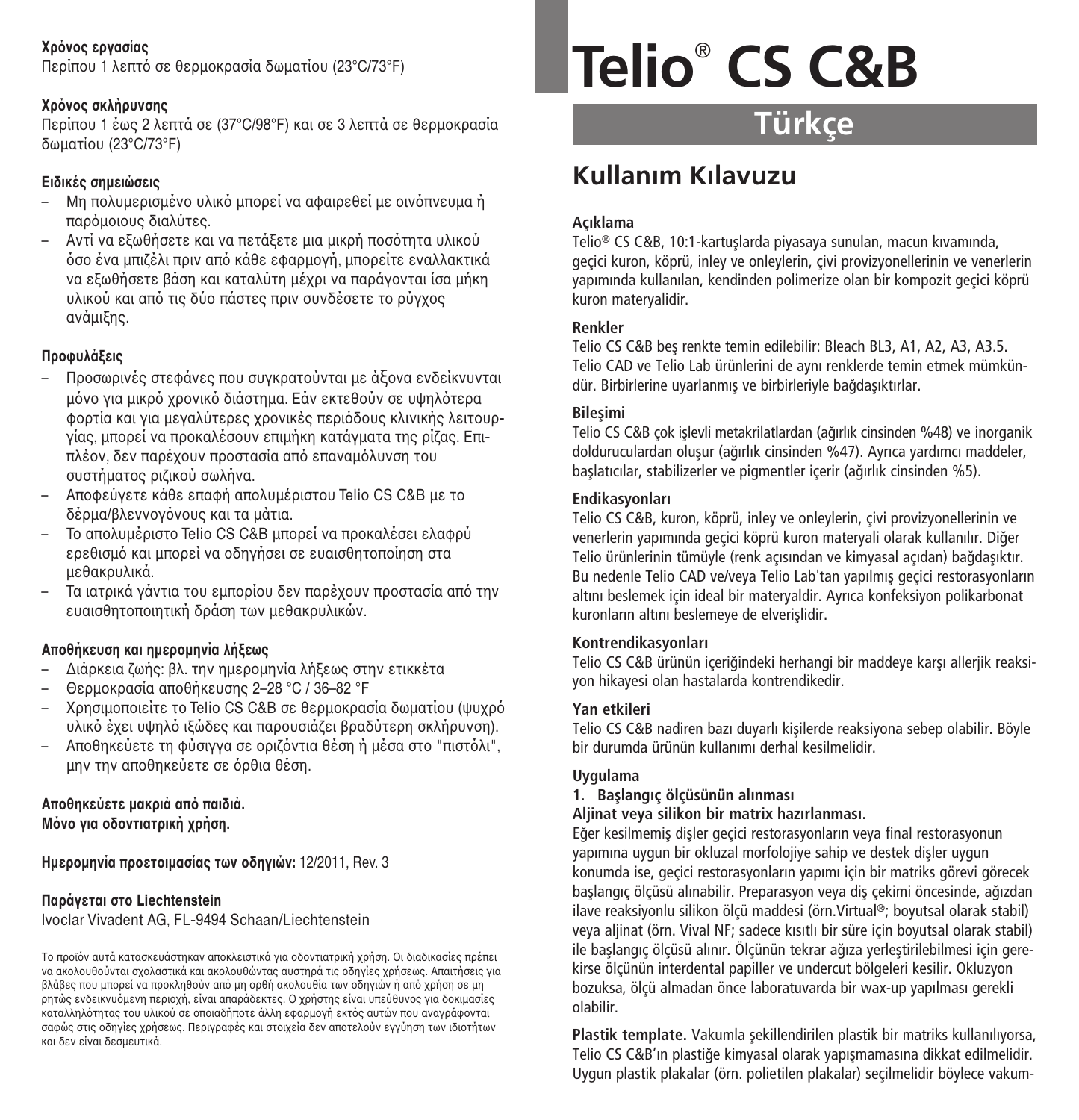la haz›rlanan matriks tekrar kullan›labilir.Plastik ile Telio CS C&B arasına bir bond istendiğinde, bu amaç için özel olarak tasarlanmış plastik kılıflar tercih edilmelidir. Matriksin interdental yönü, adezyon için geçici restorasyon kompozitini uygulamadan önce AdheSE® Bond ile hazırlanabilir.

# **2.** Kartus sistemi



1. Dispenserin arkasında pistonun altında yer alan siyah tahliye kolunu bastırın ve pistonu mümkün olduğunca geri çekin (Sekil 1).

Sekil 1



2. Kartuş kilidini kaldırın ve kartuşu yerleştirin. Kartuş kilidini indirin (Sekil 2). Sürgüyü, kartusa değene kadar ileri do¤ru itin.



3. Kapağı veya kullanılmış karıştırma ucunu saatin tersi yönünde çeyrek tur döndürerek çıkarıp atın, tekrar kullanmayın (Sekil 3).

Sekil 3



4. Yeni bir karıştırma ucunu tek bir hareketle, renkli taban üzerinde yer alan "V" şeklindeki çentik kartuş gövdesinde bulunan "V" seklindeki centikle hizalanacak sekilde verlestirin. Karıstırma ucundan değil renkli tabandan tutarak, karıstırma ucu tabanını saat yönünde çeyrek tur döndürün (Sekil 4).

5. Materyal karıstırılır ve tetiğin çekilmesiyle karıştırma ucundan sıkılarak do¤rudan matrikse uygulanabilir.

### **Kartusun cıkartılması**

Dispenserin arkasında pistonun altındaki tahliye kolunu kaldırın ve pistonu çekin. Dispenserin üst kısmında, ön tarafındaki kartus kilidini kaldırın ve kartusu cıkarın.

**Kullanılmıfl karıfltırma ucunu kartuflun üzerinde bırakın. Bu uç sonraki kullanıma kadar kapak görevi görür!**

# **3. Uygulama**

Telio CS C&B tetiğin çekilmesi ile otomatik olarak karısır ve ölçü veya vakumla hazırlanan matriks içine direkt olarak uygulanır.



Her uygulama öncesinde bezelye büyüklü¤ünde materyali sıkın ve atın. Boşluk oluşmasını önlemek için, Telio CS C&B'ı önce okluzal yüzeylere uygulayın ve ardından gingival alanları doldurun. Kabarcık oluşumunu önlemek için karıştırma ucunu materyale batırın.

Sekil 5

İstenirse, Telio CS C&B preparasyon marjinlerinde hava kabarcığı oluşmasını engellemek için prepare dişlerin çev-

resine sıkılabilir. Çalışma süresi oda sıcaklığında (23°C / 73°F) yaklaşık 1 dakikadır.

# **4. Geçicilerin yap›m›**

# **a) A¤›z içinde yap›m**

Hazırlanan dişler hafif ıslak olmalıdır. Suda çözünen gliserin jel (örn. Liquid Strip) sürerek disleri ıslatabilirsiniz. Dis hazırlığının undercut bölgeleri veya yanlardaki disler uygun materyallerle (örn. mum) bloke edilmelidir. Telio CS C&B ile doldurulmus ölçüyü hazırlanan dislere dikkatlice veniden verlestirin. Ağız içinde (37 °C / 98 °F) sertlesme süresi vaklasık 1 ila 2 dakikadır. Bu süre sonunda Telio CS C&B sertelastik bir kıvam alır ve ölçüyle birlikte a¤ızdan çıkarılabilir.

## **b) Model üzerinde yap›m**

Preparasyon bölgelerine model üzerinde ayıraç (örn.yazelin) sürülür. Telio CS C&B konulan ölçü dikkatlice model üzerine verleştirilir. Yaklaşık 3 dakika sonra (23 °C / 73 °F), Telio CS C&B kısmen sertleşerek, sert-elastik bir kıvam alır ve ölçü ile birlikte modelden çıkarılabilir.

## **5. Ç›kart›ld›ktan sonra sertleflme ve bitim**

Gecici restorasyonun ölcü veya dis preparasyonundan çıkartılmasından sonra, fazlalıklar materyal tamamen sertlesince (4–5 dakika sonra) turlarla düzeltilir. Uygun bitim aletleri karbit fissür frezlerdir. Oksijen inhibisyon tabakası alkol veya restorasyonun yüzeyinin parlatılması ile uzaklaştırılır. Parlatma, silikon karbit lastik parlatıcılar (örn.Astropol®) kullanılarak yapılır.

## **6. Geçicinin simantasyonu**

Geçici aşamasında dentindeki hassasiyeti azaltmak için geçici restorasyonun simantasyonundan önce Telio CS Desensitizer sürülebilir. Telio CS Desensitizer dentin yüzeyine 10 saniye fırça ile sürülür. Hafif bir hava akımı ile ince bir film tabakası oluşturacak şekilde yayılır. Bunu takiben, geçici restorasyon tercihen öjenolsüz bir geçici siman ile (örn. Telio CS link) yapıştırılır.

# **7. Alt besleme / onarım / tamamlama**

Telio CS C&B geçicilerinin altlarının beslenmesi, onarılmaları veya tamamlanmaları için aşağıdaki yöntem önerilmektedir:

Telio CS C&B geçicileri, AdheSE Bond / Heliobond ile kondisyonlandıktan sonra materyalin kendisiyle onarılabilir.

- 1. Telio CS C&B geçicisinin altı beslenecek, onarılacak ya da tamamlanacak bölgelerini kaba bir elmasla pürüzlendirin.
- 2. AdheSE Bond / Heliobond'un uygulanması.
- 3. AdheSE Bond / Heliobond'u çok hafif bir hava spreyiyle yayın, birikinti oluşmasına meydan vermeyin! Bond'un hava spreyiyle yüzeyden uçurulmamasına dikkat edilmelidir. Bütün pürüzlendirilmiş yüzeylerin yeterli bir AdheSE Bond / Heliobond katmanıyla kaplanmış olması gerekmektedir.

Dikkat: AdheSE Bond / Heliobond buharlaştırılması gereken çözücü içermez!

- 4. AdheSE Bond / Heliobond'u 500 mW/cm2'nin üzerinde güce sahip olan bir LED veya halojen lambasıyla (örn. bluephase ile LOW-programında) polimerize edin. Başka cihazların kullanılması durumunda cihaz üreticisinin, tam polimerizasyonun gerçekleşmesine ilişkin talimatlarını dikkate alın. Isınlama süresi ilgili cihazın yaydığı ısının yoğunluğuna ve dalga boyu aralığına bağlıdır. 5 saniyenin altında ışınlama süreleri tavsiye edilmez.
- 5. Telio CS C&B'nin uygulanması.
- 6. Telio CS C&B geçicisinin altı beslenmiş, onarılmış ya da tamamlanmış bölgelerini gerekirse işleyin (örn. çapraz dişli sert metal frezle) ve ardından silisyum karbid-lastik polisaj başlığıyla polisaj yapın (örn. Optra-Pol ®).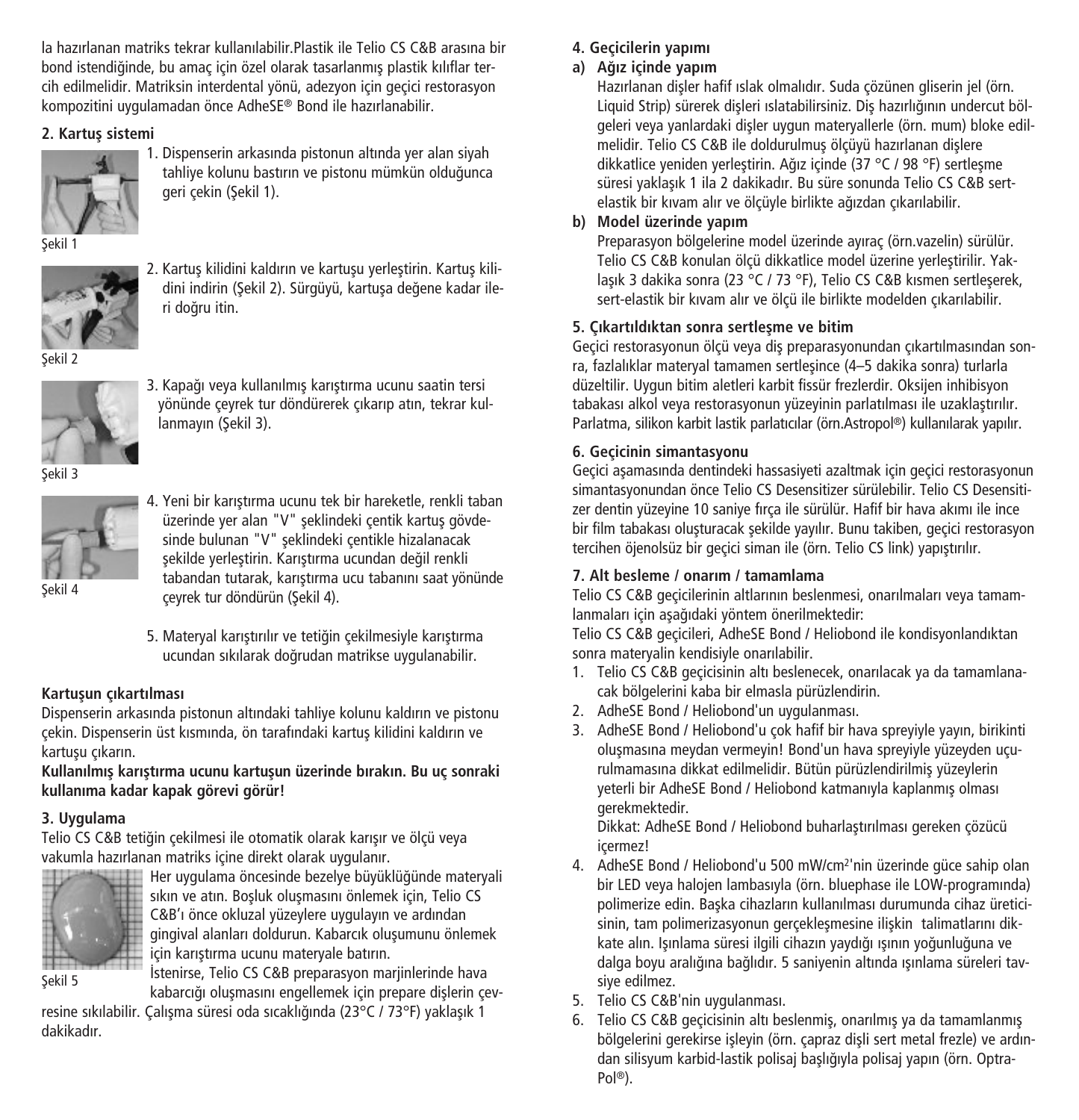Telio CS C&B geçicilerinin onarımı ya da tamamlanması alternatif olarak doğrudan, ısıkla sertlesen Ivoclar Vivadent kompozitlerle de (örn. Telio Add-on Flow, Tetric EvoFlow) yapılabilir. Burada ilgili kullanma talimatının veya Telio Chairside isleme kılavuzunun dikkate alınması gereklidir. Telio CS C&B, Telio CAD ve/veya Telio Lab restorasyonlarının altının beslenmesinde / sonradan yapılan onarımlarda / tamamlamalarda ilgili Telio Chairside / Telio Labside iflleme kılavuzu dikkate alınmalıdır.

#### **Çal›flma süresi**

Oda sıcaklığında (23°C / 73°F) yaklaşık 1 dakikadır.

#### **Sertleflme süresi**

Sertlesme süresi 37°C / 98°F de yaklasık 1–2 dakikadır. Oda sıcaklığında (23°C / 73°F) yaklasık 3 dakikadır.

#### **Özel notlar**

- Polimerize olmamış materyal alkol veya benzer çözücülerle çıkarılabilir.
- Her uygulama öncesinde bezelye büyüklü¤ünde materyali sıkıp atmak yerine karıştırma ucunu takmadan önce her iki macun seridinin uzunlu¤u aynı oluncaya kadar gerekli miktarda baz ve katalist sıkabilirsiniz.

#### **Önlemler**

- Çivi provizyonelleri sadece geçici süreler için endikedir. Yüke maruz kalmaları ve klinik kullanımlarının uzun sürmesi dikey kök kırıklarına neden olabilir. Ayrıca kök kanalı sisteminin yeniden enfekte olmasına karsı koruma sağlamazlar.
- Polimerize olmamış Telio CS C&B cilt /mukoz membran ve gözlerle temas etmemelidir.
- $-$  Polimerize olmamış Telio CS C&B hafif tahrise ve metakrilatlara karşı hassasiyete neden olabilir.
- Piyasada bulunan tıbbi eldivenler metakrilatların hassasiyet etkisine karsı koruma sağlamaz.

#### **Saklama koflullar› ve raf ömrü**

- Raf ömrü: Bkz. etiket üzerindeki son kullanma tarihi
- Saklama sıcaklı¤ı: 2–28 °C / 36–82 °F
- Telio CS C&B'ı yalnızca oda sıcaklığında kullanın (soğutulmuş materyalin viskozitesi daha yüksektir ve daha yavas sertlesir).
- Kartusu yatay pozisyonda yeya dispenserde saklayın, dik pozisyonda saklamayın.

#### **Çocuklar›n ulaflamayaca¤› yerlerde saklanmal›d›r! Sadece diflhekimli¤i kullan›m› içindir!**

**Bu bilgiler** 12/2011, Rev. 3 **de haz›rlanm›flt›r.**

**Üretici Firma:** Ivoclar Vivadent AG, FL-9494 Schaan/Liechtenstein

Ürün yalnızca dişhekimliğinde kullanılmak üzere geliştirilmiştir. Uygulamada, kullanma talimatına riayet edilmelidir. Belirlenen kullanım alanı ve kullanma talimatının izlenmediği durumlarda sorumluluk kabul edilmeyecektir. Ürünlerin bu Talimatlarda açıkça belirtilmeyen herhangi bir amaç için uygunluğunu ve kullanımını test etmek kullanıcının kendi sorumluluğundadır. Tanımlama ve bilgiler garanti anlamına gelmediği gibi bir bağlayıcılığıda yoktur.

# **Telio**® **CS C&B**

# **Русский**

# **Инструкция**

#### **Описание**

Telio® CS C&B самоотвердеющий пастообразный композитный материал лля изготовления временных коронок и мостовилных протезов. вклалок Inlay, Onlay, виниров, штифтовых временных конструкций. Поставляется в специально разработанных картриджах, обеспечивающих соотношение база/катализатор 10:1.

#### **Швета**

Telio CS C&B выпускается в пяти цветах: Bleach BL3, A1, A2, A3, A3.5. Идентичные цвета выпускаются для материалов Telio CAD и Telio Lab. Они сочетаются и совместимы межлу собой.

#### $Co**CT**$ ав

Telio CS C&B состоит из полифункциональных метакрилатов (48% по весу) и неорганического наполнителя (47% по весу). Также в материале солержатся вспомогательные вешества, инициаторы, стабилизаторы и пигменты (5% по весу).

#### **Показания**

Telio CS C&B временный материал лля коронок и мостовилных протезов. подходящий для изготовления временных коронок и мостовидных протезов, вкладок inlays, onlays, виниров и штифтовых временных конструкций. Он совместим (по цвету и химическому составу) со всеми продуктами линии Telio, поэтому является идеальным подкладочным материалом лля временных реставраций из Telio CAD и/или Telio Lab. Кроме того, его можно применять в качестве подкладочного материала лля уже готовых поликарбонатных коронок.

#### Противопоказания

При аллергии или непереносимости какого-либо компонента материала Telio CS C&B от его применения спелует отказаться.

#### Побочное лействие

В релких случаях компоненты Telio CS С&В могут привести к чувствительности. В этих случаях от последующего применения материала следует отказаться.

#### **Применение**

#### 1. Изготовление форм для создания временных реставраций Силиконовый или альгинатный слепок:

Если форма и положение неотпрепарированных зубов не требуют корректировки, они могут быть перенесены на временную или постоянную КОНСТРУКЦИЮ ПУТ<del>ОМ ИЗГОТОВЛОНИЯ ПРОЛВАРИТОЛЬНОГО СЛОПКА, КОТОРЫЙ</del> булет служить основой лля изготовления временной конструкции. Перед препарированием культи или предусмотренным удалением зуба необходимо сделать ситуационный слепок с помощью силиконовой сле-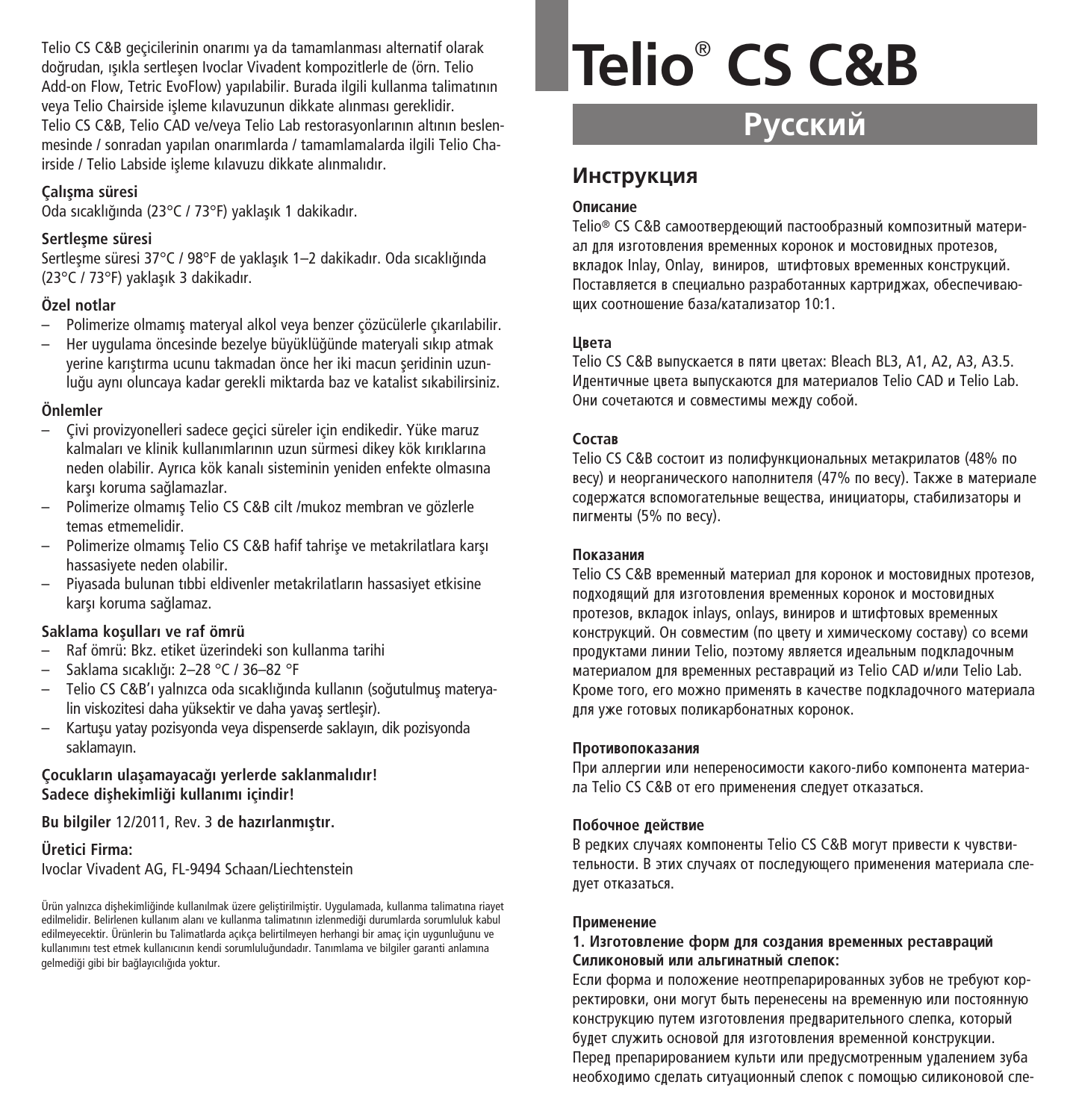почной массы (например, Virtual®; стабильный при хранении слепок) или альгинатной (налример, Vival NF; относительно стабильный лри хранении слепок). Слепок следует препарировать таким образом, чтобы послелующее репонирование пациенту прошло без затрулнений. При необхолимости межзубные области и области с полнутрениями можно вырезать. Если имеет место лефект окклюзии, в лаборатории необхо-KUMO DDERADITERHO KATOTORKITA ROCKORVIO MORERA (WAX-UD)

#### Пластиковый шаблон:

При использовании пластикового шаблона слелует учитывать, что он не должен взаимодействовать с материалом Telio CS C&B. Чтобы обеспе-\_.<br>Чить его послелующее использование в качестве формирующей основы. он должен быть из соответствующего материала (например, полиэтиленовой пленки). Если соединение материала с шаблоном желательно, необходимо использовать специально для таких случаев предусмотренный шаблон, который обработан с внутренней стороны бонлингом AdheSE®.

#### $2.$  Полготовка слвоенной картуши



1. Полнимите вверх черный запирающий рычаг на залней стороне лиспенсера и залвиньте поршень ло упора (Фото 1).

**Φ**∩το 1



2. Откройте фиксирующую задвижку и вставьте картушу. Затем снова закройте залвижку (Фото 2). После этого поршень полностью задвиньте к картуше.

Фото 2



3. Снимите крышку или использованную канюлю вращением на 1/4 поворота против часовой стрелки, выбросьте, повторно использовать нельзя (Фото 3).

fioto<sup>3</sup>



Фото 4

- 4. Установите новую смешивающую канюлю. При этом задвинуть ее таким образом, чтоб ы совпали отметки на смешивающей канюле и картуше. Цветную основу канюли лля смешивания (а не канюлю) вставить, а канюлю зафиксировать 1/4 поворота по часовой стрелке (Фото 4).
- 5. Материал будет смешиваться в канюле при нажатии на поршень диспенсера, после смешивания его можно сразу же наносить.

#### Извлечение картуши

Полнимите запирающий рычаг на залней стороне лиспенсера вверх и вылвиньте поршень вперел. Полнимите фиксирующий рычажок с перелней стороны вверх и вынимайте картушу. Использованную смешивающую канюлю оставьте на шприце в качестве крышки до следующего применения.

#### **2. Houecouse**

Нанесение замешанного материала Telio CS C&B осуществляется пол легким давлением из смешивающей канюли непосредственно на слепок KIN B KANDY.



Перед каждым нанесением первую порцию материала, выступившую из канюли (величиной примерно с горошину) спелует выбросить (Фото 5). Чтобы избежать возникновения пузырей в материале, материал спелует сначала нанести на окклюзионную поверхность и лалее заполнять по пришеечных областей. Также важно слелить за тем, чтобы канюля при этом

всегла была погружена в материал, это поможет прелотвратить образование пузырей при заполнении коронки. При необходимости вокруг препарированных зубов можно также нанести материал (чтобы избежать возникновения пузырей на границе препарирования). Рабочее время при комнатной температуре (23°C) составляет примерно 1 минуту.

#### $4.$  Формирование временной конструкции **a**) Изготовление в полости рта пациента

Соответствующие зубы / купьти лопжны быть спегка увлажнены. например, волорастворимым глицериновым гелем (например, Liquid Strip). Области с полнутрениями у культей или соселних зубов спелует закрыть (например, пластичным воском). Спелок, заполненный материалом Telio CS C&B, осторожно поместить на область с отпрепарированными зубами. Время схватывания в полости рта (37°C) составляет примерно 1-2 мин. После этого материал Telio CS С&В перехолит в тверло-эластичную отвержленную фазу, и его можно доставать изо рта вместе со слепком.

#### $\delta$ ) Изготовление на молели:

Соответствующие участки модели изолировать, например, вазелином. Слепок, заполненный материалом Telio CS C&B, осторожно поместить на молель в области препарированных зубов. Telio CS C&B можно снимать с модели в твердо-эластичном состоянии вместе с ситуационным спепком примерно через 3 минуты (при 23°С в помешении).

#### $5.$  Отвержление и обработка

После того, как временная конструкция была вынута из ситуационного слепка или снята с культи, излишки материала можно удалить после ее полного отвержления (примерно через 4–5 минут) с помощью вращающегося инструмента. Для этого подходят крестообразные твердосплавные фрезы. Ингибированный слой можно удалить, например, спиртом или полировкой. Полировка может произволиться полирами из карбида кремния и резины (например, Astropol®).

#### $6.$  Фиксация временной конструкции

Перел фиксацией временной конструкции, чтобы избежать появления ЧУВСТВИТЕЛЬНОСТИ ИЛИ УМЕНЬШИТЬ ЕЕ ПРИ НОШЕНИИ ВРЕМЕННОЙ КОНСТРУКции, следует нанести Telio CS Desensitizer. Telio CS Desensitizer втирать СООТВЕТСТВУЮЩИМ ИНСТРУМЕНТОМ (КИСТОЧКОЙ, брашем) в поверхность лентина в течение 10 сек. Излишки осторожно слуть возлухом. После этого временную конструкцию можно фиксировать, прелпочтительнее всего временным цементом, не содержащим эвгенола (например, Telio CS Link).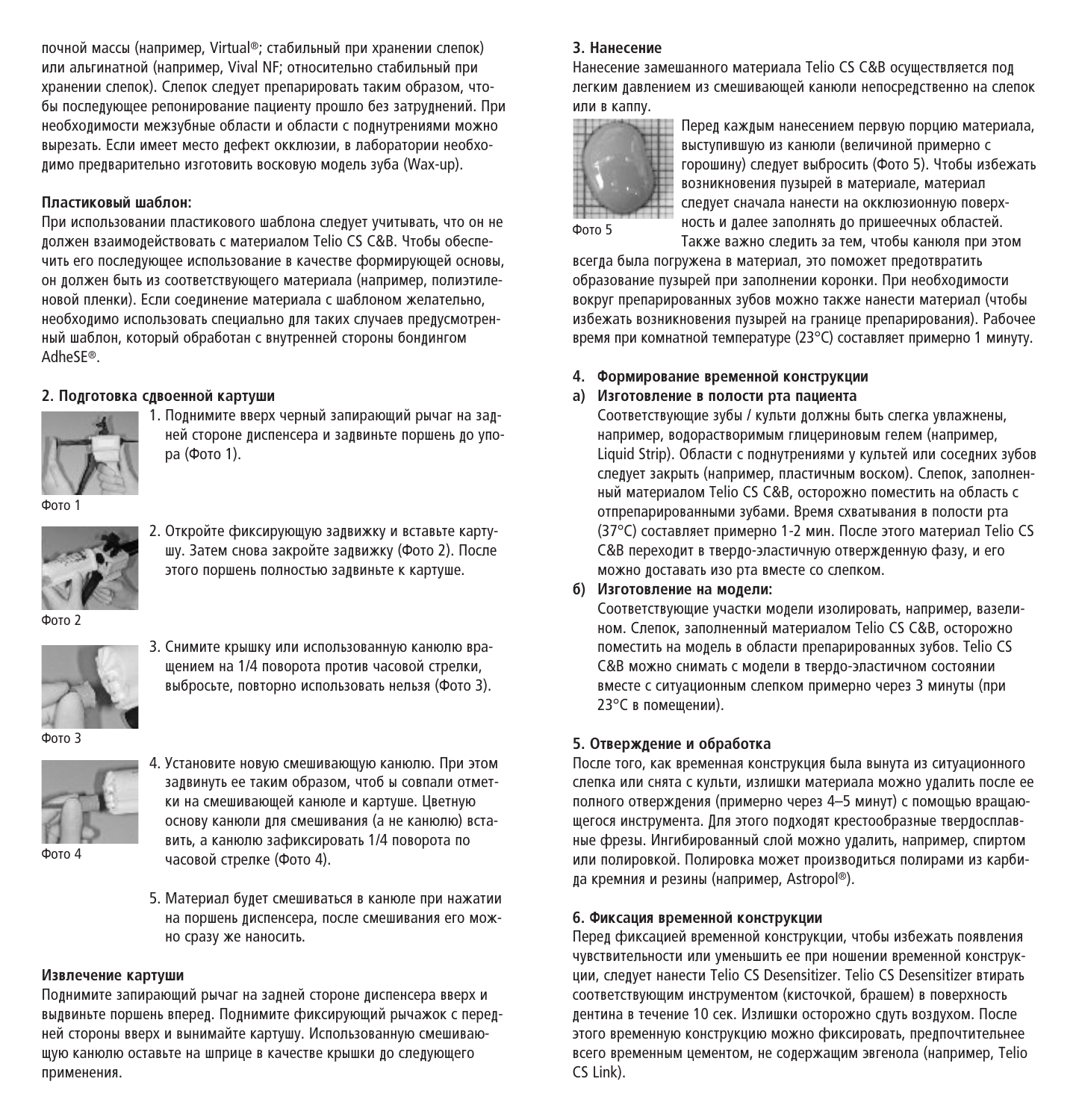#### **7.** Перебазировка / починка / увеличение реставрации

При выполнении перебазировки, починки или увеличения временной конструкции из Telio CS C&B рекомендуется следующий метод: Bременную конструкцию из Telio CS C&B может чинить тем же самым материалом (Telio CS C&B) после конлиционирования бонлингом Adhe-SE Bond / Heliobond.

- 1. Поверхности временной конструкции Telio CS C&B, которые спелует перебазировать, отремонтировать или увеличить, нужно обточить апмазным инструментом грубой зернистости.
- 2. Нанести AdheSE Bond / Heliobond.
- 3. AdheSE Bond / Heliobond распрелелить по поверхности слабой стру-AŘ ROZBYZA, KAČETAT, OODARAHUS KABERL ČREBITER A TEM, UTOĎN бондинг не был полностью сдут с поверхности. Все обточенные поверхности лопжны быть покрыты лостаточным споем AdheSE Bond / Heliobond.

**Внимание:** AdheSE Bond / Heliobond не содержат никаких растворителей, которые лолжны испаряться!

- 4. Полимеризуйте AdheSE / Heliobond в течение 10 секунл светолиолной или галогеновой лампой с интенсивностью света более 500 мВт/см<sup>2</sup> (например, bluephase в режиме LOW). При использовании лругих приборов лля обеспечения полной полимеризации материала соблюлайте все рекоменлации произволителя. Время ПОПИМЕРИЗАЦИИ ЗАВИСИТ ОТ МОШНОСТИ И ЛЛИНЫ СВЕТОВОЙ ВОЛНЫ используемого прибора. Время полимеризации менее 5 сек. не DeKOMeHNVeTCA.
- 5. Нанесите Telio CS С&B.
- 6. При необхолимости лоработайте поверхности временной конструкции Telio CS C&B, которые следует перебазировать, отремонтировать или увеличить (например, крестообразной твердосплавной фрезой), а затем проведите окончательную полировку резиновыми полирами с карбидом кремния (например, OptraPol®).

В качестве альтернативы, временную конструкцию из Telio CS C&B мож-НО ОТРЕМОНТИРОВАТЬ ИЛИ УВЕЛИЧИТЬ С ПОМОШЬЮ СВЕТООТВЕРЖЛАЕМЫХ КОМпозитов Ivoclar Vivadent (например, Telio Add-on Flow, Tetric EvoFlow). Пля этого соблюлайте соответствующие инструкции произволителя или инструкцию Telio Chairside.

При выполнении перебазировки, починки или увеличения конструкции из Telio CS C&B, Telio CAD и/или Telio Lab соблюлайте соответствующие инструкции Telio Chairside / Telio Labside.

#### Рабочее время

При комнатной температуре (23°C) прим. 1 минута.

#### **Время затверлевания**

При 37°С прим. 1-2 минуты, при комнатной температуре  $(23 °C)$  прим. 3 минуты

#### Особые указания

- не затверлевший материал можно улалить спиртом или аналогичным растворителем.
- Вместо того, чтобы выдавливать и удалять количество материала размером с горошину, выдавите такое же количество базы и ката-

ILEATO DA 1993 HOLD ON A GOD OF DAILY AND CONCORDING THE STOLEN OF A CHANGE OF A CHANGE OF A CHANGE OF A CHANGE DO WHO WAS DONE OF THE REAL PROPERTY

#### **Меры прелосторожности**

- Штифтовые временные конструкции предназначены для кратковременного использования. В случае использования при **ÓΟΠΝΙΙΝΎ Η ΑΓΟΥΧΚΑΥ Η** ΘΟΠΑΡ ΠΠΗΤΑΠΝΟΑ ΒΟΑΜΑ Ο Η ΜΟΓΥΤ ΒΝΑΝΒΑΤΙ вертикальные разрушения корня. Кроме того, они не обеспечивают защиты от реинфицирования системы корневых каналов.
- Избегать контакта неполимеризованного материала Telio CS C&B с кожей, слизистой оболочкой и глазами.
- **В НАОТВАЛЖЛАННОМ СОСТОЯНИИ TALIO CS C&B МОЖАТ ОКАЗЫВАТЬ ПАГКОА** раздражающее действие и привести к чувствительности на метакри-DATH.
- Обычные медицинские перчатки не являются действенной защитой от эффекта чувствительности на метакрилаты.

#### **Условия хранения**

- ллительность хранения срок голности см. на этикетке
- температура хранения 2–28 °С
- материал обрабатывать только при комнатной температуре (охлажленный материал более вязкий и мелленнее полимеризуется)
- Хранить в горизонтальном положении или в лисленсере, не храните вертикально

#### $X$ ранить в месте, нелоступном лля летей!  $\overline{\textbf{H}}$ ля использования только в стоматологии!

#### $\blacksquare$ ата составления инструкции: 12/2011, Rev 3

#### Изготовитель:

Ivoclar Vivadent AG, FL-9494 Шаан/Пихтенштейн

Продукт был разработан для применения в стоматологии и подлежит использованию только в СООТВЕТСТВИИ С ИНСТРУКЦИЕЙ ПО ПРИМЕНЕНИЮ. Произволитель не несет ответственности за примене-HIE R HIELY JIEDAY HOL HOOD-30BAHIE, HE COOTBETCTBVKIIIIE HICTOVKIIHH, KOOME TOCO, DOTDEĎHTED. Обязан пол свою ответственность проверить пролукт перел его использованием на соответствие и возможность применения для поставленных целей, если эти цели не указаны в инструкции по EÒDICACHEAN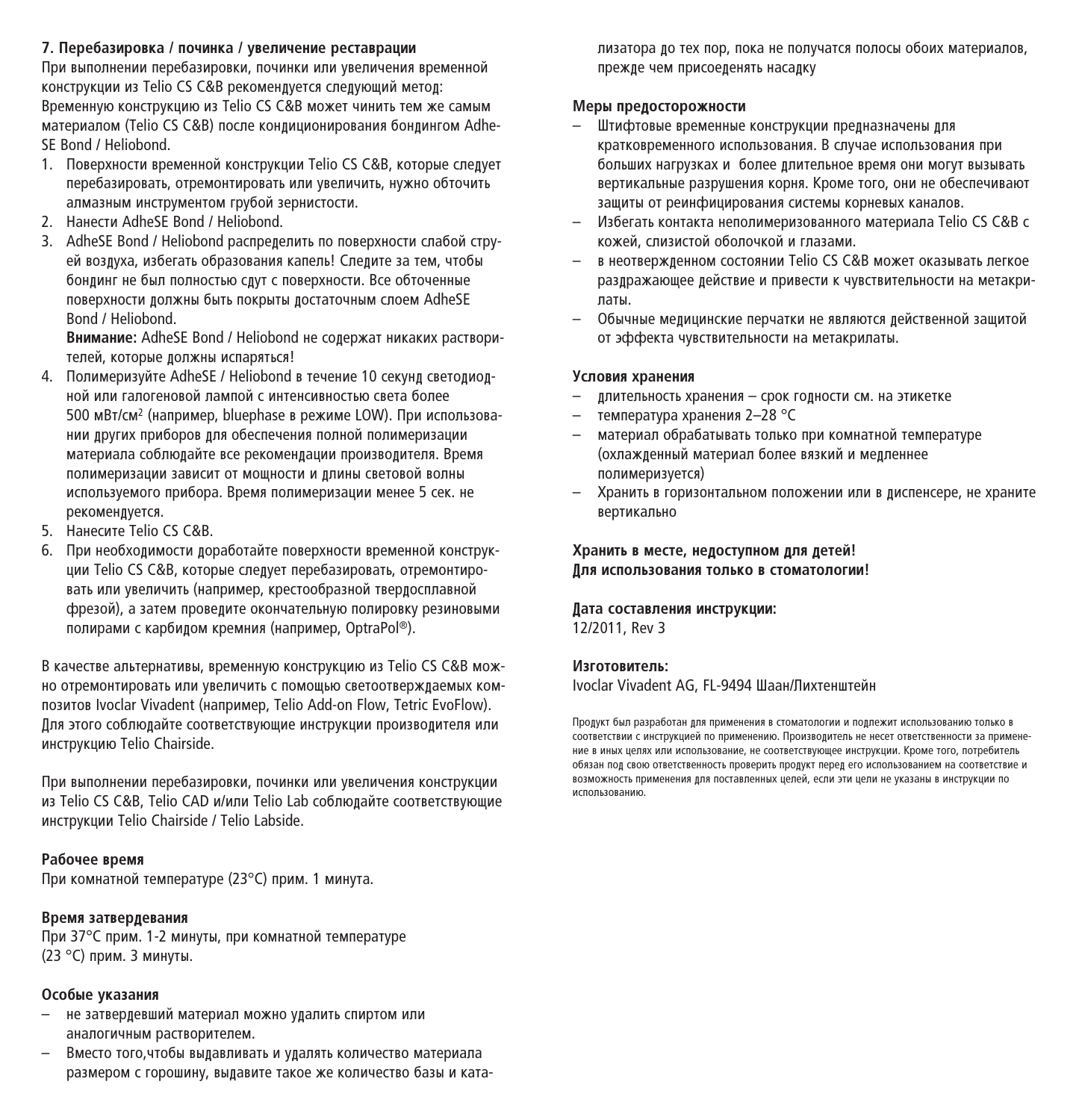# **Polski**

# **Instrukcja stosowania**

# **Opis materiału**

Telio® CS C&B jest chemoutwardzalnym materiałem o konsystencji pasty, w nabojach (10:1), przeznaczonym do wykonywania tymczasowych koron i mostów, wkładów typu inlay i onlay, odbudowy zrebu zebów z wykorzystaniem tymczasowych wkładów, a tak˝e do wykonywania licówek.

# **Kolory**

Materiał Telio CS C&B jest dostępny w następujących kolorach: Bleach BL3, A1, A2, A3, A3,5. Materiały Telio CAD i Telio Lab sa dostepne w identycznych kolorach. Materiały są kompatybilne.

# **Skład**

Wielofunkcyjne metakrylany (48% wag.), wypełniacze nieorganiczne (47% wag.), składniki dodatkowe: inicjatory, stabilizatory i barwniki (5%wag.).

# **Wskazania**

Telio CS C&B jest materiałem do wykonywania tymczasowych koron i mostów, wkładów i nakładów, licówek, a także koron tymczasowych na tymczasowych wkładach koronowo-korzeniowych. Jest kompatybilny pod względem chemicznym i kolorystycznym z innymi materiałami z grupy Telio. Dlatego jest zalecany do uszczelniania uzupełnień tymczasowych, wykonanych z materiałów Telio CAD i Telio Lab. Ponadto materiał może być stosowany do uszczelniania prefabrykowanych koron poliweglanowych.

# **Przeciwwskazania**

Przy znanej nadwrażliwości pacienta na którykolwiek składnik materiału, należy zrezygnować z jego stosowania.

# **Działania niepo˝àdane**

W rzadkich przypadkach składniki materiału Telio CS C&B mogà wywołaç reakcje nadwrażliwości.

Należy wtedy zrezygnować ze stosowania tego materiału.

# Sposób postepowania

# **1.Wykonanie matrycy (formy) dla uzupełnienia tymczasowego. – w wycisku silikonowym lub alginatowym**

Po oszlifowaniu zębów i zapewnieniu odpowiedniej ilości miejsca w okluzji na uzupełnienie tymczasowe i stałe, należy pobrać wycisk, aby przy jego pomocy wykonaç uzupełnienie tymczasowe.

Jeszcze przed szlifowaniem (lub planowaną ekstrakcją) należy wykonać wycisk addycyjną masą silikonową (np.Virtual®) lub alginatową (np. Vival NF) Nastepnie należy wyciąć w wycisku przestrzenie miedzyzebowe i podcienie, aby można było bez trudności nałożyć go na oszlifowane zeby.

# **– w matrycy wytłoczonej z folii**

Należy uwzględnić fakt, że folia łaczy się z materiałem Telio CS C&B. Z myślą o wielokrotnym zastosowaniu tego typu matrycy, należy użyć odpowiedniego rodzaju folii, np. polietylenowej. Aby uzyskaç zamierzone połaczenie z matryca, należy na jej wewnętrzna powierzchnie zastosować materiał łàczàcy AdheSE® Bond.

# **2. Przygotowanie naboju**



1. Nacisnąć dźwignie znajdującą się pod tłokiem pistoletu i cofnàç go do oporu (Ryc.1).



2. Podnieść blokadę na górnej części pistoletu, zamocować nabój i zatrzasnać blokade (Ryc.2).



3. Zdjąć z naboju zakrętkę lub zużytą końcówkę mieszajàcà przez obrócenie jej w kierunku przeciwnym do ruchu wskazówek zegara (Ryc.3).



- 4. Dopasować nowa końcówke mieszająca do wciecia na przedniej części naboju. Wcisnąć końcówkę, aby połączyła się szczelnie z nabojem i następnie zablokowaç jà wykonujàc obrót (zgodnie z ruchem wskazówek zegara).
- 5. Materiał po automatycznym wymieszaniu w wyniku naciśniecia dozownika jest gotowy do użycia.

# **Wyjmowanie naboju z dozownika:**

Podnieść blokadę znajdującą się na górnej części dozownika i wycofać tłok. Podnieść blokadę i wyjąć nabój. Zużyta końcówka mieszająca powinna **pozostaç na naboju a˝ do nast´pnego u˝ycia masy.**

# **3.Nakładanie materiału**

Z niewielkim naciskiem bezpośrednio do wycisku lub do wytłoczonej matrycy. Pierwsza porcia wyciskanego materiału wielkości ziarna grochu powinna byç wyrzucona (Ryc.5), co pozwoli na uzyskanie odpowiedniej jakości zmieszanej masy



Aby uniknąć powstawania pęcherzyków powietrza, wprowadzanie materiału do wycisku należy rozpocząć w pierwszej kolejności od jego najgłębszych zachyłków (powierzchni żującej), a następnie wypełnić obszary dodziąsłowe wycisku. Ważne jest zanurzenie końcówki mieszajàcej wewnàtrz wyciskanego materiału. Oszlifowanie zającej wewnątrz wyciskanego materiału. Oszmowa<br>ne zeby moga być także w zależności od sytuacji klinicz-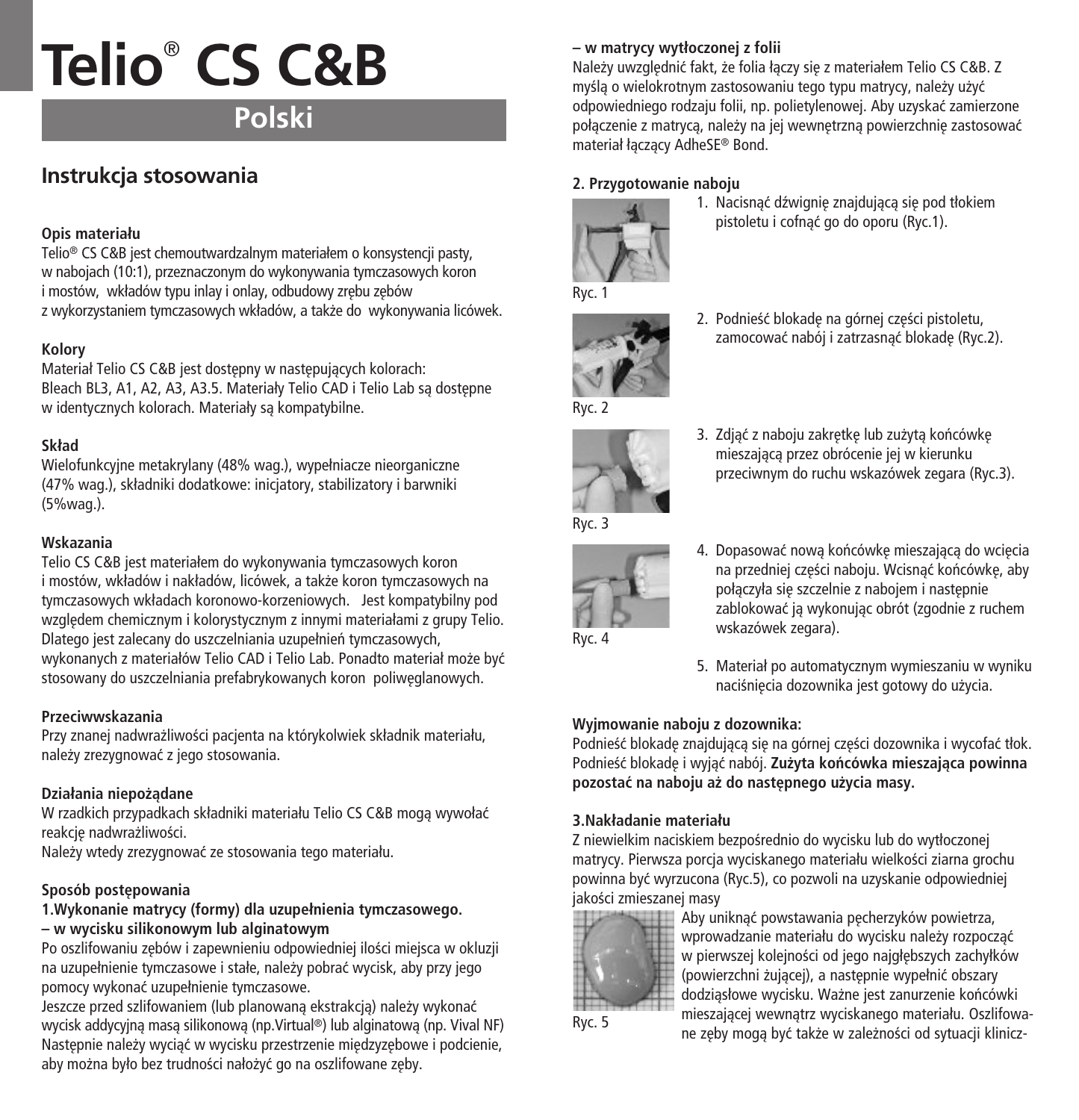nej ostrzykiwane bezpośrednio z końcówki mieszającej, aby uniknąć zamkniecia pecherzyków powietrza wokół brzegów preparacji. Czas pracy materiałem w temperaturze otoczenia (23 °C) wynosi ok. 1 minuty.

## **4.Wykonanie uzupełnienia tymczasowego**

# **a) Wykonanie w jamie ustnej**

Oszlifowane zeby powinny być zwilżone, (np. rozpuszczalnym w wodzie żelem glicerynowym Liquid Strip). Obszary przy stopniach, ewentualnie przy zębach sąsiadujących należy zablokować, (np. woskiem do modelowania w pałeczkach). Wycisk wypełniony materiałem Telio CS C&B należy ostrożnie nałożyć na zeby. Czas wiazania w temperaturze jamy ustnej (37 °C) wynosi 1-2 minut. Po tym czasie materiał stwardnieje, ale pozostanie zarazem elastyczny. Dzięki temu można go łatwo zdjąć z zębów razem z wyciskiem.

## **b) Wykonanie na modelu gipsowym**

Model oszlifowanych zebów należy zaizolować, np. wazelina. Ostrożnie nałożyć wycisk wypełniony materiałem Telio CS C&B na model. Czas wiàzania na modelu, w temperaturze otoczenia 23 °C, wynosi ok. 3 minut. Po tym czasie materiał stwardnieje, ale pozostanie zarazem elastyczny i można go zdiać z modelu.

## **5. Polimeryzacja i opracowanie uzupełnienia tymczasowego**

Po wyjęciu uzupełnienia tymczasowego z wycisku sytuacyjnego, (ewentualnie po zdjęciu z oszlifowanego zęba) należy usunąć nadmiary materiału i podcienie w obszarach stycznych, po upływie 4-5 minut (po całkowitym spolimeryzowaniu) i opracować za pomocą instrumentów obrotowych. Zalecane sa frezy z metalu z nacieciami. Warstwa inhibicyjna powinna być usunięta przez przemycie alkoholem albo przez wypolerowanie za pomocą gumek silikonowych (np. Astropol®).

#### **6.Cementowanie uzupełnienia tymczasowego**

Przed zacementowaniem tymczasowego uzupełnienia, w celu zredukowania nadwrażliwości zębiny, można zastosować materiał Telio CS Desensitizer.

Materiał ten należy nałożyć na zębinę i wcierać przez 10 sekund za pomocą pędzelka lub aplikatora. Nadmiar ostrożnie usunąć strumieniem powietrza. Uzupełnienie osadziç za pomocà tymczasowego cementu, nie zawierającego eugenolu (np. Telio CS Link).

# **7.PodÊcielenie/Naprawa/Uzupełnienie**

Zaleca się następujący sposób postępowania:

Uzupełnienia tymczasowe wykonane z materiału Telio CS C&B można naprawiać przy pomocy tego materiału, po nałożeniu na ich powierzchnię materiału AdheSE Bond lub Heliobond.

- 1. Powierzchnie łączenia schropowacić wiertłem diamentowym o grubym nasypie.
- 2. Nałożyć materiał AdheSE Bond lub Heliobond
- 3. Rozprowadzić materiał łączący delikatnym strumieniem powietrza. Unikać zamykania pecherzy powietrza i pofałdowań materiału na dnie ubytku. Należy delikatnie suszyć, gdyż łatwo jest przypadkowo usunąć całość materiału z ubytku. Wszystkie oszlifowane ściany zęba powinny zostaç przykryte materiałem AdheSE Bond/ Heliobond.

**Uwaga:** AdheSE Bond i Heliobond nie zawierajà nie zawierajà rozpuszczalnika, który należałoby odparować.

- 4. Spolimeryzować AdheSE Bond lub Heliobond lampa diodowa lub halogenowa o intensywności światła powyżej 500 mW/cm<sup>2</sup> przez 10 sekund (np. bluephase, w programie LOW). W przypadku stosowania innego rodzaju lamp, należy przestrzegać zaleceń producenta, aby zapewnić całkowita polimeryzacie materiału. Czas naświetlania jest uzależniony od nateżenia i długości fali świetlnej. Nie zaleca się polimeryzacji krótszej niż 5 sekund.
- 5. Nałożyć materiał Telio CS C&B.
- 6. Opracować powierzchnie oraz nadmiary naprawianych badź uszczelnianych uzupełnień (np. frezami metalowymi), a nastepnie gumkami do polerowania (np. OptraPol ®).

Innym sposobem naprawy może być zastosowanie światłoutwardzalnego materiału kompozytowego (np. Telio Add-on Flow, Tetric EvoFlow). Należy postepować zgodnie z instrukcja stosowania materiału lub według zaleceń zawartych w Telio Chairside.

W przypadku podścielania / naprawy uzupełnień protetycznych, wykonanych z materiałów Telio CS C&B, Telio CAD i/lub Telio Lab (po pewnym okresie użytkowania), należy postępować zgodnie z zaleceniami zawartymi w Telio Chairside/ Telio Labside.

## **Czas pracy**

W temperaturze otoczenia (23 °C) około 1 minuty.

#### **Czas wiàzania**

W temperaturze jamy ustnej (37 °C) ok. 1-2 minut, w temp. (23 °C) ok. 3 minut.

# **Specjalna wskazówka**

- Nie spolimeryzowany materiał może być łatwo usuniety za pomoca alkoholu lub innego podobnego rozpuszczalnika.
- Alternatywnie zamiast wyrzucać pierwszą porcję wyciskanego materiału wielkości ziarna grochu, przed każdą aplikacją i przed założeniem końcówki mieszającej, należy wyciskać za każdym razem równe ilości bazy i katalizatora.

#### **Ostrze˝enia**

- Tymczasowe wkłady koronowo-korzeniowe sà rozwiàzaniem krótkoterminowym. W wyniku działania sił żucia i przedłużania czasu użytkowania prowizorium, istnieje ryzyko pionowego złamania korzenia zęba. Ponadto wkłady tymczasowe nie chronią przed reinfekcją wypełnienia kanałowego.
- Unikaç kontaktu nie spolimeryzowanego materiału ze skórà, błonà śluzowa i oczami.
- Nie spolimeryzowany materiał Telio CS C&B może działać drażniąco i wywołać reakcie nadwrażliwości na metakrylany.
- Rekawiczki medyczne będące w powszechnym użyciu nie chronią przed uczulajàcym działaniem metakrylanów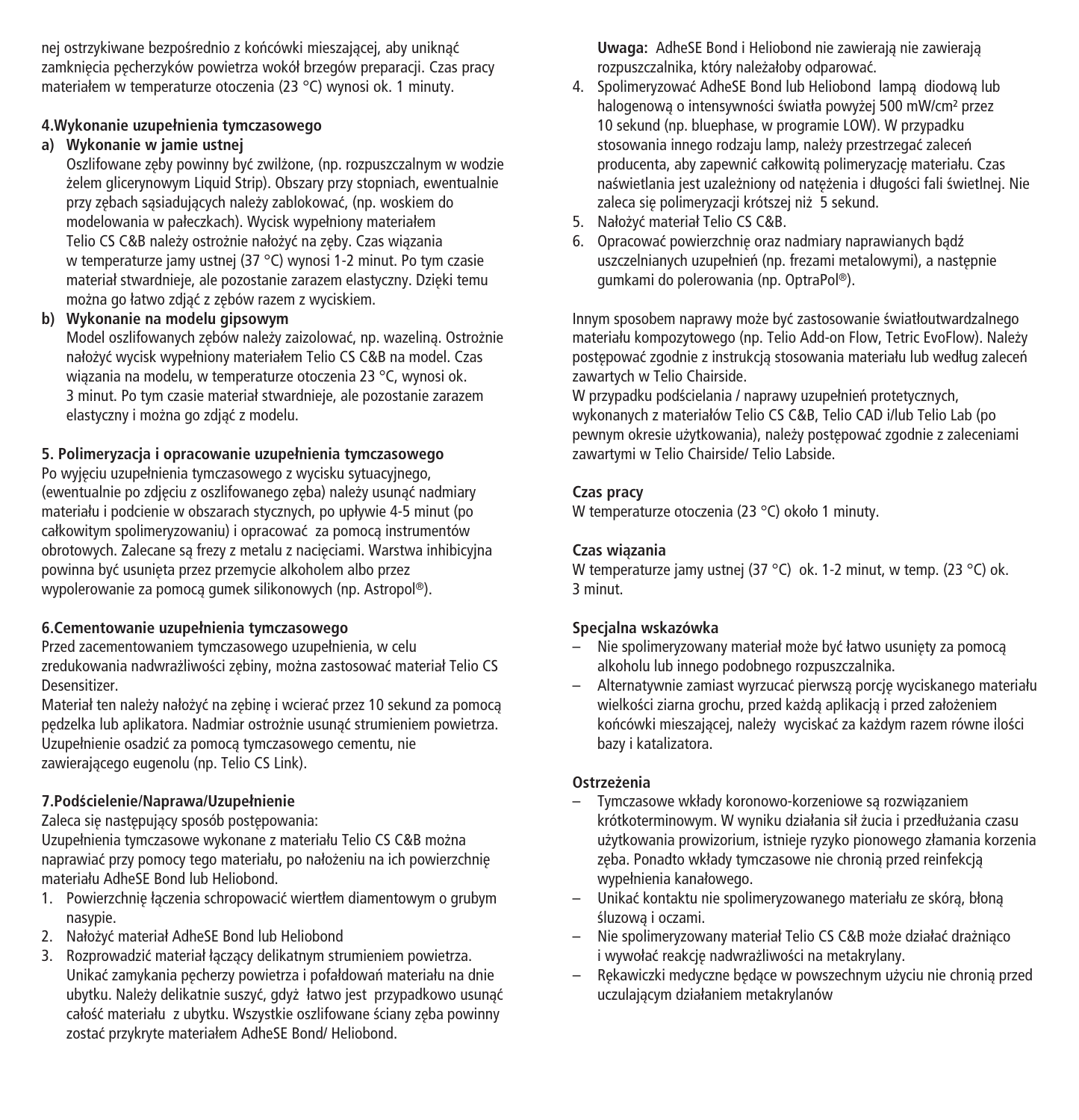# **Warunki przechowywania**

- Data wa˝noÊci umieszczona jest na etykiecie i opakowaniu
- Temperatura przechowywania 2-28 °C
- Stosowany materiał powinien mieç temperatur´ pokojowà. Wyciskanie i mieszanie schłodzonego materiału może być utrudnione, a czas polimeryzacji wydłużony.
- Przechowywaç nabój 2 pozycji poziomej albo w dozowniku. Nie przechowywaç w pozycji pionowej.

**Materiał przechowywaç w miejscu niedost´pnym dla dzieci. Materiał przeznaczony tylko do u˝ytku w stomatologii.**

**Data opracowania informacji:** 12/2011, Rev. 3

**Producent** Ivoclar Vivadent AG FL-9494 Schaan / Liechtenstein

# **Przedstawiciel w Polsce**

Ivoclar-Vivadent Polska Sp. z o.o. Al. Jana Pawła II 78 00-175 Warszawa Infolinia: 0 22 817 11 35 E-mail: info@ivoclarvivadent.com.pl

Materiał został przeznaczony wyłącznie do stosowania w stomatologii. Przy jego stosowaniu należy Eciśle przestrzegać instrukcji użycia. Nie ponosi się odpowiedzialności za szkody powstałe na skutek nieprzestrzegania instrukcji lub stosowania niezgodnie z podanymi w instrukcji wskazaniami. Użytkownik odpowiada za testowanie produktu dla swoich własnych celów i za jego użycie w każdym innym przypadku nie wyszczególnionym w instrukcji. Opis produktu i jego skład nie stanowia gwarancji i nie sà wià˝àce.